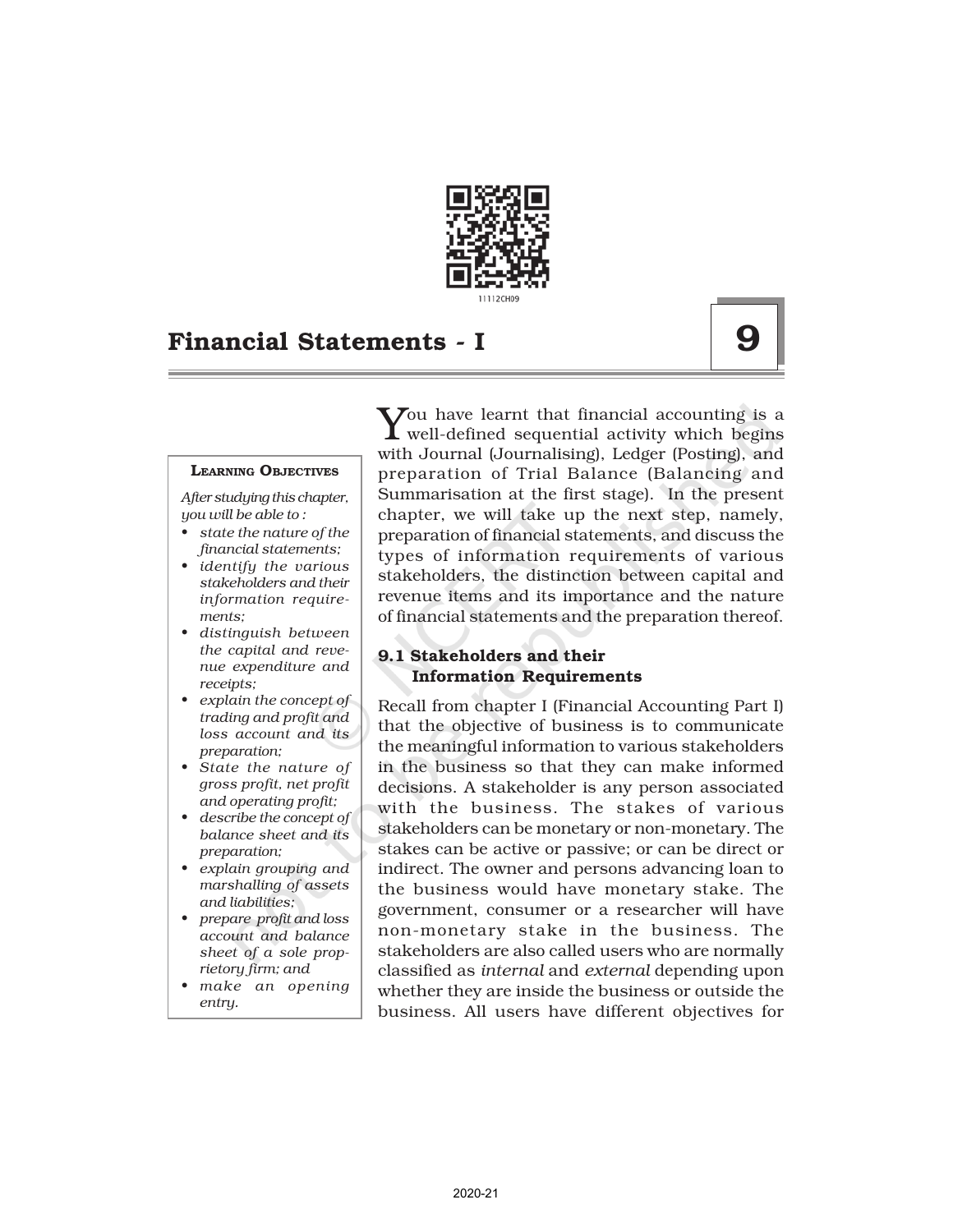joining business and consequently different types of information requirements from it. In nutshell, the various users have diverse financial information requirements from the business.

For example we have classified the following into the category of internal and external users specifying their objectives and consequent information requirements.

| Name                 | Internal/<br>External<br>users | Objective for participating<br>in business                                                                       | Accounting Information requirements                                                                                                                                                                                                                                                                                         |
|----------------------|--------------------------------|------------------------------------------------------------------------------------------------------------------|-----------------------------------------------------------------------------------------------------------------------------------------------------------------------------------------------------------------------------------------------------------------------------------------------------------------------------|
| Current<br>owners    | Internal                       | To make investment in the<br>business and wealth grow.                                                           | Likes to know extent of profit in the<br>last accounting period, current<br>position of the assets/liabilities of the<br>business.                                                                                                                                                                                          |
| Manager              | Internal                       | For a career. They essenti-<br>ally act as the agent of<br>owners (their employers).                             | Accounting information in the form<br>of financial statements is like their<br>report card and they are interested<br>in information about both profits and<br>financial position.                                                                                                                                          |
| Government External  |                                | Its role is regulatory and<br>tries to lay down the rules<br>in the best public interest.                        | Its concerns are that the rights of all<br>stakeholders are protected. Since the<br>government levies taxes on the<br>business, they are interested in<br>information about profitability in<br>particular besides lot of other<br>information.                                                                             |
| Prospective<br>owner | External                       | He is expecting to make<br>investments in the business<br>with a view to make his<br>investment and wealth grow. | He is interested in information about<br>past profits and financial position as<br>indicative of likely future performance.                                                                                                                                                                                                 |
| Bank                 | External                       | Bank is interested in safety<br>of the principal as well as<br>the periodic return<br>(interest).                | Bank is interested in adequacy of<br>profits only as an assurance of the<br>return of principal and interest back<br>in time. Bank is equally concerned<br>about the form in which the assets<br>are held by the business. When more<br>assets are held in cash or near cash<br>form, the aspect is knnown as<br>liquidity. |

Fig. 9.1 : *Analysis of various users of accounting information*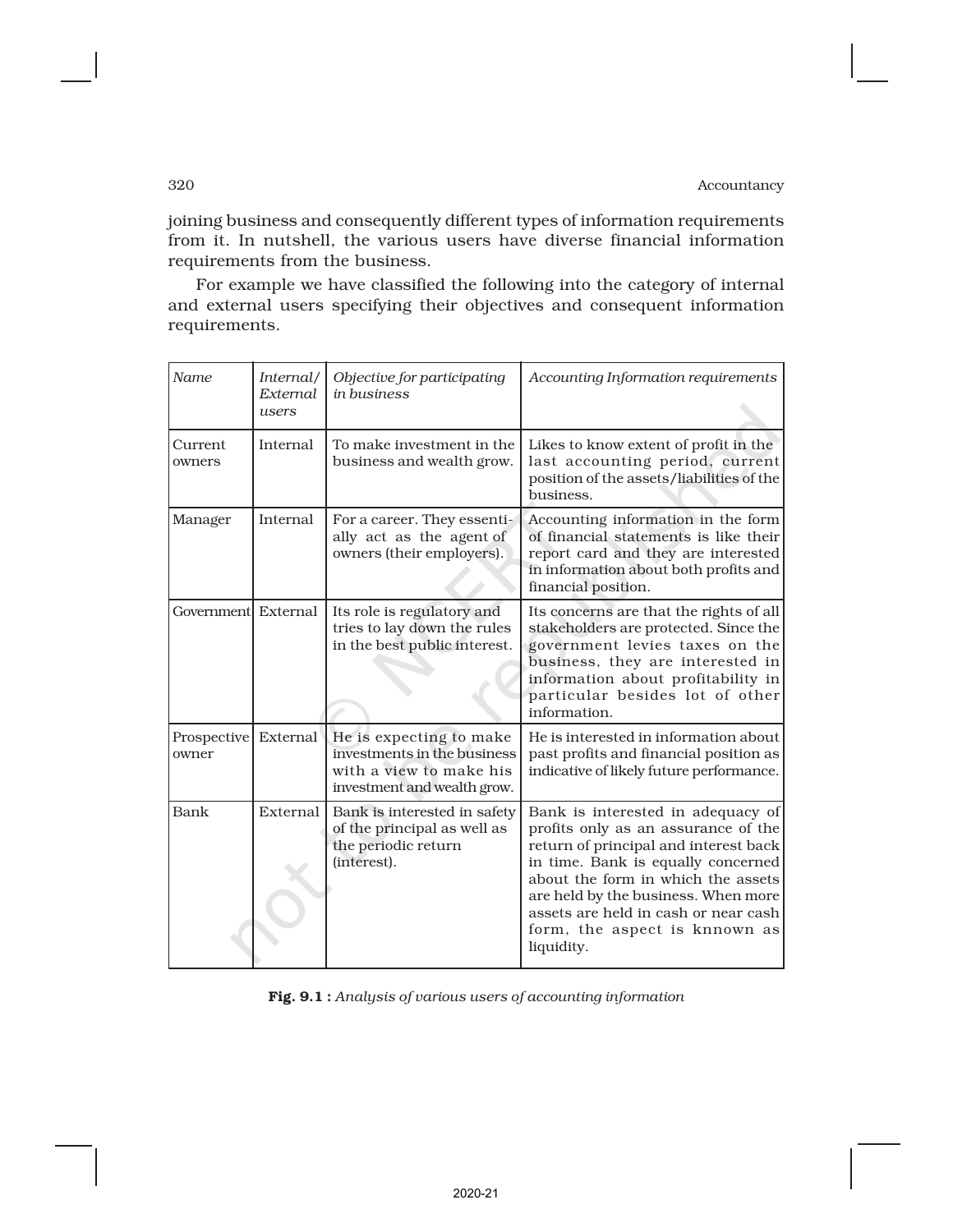#### Box 1

Accounting Process (up to Trial balance) :

- 1. Identify the transactions, which that are recorded.
- 2. Record transactions in journal. Only those transactions are recorded which are measured in money terms. The system followed for recording is called double entry system whereby two aspects (debit and credit) of every transaction are recorded. Repeated transactions of same nature are recorded in subsidiary books, also called special journals. Instead of recording all transactions in journal, they are recorded in subsidiary books and the journal proper. For example, the business would record all credit sales in sales book and all credit purchases in purchases book. The other examples of subsidiary books are return inwards book, return outwards book. An other important special book is cash book, in which all cash and bank transactions are recorded. The entries, which are not recorded in any of these books, are recorded in a residual journal called *journal proper*.
- 3. The entries appearing in the above books are posted in the respective accounts in the ledger.
- 4. The accounts are balanced and listed in a statement called *trial balance*. If the total amounts of debit and credit balances agree, accounts are taken as free from arithmetical errors.
- 5. The trial balance forms the basis for making the financial statements, i.e. trading and profit and loss account and balance sheet.

# 9.2 Distinction between Capital and Revenue

A very important distinction in accounting is between capital and revenue items. The distinction has important implications for making of the trading and profit and loss account and balance sheet. The revenue items form part of the trading and profit and loss account, the capital items help in the preparation of a balance sheet.

# *9.2.1 Expenditure*

Whenever payment and/or incurrence of an outlay are made for a purpose other than the settlement of an existing liability, it is called expenditure. The expenditures are incurred with a viewpoint they would give benefits to the business. The benefit of an expenditure may extend up to one accounting year or more than one year. If the benefit of expenditure extends up to one accounting period, it is termed as *revenue expenditure*. Normally, they are incurred for the day-to-day conduct of the business. An example can be payment of salaries, rent, etc. The salaries paid in the current period will not benefit the business in the next accounting period, as the workers have put in their efforts in the current accounting period. They will have to be paid the salaries in the next accounting period as well if they are made to work. If the benefit of expenditure extends more than one accounting period, it is termed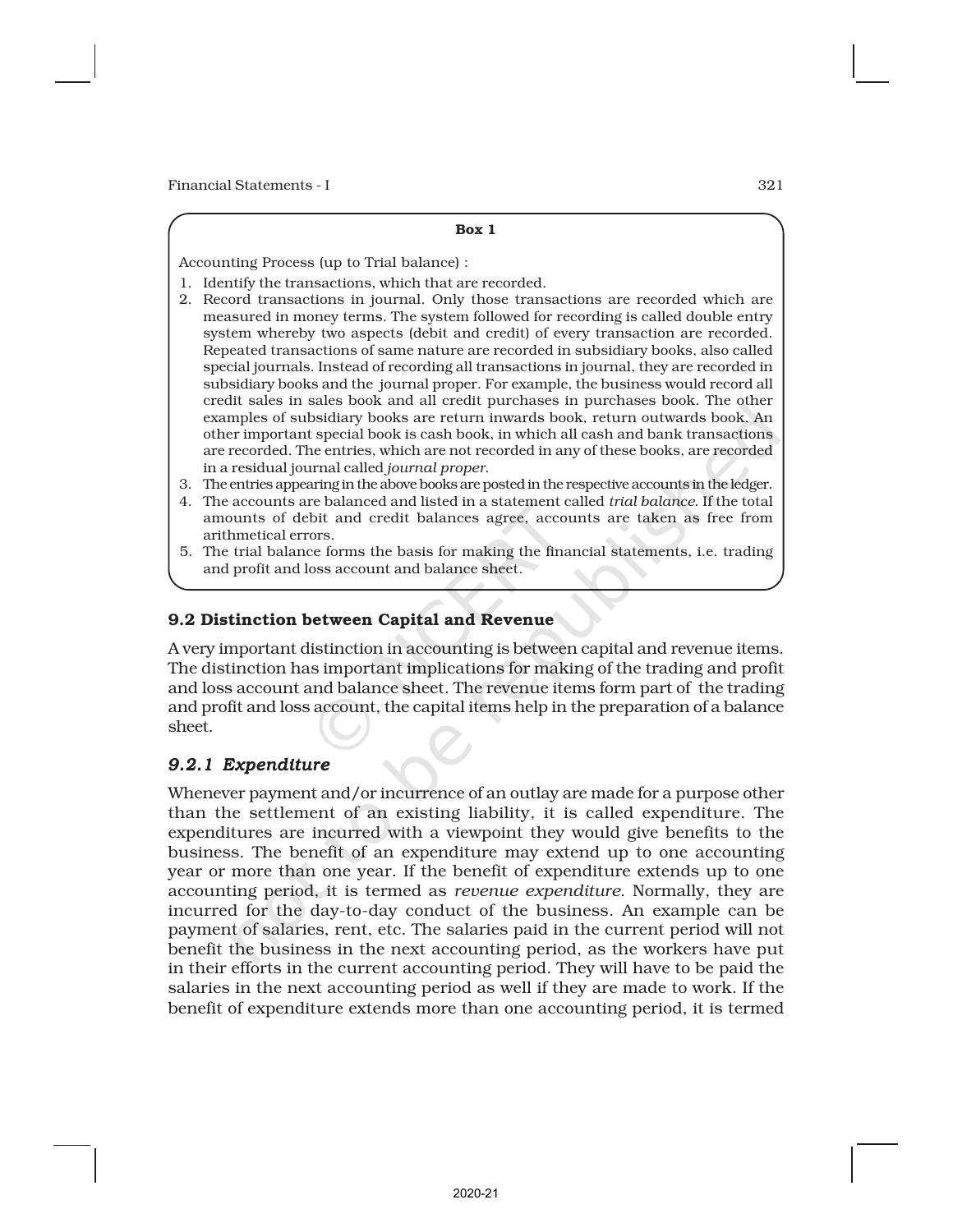as *capital expenditure*. An example can be payment to acquire furniture for use in the business. Furniture acquired in the current accounting period will give benefits for many accounting periods to come. The usual examples of capital expenditure can be payment to acquire fixed assets and/or to make additions/ extensions in the fixed assets.

Following points of distinction between capital expenditure and revenue expenditure are worth noting :

- (a) Capital expenditure increases earning capacity of business whereas revenue expenditure is incurred to maintain the earning capacity.
- (b) Capital expenditure is incurred to acquire fixed assets for operation of business whereas revenue expenditure is incurred on day-to-day conduct of business.
- (c) Revenue expenditure is generally recurring expenditure and capital expenditure is non-recurring by nature.
- (d) Capital expenditure benefits more than one accounting year whereas revenue expenditure normally benefits one accounting year.
- (e) Capital expenditure (subject to depreciation) is recorded in balance sheet whereas revenue expenditure (subject to adjustment for outstanding and prepaid amount) is transferred to trading and profit and loss account.

Sometimes, it becomes difficult to classify the expenditure into revenue or capital category. In normal usage, the advertising expenditure is termed as revenue expenditure. The heavy expenditure incurred on advertising is likely to benefit the business firm for more than one accounting period. Such revenue expenditures, which are likely to give benefit for more than one accounting period, are termed as *deferred revenue expenditure*.

It must be understood that expenditure is a wider term and includes expenses. Expenditure is any outlay made/incurred by the business firm. The part of the expenditure, which is perceived to have been used or consumed in the current year, is termed as expense of the current year.

Revenue expenditure is treated as an expense for the current year and is shown in trading and profit and loss account. For example, salary paid by the business firm is treated as an expense of the current year. Capital expenditures are charged to income statement and are spread over to more than one accounting period. Hence, furniture of  $\bar{\tau}$  50,000 if expected to be used for 5 years will be treated as expense  $\mathcal{Q} \bar{\tau}$  10,000 per year. The name given for the expense is depreciation. The treatment of deferred revenue expenditure is same as of capital expenditure. They are also written-off over their expected period of benefit.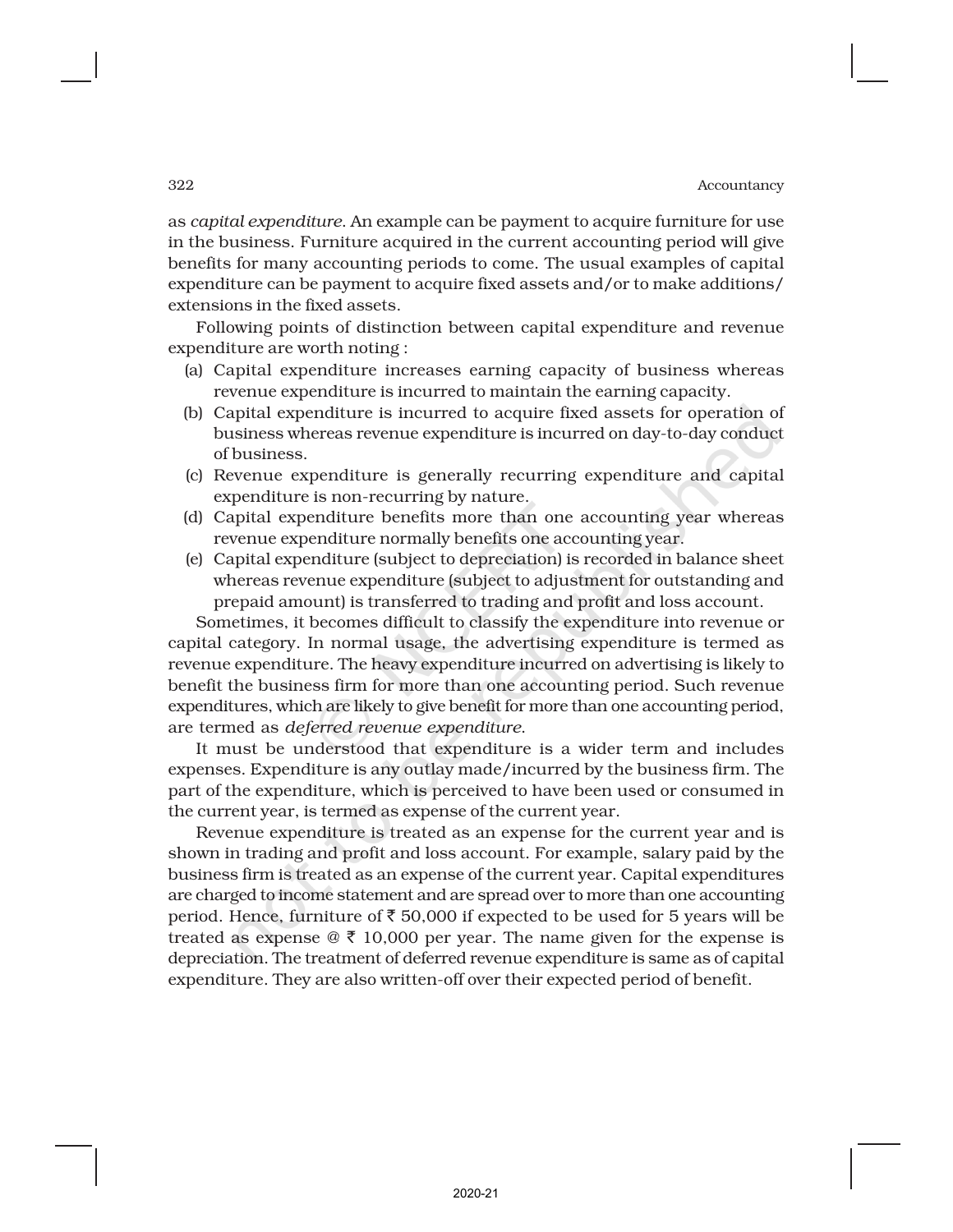# *9.2.2 Receipts*

The similar treatment is given to the receipts of the business. If the receipts imply an obligation to return the money, these are capital receipts. The example can be an additional capital brought in by the owner or a loan taken from the bank. Both receipts are leading to obligations, the first to the owner (called equity) and the other to the outsiders (called liabilities). Another example on a capital receipt can be the sale of a fixed asset like old machinery or furniture. However, if a receipt does not incur an obligation to return the money or is not in the form of a sale of fixed asset, it is termed as revenue receipt. The examples of revenue receipts sales made by the firm and interest on investment received by the firm.

# *9.2.3 Importance of Distinction between Capital and Revenue*

As stated earlier, the distinction between capital and revenue items has important implications for the preparation of trading and profit and loss account and the balance sheet as all items of revenue value are to the shown in the trading and profit and loss account and the items of capital nature in the balance sheet. If any item is wrongly classified, i.e. if any item of revenue nature is treated as capital item or vice-versa, the ascertainment of profit or loss will be incorrect. For example, the revenues earned during an accounting period are  $\bar{\tau}$  10,00,000 and the expenses shown are  $\bar{\tau}$  8,00,000, the profit shall work out as  $\bar{\tau}$  2,00,000. On scrutiny of the details, you find that a revenue item of  $\bar{\tau}$  20,000 (an expenditure on repairs of machinery) has been treated as capital expenditure (added to the cost of machinery and debited to machinery account, not to repairs account), and hence, does not form part of the expenses for the period. It means the actual expenses for the period are ₹8,20,000 and not ₹8,00,000. So, the correct profit is ₹1,80,000, not ₹2,00,000. In other words, the profit has been over stated. Similarly, if any capital expenditure is wrongly shown as revenue expenditure (for example, purchase of furniture shown as purchases), it will result in under statement of profits, and also an under statement of assets. Thus, the financial statements will not reflect the true and fair view of the affairs of the business. Hence, it is necessary to identify the correct nature of each item and treat it accordingly in the book of accounts. It is also important from taxation point of view because capital profits are taxed differently from revenue profits.

# 9.3 Financial Statements

It has been emphasised that various users have diverse informational requirements. Instead of generating particular information useful for specific users, the business prepares a set of financial statements, which in general satisfies the informational needs of the users.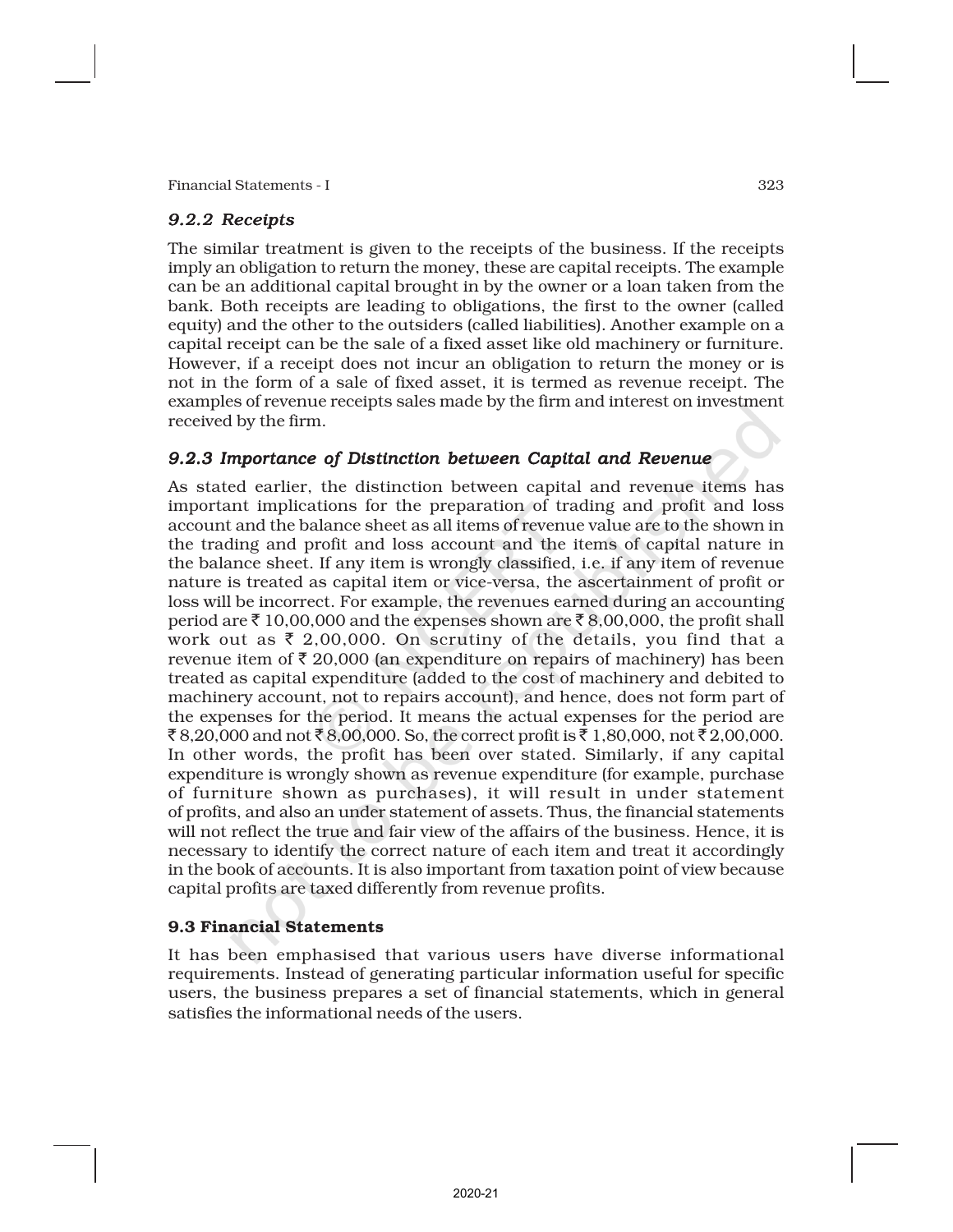The basic objectives of preparing financial statements are :

- (a) To present a true and fair view of the financial performance of the business;
- (b) To present a true and fair view of the financial position of the business; and

For this purpose, the firm usually prepares the following financial statements:

- 1. Trading and Profit and Loss Account
- 2. Balance Sheet<sup>1</sup>

Trading and Profit and Loss account, also known as Income statement, shows the financial performance in the form of profit earned or loss sustained by the business. Balance Sheet shows financial position in the form of assets, liabilities and capital. These are prepared on the basis of trial balance and additional information, if any.

#### *Example 1*

Observe the following trial balance of Ankit and signify correctly the various elements of accounts and you will notice that the debit balances represent either assets or expenses/ losses and the credit balance represent either equity/liabilities or revenue/gains.

[This trial balance of Ankit will be used throughout the chapter to understand the process of preparation of financial statements]

| L.F.<br>Account Title                         |          | Debit<br>Amount | Credit<br>Amount |  |
|-----------------------------------------------|----------|-----------------|------------------|--|
|                                               |          | ₹               |                  |  |
| Cash                                          |          | 1,000           |                  |  |
| Capital                                       |          |                 | 12,000           |  |
| Bank                                          |          | 5,000           |                  |  |
| <b>Sales</b>                                  |          |                 | 1,25,000         |  |
| Wages                                         |          | 8,000           |                  |  |
| Creditors                                     |          |                 | 15,000           |  |
| <b>Salaries</b>                               |          | 25,000          |                  |  |
| 10% Long term loan (raised on April 01, 2016) |          |                 | 5,000            |  |
| Furniture                                     |          | 15,000          |                  |  |
| Commission received                           |          |                 | 5,000            |  |
| Rent of building                              |          | 13,000          |                  |  |
| <b>Debtors</b>                                |          | 15,500          |                  |  |
| Bad debts                                     |          | 4,500           |                  |  |
| Purchases                                     |          | 75,000          |                  |  |
|                                               | 1,62,000 |                 | 1,62,000         |  |
|                                               |          |                 |                  |  |

| Trial Balance of Ankit as on March 31, 2017 |  |
|---------------------------------------------|--|
|---------------------------------------------|--|

<sup>1</sup> The balance sheet and profit and loss account are now called position statement and statement of profit and loss in the company's financial statements. Since Chapters 9 and 10 deal with the preparation of financial statements of sole proprietorship firm, the terms balance sheet and profit and loss account are retained.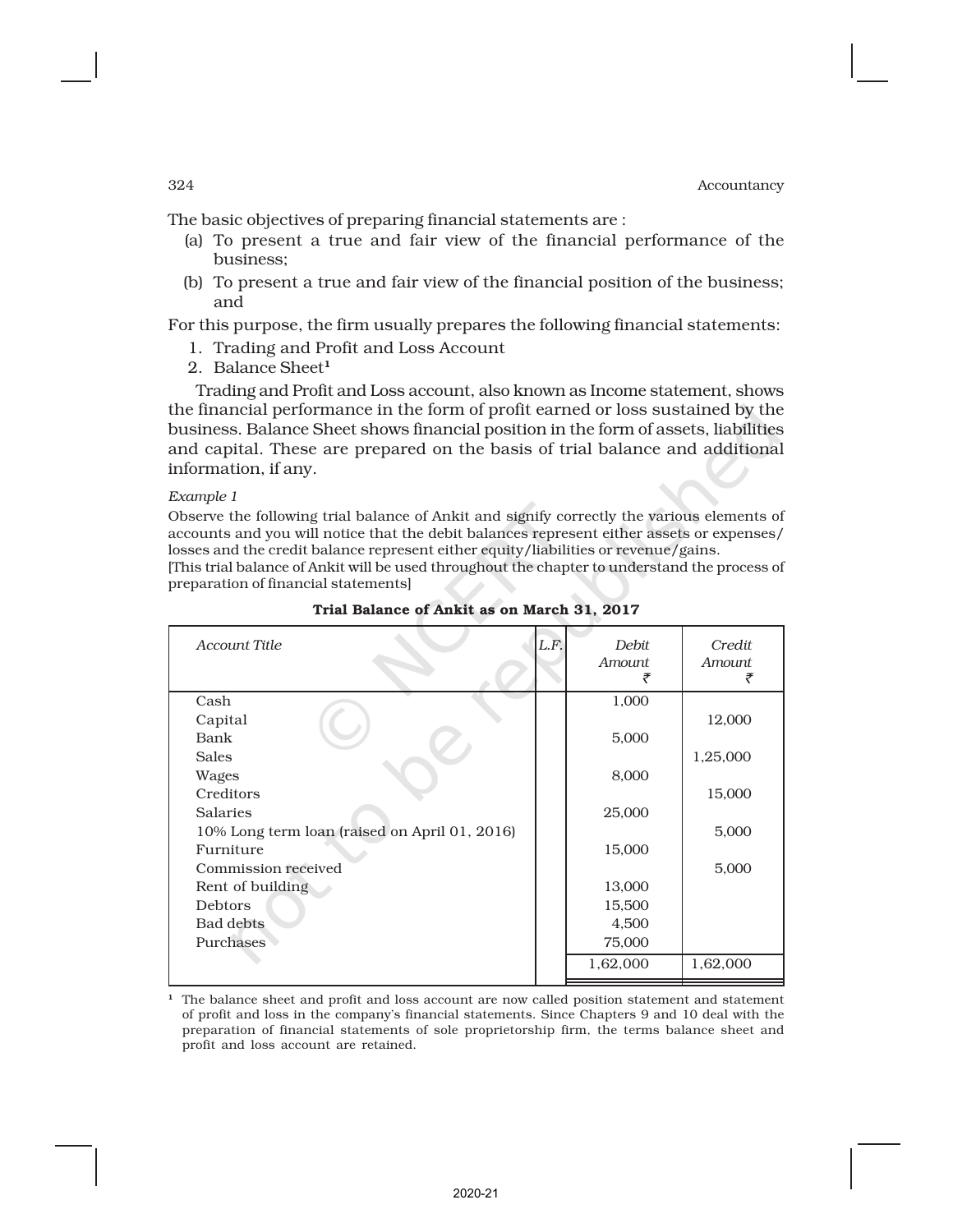| Account Title              | Elements     | L.F. | Debit<br><i>Amount</i> | Credit<br><i>Amount</i> |
|----------------------------|--------------|------|------------------------|-------------------------|
| Cash                       | <b>Asset</b> |      | 1,000                  |                         |
|                            |              |      |                        |                         |
| Capital                    | Equity       |      |                        | 12,000                  |
| Bank                       | <b>Asset</b> |      | 5,000                  |                         |
| <b>Sales</b>               | Revenue      |      |                        | 1,25,000                |
| Wages                      | Expense      |      | 8,000                  |                         |
| Creditors                  | Liability    |      |                        | 15,000                  |
| <b>Salaries</b>            | Expense      |      | 25,000                 |                         |
| 10% Long-term loan         | Liability    |      |                        | 5,000                   |
| (raised on April 01, 2016) |              |      |                        |                         |
| Furniture                  | <b>Asset</b> |      | 15,000                 |                         |
| Commission received        | Revenue      |      |                        | 5,000                   |
| Rent of building           | Expense      |      | 13,000                 |                         |
| <b>Debtors</b>             | <b>Asset</b> |      | 15,500                 |                         |
| Bad debts                  | Expense      |      | 4,500                  |                         |
| Purchases                  | Expense      |      | 75,000                 |                         |
|                            |              |      | 1,62,000               | 1.62.000                |

#### Analysis of Trial Balance of Ankit as on March 31, 2017

# 9.4 Trading and Profit and Loss Account

Trading and Profit and Loss account is prepared to determine the profit earned or loss sustained by the business enterprise during the accounting period. It is basically a summary of revenues and expenses of the business and calculates the net figure termed as profit or loss. Profit is revenue *less* expenses. If expenses are more than revenues, the figure is termed as *loss*. Trading and Profit and Loss account summarises the performance for an accounting period. It is achieved by transferring the balances of revenues and expenses to the trading and profit and loss account from the trial balance. Trading and Profit and Loss account is also an account with *Debit and Credit* sides. It can be observed that debit balances (representing expenses) and losses are transferred to the debit side of the Trading and a Profit and Loss account and credit balance (representing revenues/gains) are transfered to its credit side.

# *9.4.1 Relevant Items in Trading and Profit and Loss Account*

The different items appearing in the trading and profit and loss account are explained hereunder:

*Items on the debit side*

(i) *Opening stock* : It is the stock of goods in hand at the beginning of the accounting year. This is the stock of goods which has been carried forward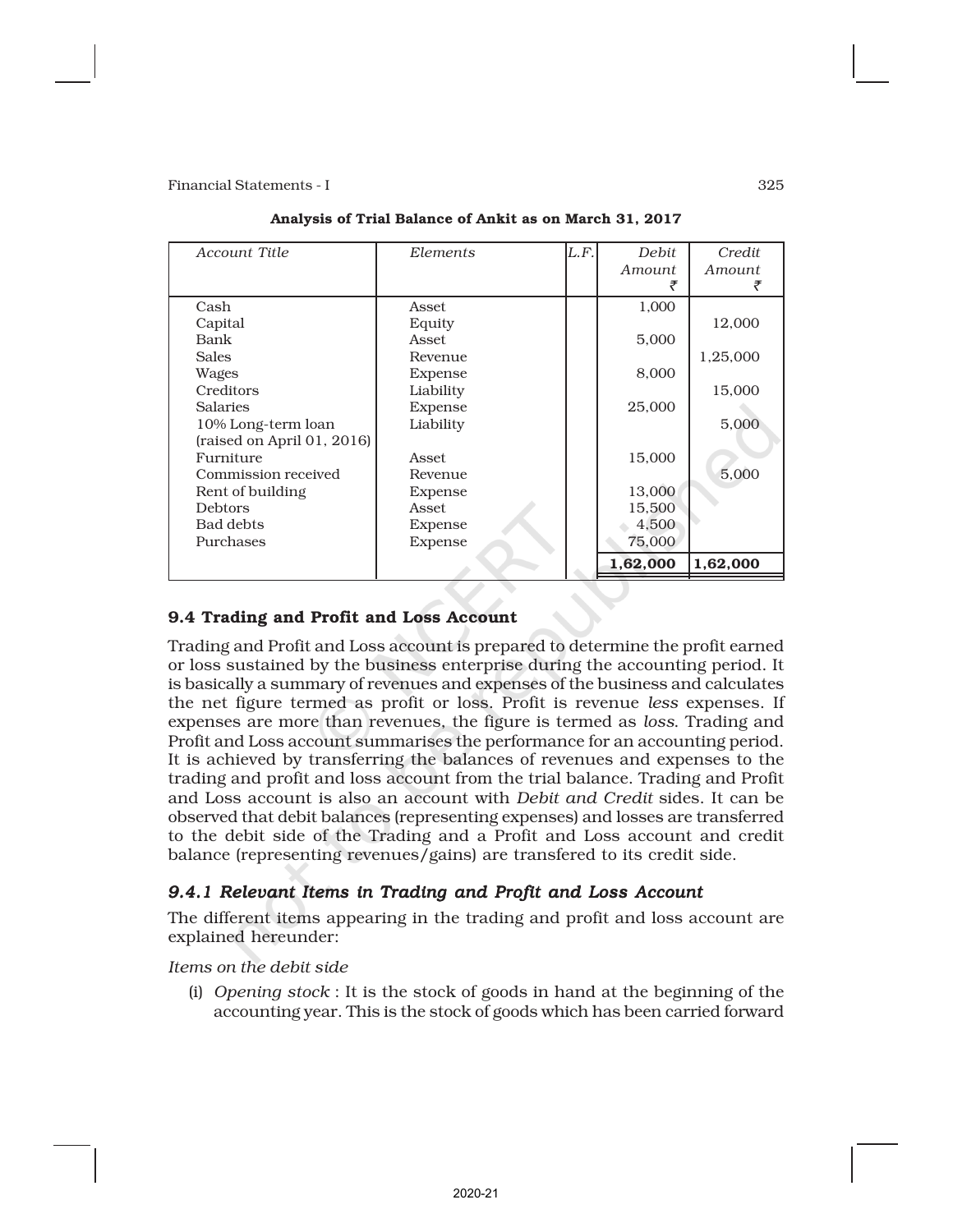from the previous year and remains unchanged during the year and appears in the trial balance. In the trading account it appears on the debit side because it forms the part of cost of goods sold for the current accounting year.

- (ii) *Purchases less returns* : Goods, which have been bought for resale appears as purchases on the debit side of the trading account. They include both cash as well as credit purchases. Goods which are returned to suppliers are termed as purchases return. It is shown by way of deduction from purchases and the computed amount is known as *Net purchases*.
- (iii) *Wages* : Wages refer to renumeration paid to workers who are directly engaged in factory for loading, unloading and production of goods and are debited to trading account.
- (iv) *Carriage inwards/Freight inwards:* These expenses are the items of transport expenses, which are incurred on bringing materials/goods purchased to the place of business. These items are paid in respect of purchases made during the year and are debited to the trading account.
- (v) *Fuel/Water/Power/Gas* : These items are used in the production process and hence are part of expenses.
- (vi) *Packaging material and Packing charges* : Cost of packaging material used in the product are direct expenses as it refers to small containers which form part of goods sold. However, the packing refers to the big containers that are used for transporting the goods and is regarded as an indirect expense debited to profit and loss account.
- (vii) *Salaries* : These include salaries paid to the administration, godown and warehouse staff for the services rendered by them for running the business. If salaries are paid in kind by providing certain facilities (called perks) to the employees such as rent free accommodation, meals, uniform, medical facilities should also be regarded as salaries and debited to the profit and loss account.
- (viii) *Rent paid* : These include office and godown rent, municipal rates and taxes, factory rent, rates and taxes. The amount of rent paid is shown on the debit side of the profit and loss account.
- (ix) *Interest paid* : Interest paid on loans, bank overdraft, renewal of bills of exchange, etc. is an expense and is debited to profit and loss account.
- (x) *Commission paid:* Commission paid or payable on business transactions undertaken through the agents is an item of expense and is debited to profit and loss account.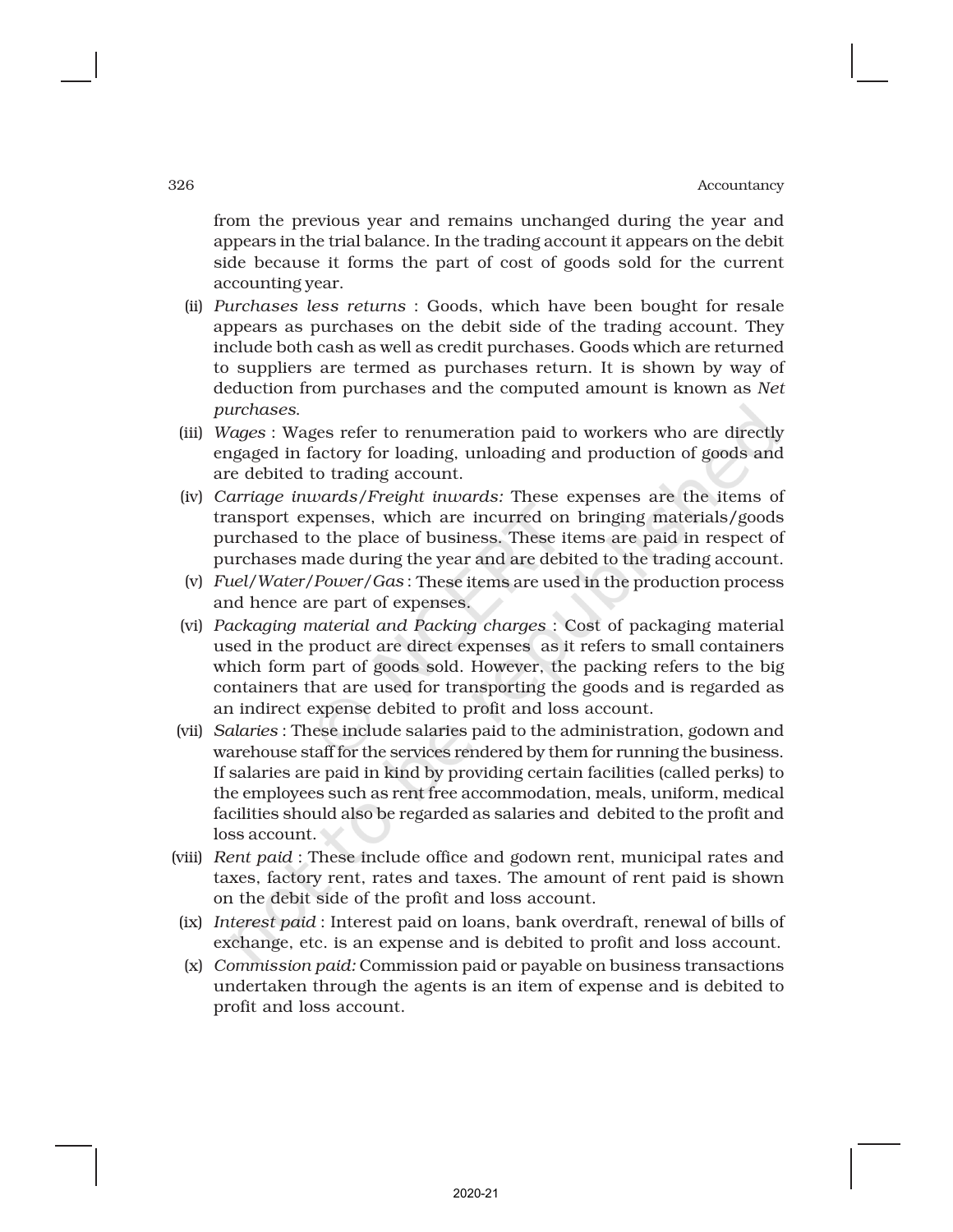- (xi) *Repairs* : Repairs and small renewals/ replacements relating to plant and machinery, furniture, fixtures, fittings, etc. for keeping them in working condition are included under this head. Such expenditure is debited to profit and loss account.
- (xii) *Miscellaneous expenses* : Though expenses are classified and booked under different heads, but certain expenses being of small amount clubbed together and are called miscellaneous expenses. In normal usage these expenses are called *Sundry expenses* or *Trade expenses*.

*Items on the credit side*

- (i) *Sales less returns* : Sales account in trial balance shows gross total sales(cash as well as credit) made during the year. It is shown on the credit side of the trading account. Goods returned by customers are called return inwards and are shown as deduction from total sales and the computed amount is known as net sales.
- (ii) *Other incomes* : Besides salaries and other gains and incomes are also recorded in the profit and loss account. Examples of such incomes are rent received, dividend received, interest received, discount received, commission received, etc.

# *9.4.2 Closing Entries*

The preparation of trading and profit and loss account requires that the balances of accounts of all concerned items are transferred to it for its compilation.

• Opening stock account, Purchases account, Wages account, Carriage inwards account and direct expenses account are closed by transferring to the debit side of the trading and profit and loss account.

This is done by recording the following entry :

Trading A/c Dr.

To Opening stock A/c

To Purchases A/c

To Wages A/c

To Carriage inwards A/c

- To All other direct expenses A/c
- The purchases returns or return outwards are closed by transferring its balance to the purchases account. The following entry is recorded for this purpose :

Purchases return A/c Dr. To Purchases A/c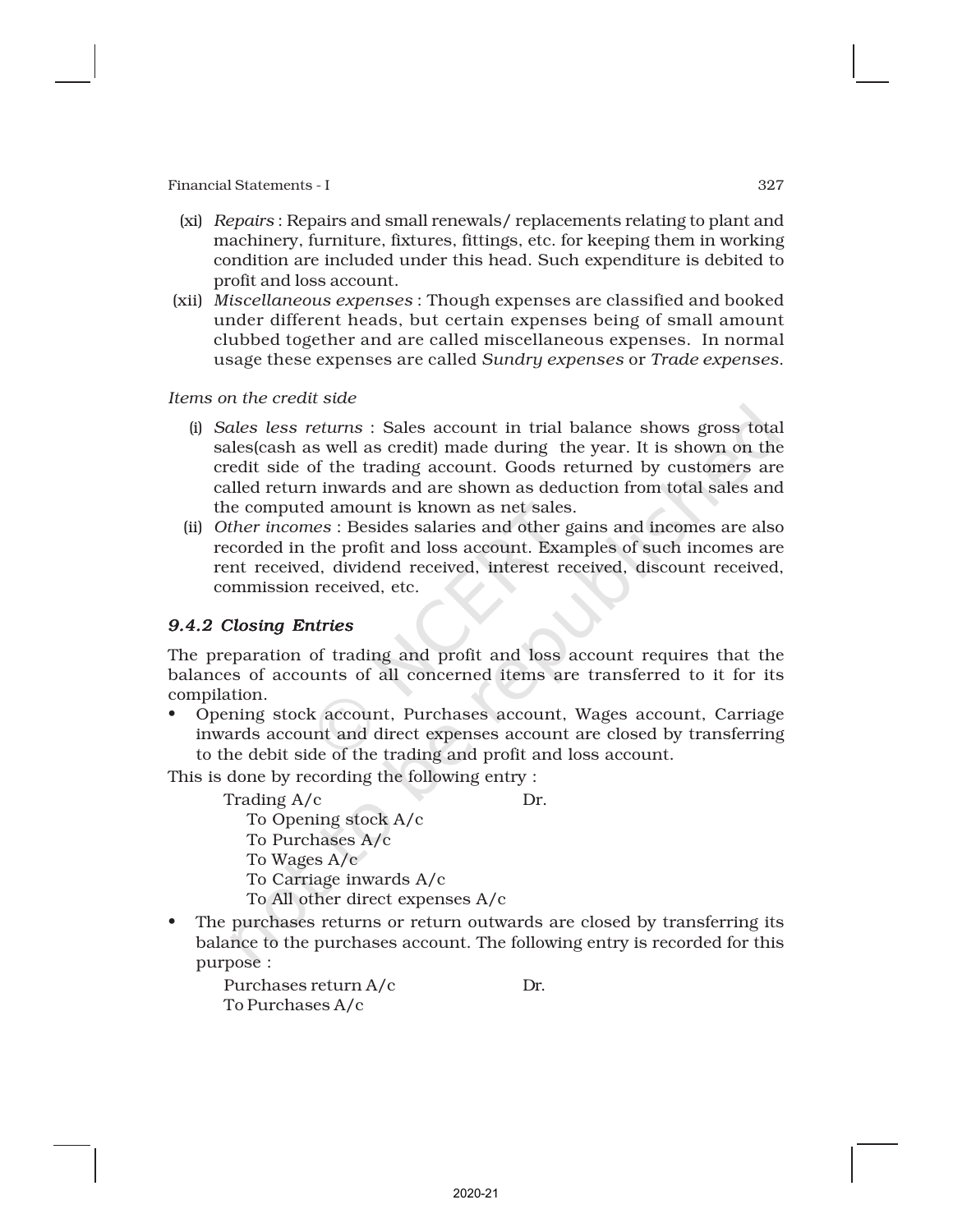| Similarly, the sales returns or returns inwards account is closed by<br>transferring its balance to the sales account as :                                 |     |                   |  |  |  |  |  |  |
|------------------------------------------------------------------------------------------------------------------------------------------------------------|-----|-------------------|--|--|--|--|--|--|
| Sales A/c<br>To Sales return A/c                                                                                                                           | Dr. |                   |  |  |  |  |  |  |
| The sales account is closed by transferring its balance to the credit side of<br>the trading and profit and loss account by recording the following entry: |     |                   |  |  |  |  |  |  |
| Sales A/c<br>To Trading A/c                                                                                                                                | Dr. |                   |  |  |  |  |  |  |
| Items of expenses, losses, etc. are closed by recording the following entries:                                                                             |     |                   |  |  |  |  |  |  |
| Profit and Loss A/c                                                                                                                                        | Dr. |                   |  |  |  |  |  |  |
| To Expenses (individually) A/c                                                                                                                             |     |                   |  |  |  |  |  |  |
| To Losses (individually) A/c                                                                                                                               |     |                   |  |  |  |  |  |  |
| Items of incomes, gains, etc. are closed by recording the following entry:                                                                                 |     |                   |  |  |  |  |  |  |
| Incomes (individually) A/c                                                                                                                                 | Dr. |                   |  |  |  |  |  |  |
| Gains (individually) A/c                                                                                                                                   | Dr. |                   |  |  |  |  |  |  |
| To Profit and Loss A/c                                                                                                                                     |     |                   |  |  |  |  |  |  |
| The posting for closing the seven accounts of expenses and revenues as they                                                                                |     |                   |  |  |  |  |  |  |
| appear in the trial balance (in our example 1) are given below:                                                                                            |     |                   |  |  |  |  |  |  |
| (i) For closing the accounts of expenses                                                                                                                   |     |                   |  |  |  |  |  |  |
| Trading A/c                                                                                                                                                | Dr. | 83,000            |  |  |  |  |  |  |
| To Purchases A/c                                                                                                                                           |     | 75,000            |  |  |  |  |  |  |
| To Wages A/c                                                                                                                                               |     | 8,000             |  |  |  |  |  |  |
| (ii) Profit and Loss A/c                                                                                                                                   | Dr. | 43,500            |  |  |  |  |  |  |
| <b>To Salaries</b>                                                                                                                                         |     | 25,000            |  |  |  |  |  |  |
| To Rent of building<br>To Bad debts                                                                                                                        |     | 13,000            |  |  |  |  |  |  |
|                                                                                                                                                            |     | 4,500             |  |  |  |  |  |  |
| (i) For closing the accounts of revenues                                                                                                                   |     |                   |  |  |  |  |  |  |
| Sales A/c                                                                                                                                                  | Dr. | 1,25,000          |  |  |  |  |  |  |
| To Trading A/c<br>(ii) Commission received A/c                                                                                                             | Dr. | 1,25,000<br>5,000 |  |  |  |  |  |  |
| To Profit and Loss A/c                                                                                                                                     |     | 5,000             |  |  |  |  |  |  |
| The posting done in ledger will appear as follows :                                                                                                        |     |                   |  |  |  |  |  |  |
|                                                                                                                                                            |     |                   |  |  |  |  |  |  |
| <b>Purchases Account</b>                                                                                                                                   |     |                   |  |  |  |  |  |  |

| Dr.  |             |                  |             |             |      | Cr.    |
|------|-------------|------------------|-------------|-------------|------|--------|
| Date | Particulars | $ J\!.$ $F.$ $ $ | Amount Date | Particulars | J.F. | Amount |
|      | Balance b/d |                  | 75,000      | Trading     |      | 75,000 |
|      |             |                  | 75,000      |             |      | 75,000 |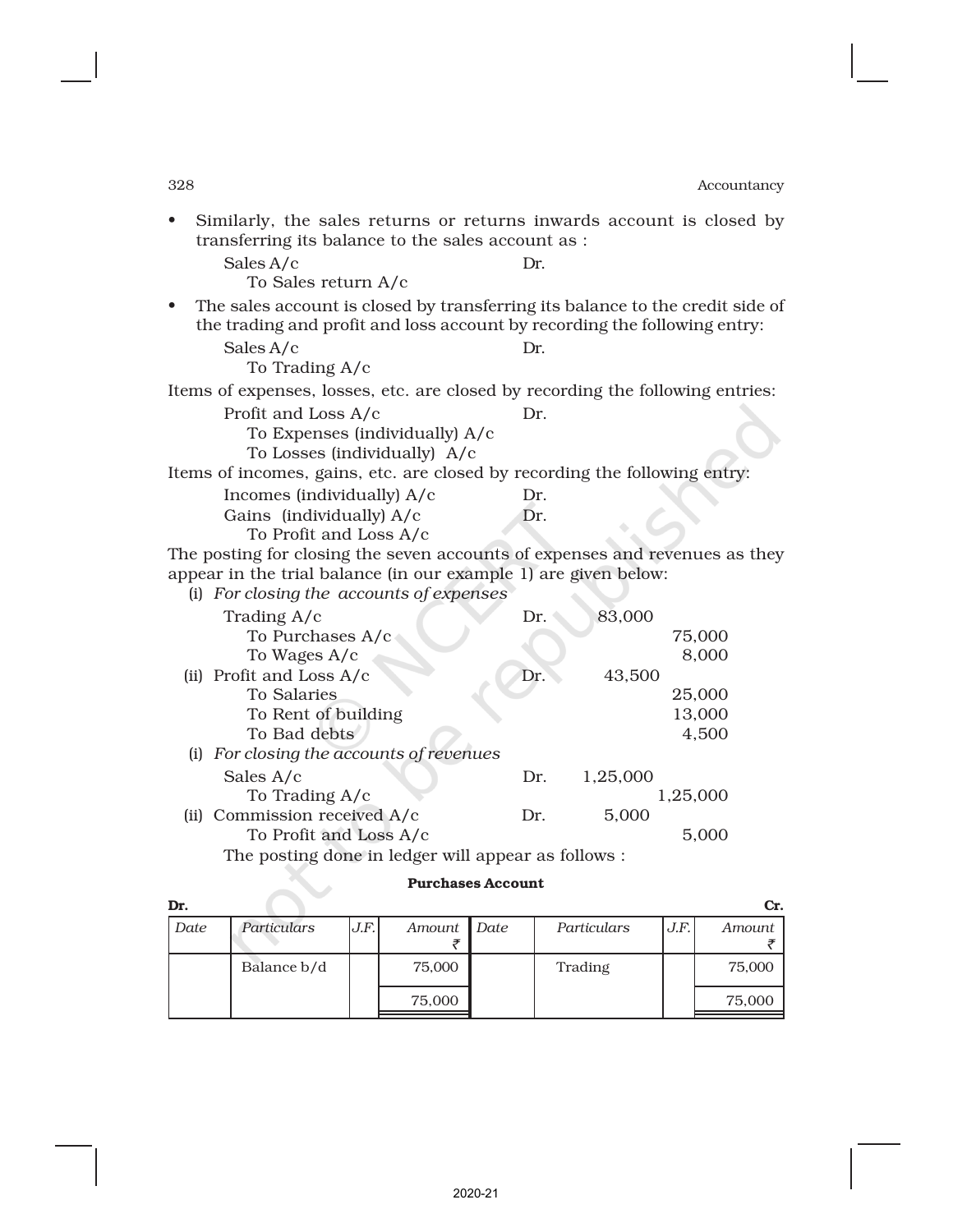## Wages Account

| Dr.  |             |      |             |             |       | Сr.    |
|------|-------------|------|-------------|-------------|-------|--------|
| Date | Particulars | J.F. | Amount Date | Particulars | J.F.I | Amount |
|      |             |      |             |             |       |        |
|      | Balance b/d |      | 8,000       | Trading     |       | 8,000  |
|      |             |      |             |             |       |        |
|      |             |      | 3,000       |             |       |        |
|      |             |      |             |             |       |        |

# Salaries Account

| Dr.  |             |      |        |        |                 |      | Cr.    |
|------|-------------|------|--------|--------|-----------------|------|--------|
| Date | Particulars | J.F. | Amount | l Date | Particulars     | J.F. | Amount |
|      |             |      |        |        |                 |      |        |
|      | Balance b/d |      | 25,000 |        | Profit and Loss |      | 25,000 |
|      |             |      | 25,000 |        |                 |      | 25,000 |
|      |             |      |        |        |                 |      |        |

# Rent of Building Account

| Dr.  |             |      |        |      |                 |      | Cr.    |
|------|-------------|------|--------|------|-----------------|------|--------|
| Date | Particulars | J.F. | Amount | Date | Particulars     | J.F. | Amount |
|      |             |      |        |      |                 |      |        |
|      | Balance b/d |      | 13,000 |      | Profit and Loss |      | 13,000 |
|      |             |      | 13,000 |      |                 |      | 13,000 |

# Bad Debts Account

| Dr.  |             |      |             |                 |      |        |
|------|-------------|------|-------------|-----------------|------|--------|
| Date | Particulars | J.F. | Amount Date | Particulars     | J.F. | Amount |
|      |             |      |             |                 |      |        |
|      | Balance b/d |      | 4,500       | Profit and Loss |      | 4,500  |
|      |             |      | 4.500       |                 |      | 4.500  |

# Sales Account

| Dr.  |             |      |             |             |      | Cr.      |
|------|-------------|------|-------------|-------------|------|----------|
| Date | Particulars | J.F. | Amount Date | Particulars | J.F. | Amount   |
|      |             |      |             |             |      |          |
|      | Trading     |      | 1,25,000    | Balance b/d |      | 1,25,000 |
|      |             |      | .25,000     |             |      | 1,25,000 |

## Commission Received Account

| Dr.  |                 |      |             |             |      | Cr.    |
|------|-----------------|------|-------------|-------------|------|--------|
| Date | Particulars     | J.F. | Amount Date | Particulars | J.F. | Amount |
|      |                 |      |             |             |      |        |
|      | Profit and Loss |      | 5,000       | Balance b/d |      | 5,000  |
|      |                 |      | 5.000       |             |      | 5.00C  |
|      |                 |      |             |             |      |        |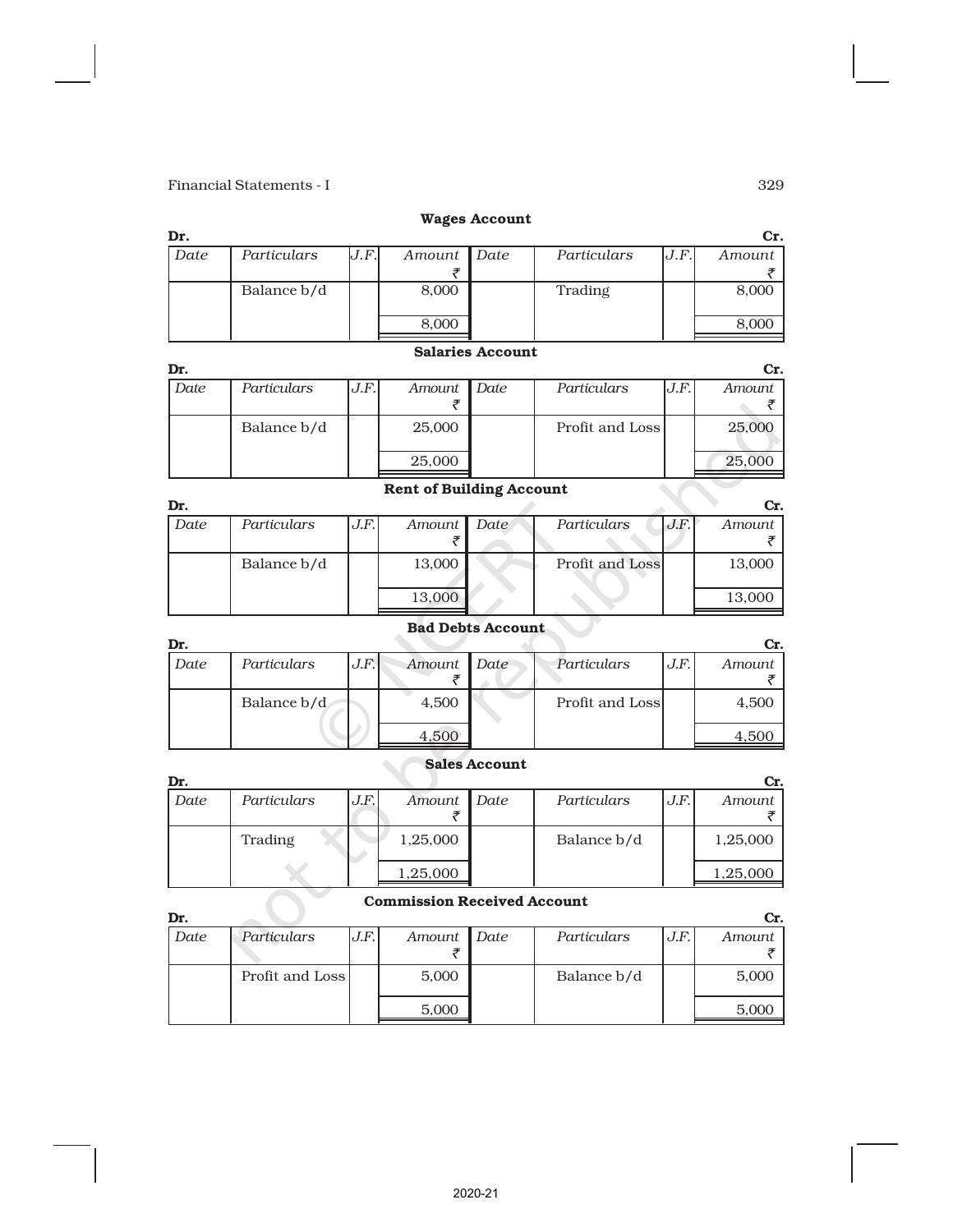As result of the foregoing discussion, we will now learn how the trading and profit and loss account can be prepared from the trial balance, the format of which is shown in figure 9.2. However, this list is not exhaustive. In real sense, there can be many more of other items, which we will be dealing at the later stage and there you will notice how this format undergoes a change with respect to each one of them.

| Dr.                                     |            |                   | Cr.        |
|-----------------------------------------|------------|-------------------|------------|
| Expenses/Losses                         | Amount     | Revenues/Gains    | Amount     |
|                                         | ₹          |                   |            |
| Opening stock                           | .          | <b>Sales</b>      |            |
| Purchases                               | .          |                   |            |
| Wages                                   | .          |                   |            |
| Carriage inwards/                       | .          |                   |            |
| Freight inwards/cartage                 |            |                   |            |
| Gross profit $c/d1$                     |            |                   |            |
| Gross loss $b/d^2$                      |            |                   |            |
|                                         | <b>XXX</b> |                   | <b>XXX</b> |
|                                         |            | Gross loss $c/d1$ |            |
|                                         |            | Gross profit b/d  |            |
| Rent/rates and taxes                    | .          | Inerest received  |            |
| <b>Salaries</b>                         | .          |                   | .          |
| Repairs and renewals                    | .          | Net $loss2$       |            |
| <b>Bad debts</b>                        | .          |                   |            |
| Net profit <sup>2</sup> (transferred to | .          |                   |            |
| capital account)                        |            |                   |            |
|                                         | <b>XXX</b> |                   | <b>XXX</b> |
|                                         |            |                   |            |

### Trading and Profit and Loss Account of ABC for the year ended March 31, 2017

1,2*either of the items computed*

Fig. 9.2 : *A format trading and profit and loss account*

# *9.4.3 Concept of Gross Profit and Net Profit*

The trading and profit and loss can be seen as combination of two accounts, viz. Trading account and Profit and Loss account. The trading account or the first part ascertains the *gross profit* and profit and loss account or the second part ascertains *net profit*.

# *Trading Account*

The trading account ascertains the result from basic operational activities of the business. The basic operational activity involves the manufacturing, purchasing and selling of goods. It is prepared to ascertain whether the selling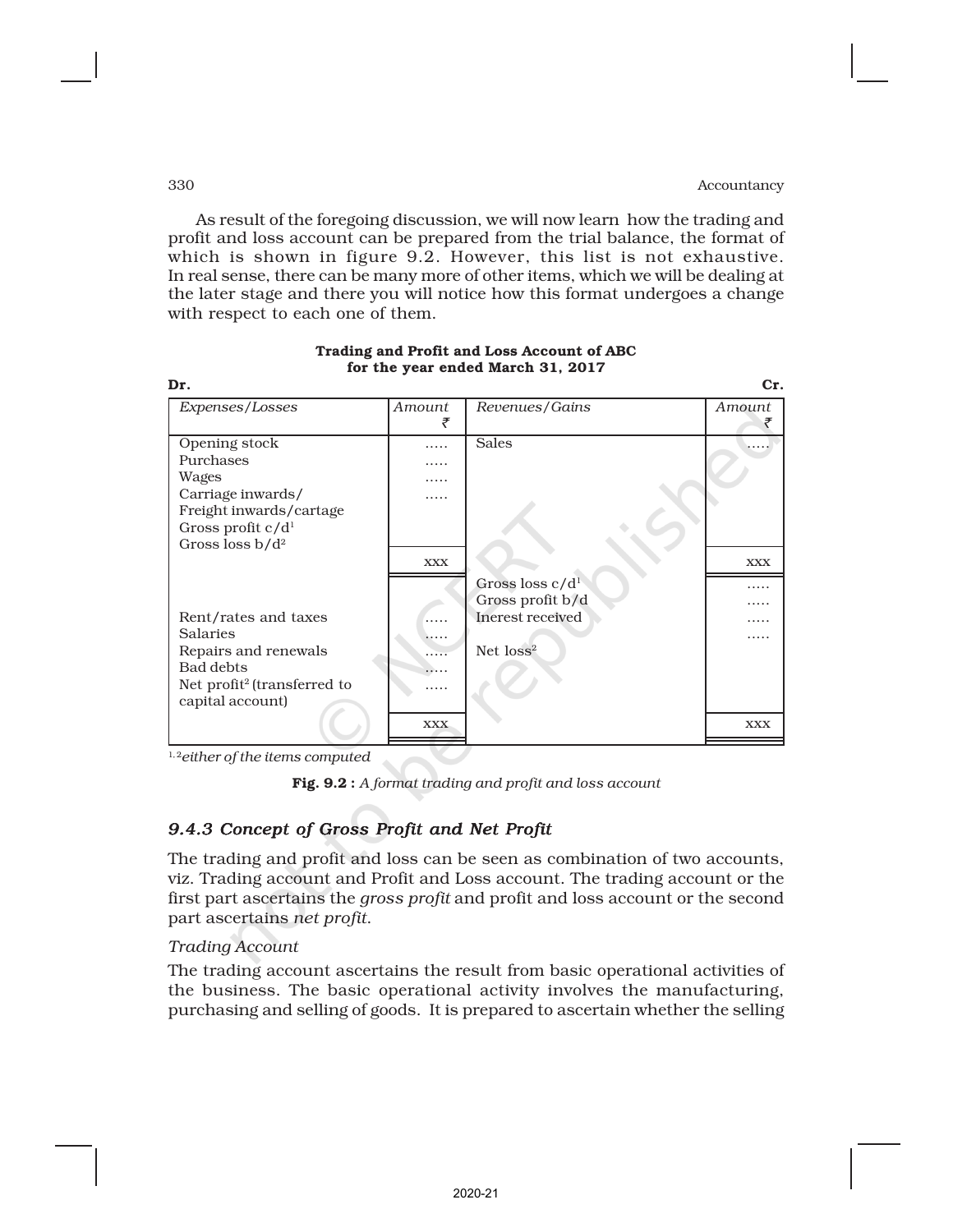of goods and/or rendering of services to customers have proved profitable for the business or not. Purchases is one of the main constituents of expenses in business organisation. Besides purchases, the remaining expenses are divided into two categories, viz. *direct expenses and indirect* expenses.

*Direct expenses* means all expenses directly connected with the manufacture, purchase of goods and bringing them to the point of sale. Direct expenses include carriage inwards, freight inwards, wages, factory lighting, coal, water and feul, royalty on production, etc. In our example-1, besides purchases, four more items of expenses are listed. These are wages, salaries, rent of building and bad debts. Out of these items, wages is treated as *direct expense* while the other three are treated as *indirect expenses*.

Similarly, *sales* constitute the main item of revenue for the business. The excess of sales over purchases and direct expenses is called *gross profit*. If the amount of purchases including direct expenses is more than the sales revenue, the resultant figure is *gross loss*. The computation of gross profit can be shown in the form of equation as :

Gross Profit = Sales – (Purchases + Direct Expenses)

The gross profit or the gross loss is transferred to profit and loss account.

The *indirect expenses* are transferred to the debit side of the second part, viz. profit and loss account. All revenue/gains other than *sales* are transferred to the credit side of the profit and loss account. If the total of the credit side of the profit and loss account is more than the total of the debit side, the difference is the *net profit* for the period of which it is being prepared. On the other hand, if the total of the debit side is more than the total of the credit side, the difference is the *net loss* incurred by the business firm. In an equation form, it is shown as follows :

Net Profit = Gross Profit + Other Incomes – Indirect Expenses Net profit or net loss so computed is transferred to the capital account in the balance sheet by way of the following entry :

| (i) For transfer of net profit |     |
|--------------------------------|-----|
| Profit and Loss A/c            | Dr. |
| To Capital A/c                 |     |
| (ii) For transfer of net loss  |     |
| Capital A/c                    | Dr. |
| To Profit and Loss A/c         |     |
|                                |     |

We are now redrafting the trading and profit and loss account to show gross profit and net profit of Ankit for the year ended March 31, 2017. The redrafted trading and profit and loss account will look like as shown is shown in figure 9.3.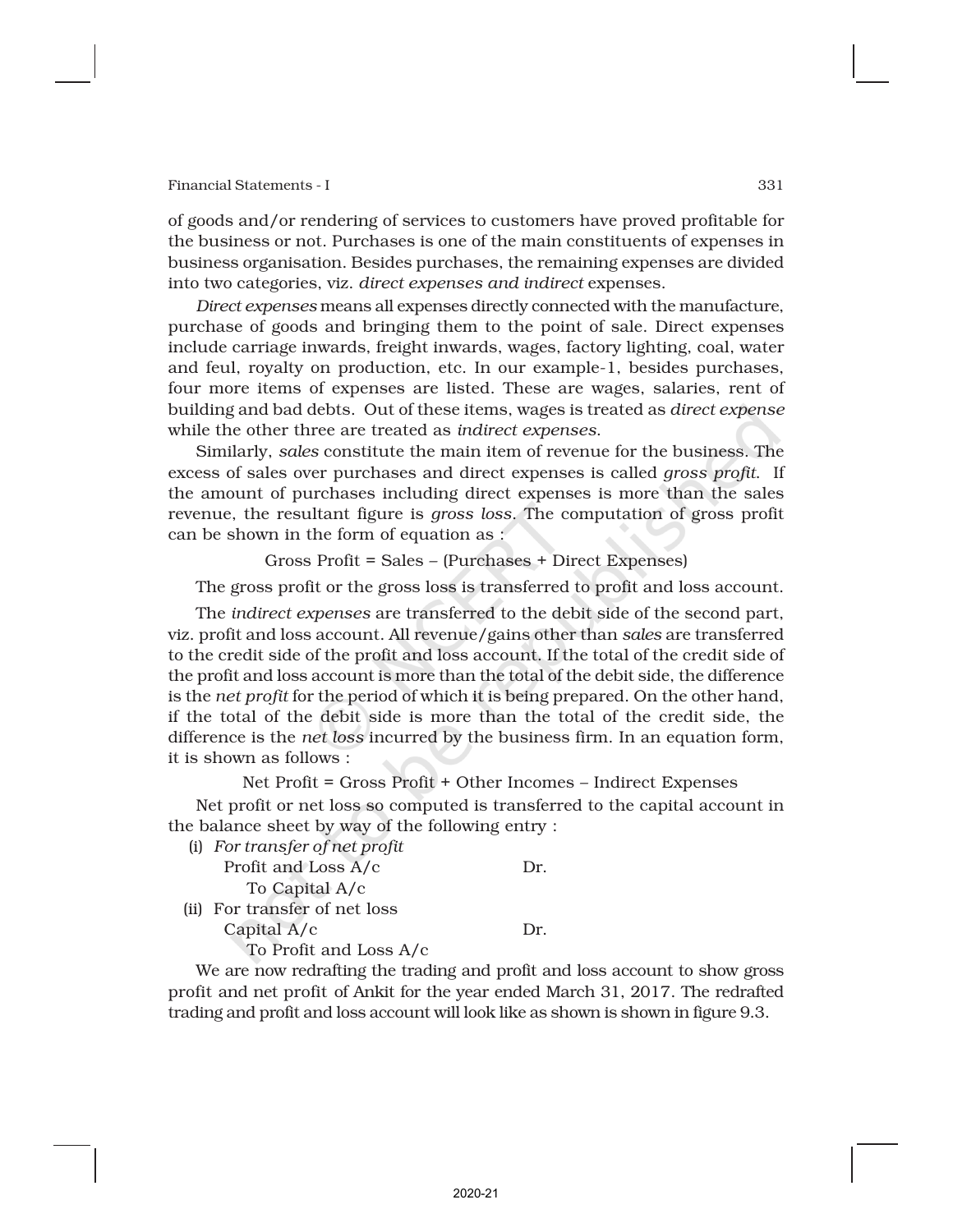| Dr.                              |               |                     | Cr.      |
|----------------------------------|---------------|---------------------|----------|
| Expenses/Losses                  | <i>Amount</i> | Revenues/Gains      | Amount   |
|                                  |               |                     |          |
| Purchases                        | 75,000        | <b>Sales</b>        | 1,25,000 |
| Wages                            | 8.000         |                     |          |
| Gross profit c/d                 | 42,000        |                     |          |
|                                  | 1,25,000      |                     | 1,25,000 |
| Salaries                         | 25,000        | Gross profit b/d    | 42.000   |
| Rent of building                 | 13,000        | Commission received | 5.000    |
| Bad debts                        | 4,500         |                     |          |
| <b>Net Profit (transfered to</b> | 4.500         |                     |          |
| capital account)                 |               |                     |          |
|                                  | 47,000        |                     | 47,000   |
|                                  |               |                     |          |

#### Trading and Profit and Loss Account of Ankit for the year ended March 31, 2017

Fig. 9.3 : *Showing the computation of gross profit and net profit of Ankit*

Gross profit, which represents the basic operational activity of the business is computed as  $\bar{\tau}$  42,000. The gross profit is transferred from trading account to profit and loss account. Besides gross profit, business has earned an income of ₹ 5,000 as commission received and has spent ₹ 42,500 (₹ 25,000 + ₹13,000 + `4,500) on expenses/losses including salaries, rent and bad debts. Therefore, the net profit is calculated as  $\bar{x}$  4,500.

#### *Illustration 1*

Prepare a trading account from the following particulars for the year ended March 31, 2017:

|               | ₹        |
|---------------|----------|
| Opening stock | 37,500   |
| Purchases     | 1.05.000 |
| <b>Sales</b>  | 2.70.000 |
| Wages         | 30,000   |
|               |          |

*Solution*

### Trading Account for the year ended March 31, 2017

| Dr. | ⌒…<br>u. |
|-----|----------|
|-----|----------|

| Expenses/Losses                                     | Amount                                 | Revenues/Gains | Amount   |
|-----------------------------------------------------|----------------------------------------|----------------|----------|
| Opening stock<br>Purchases<br>Wages<br>Gross profit | 37,500<br>1,05,000<br>30,000<br>97,500 | <b>Sales</b>   | 2,70,000 |
|                                                     | 2,70,000                               |                | 2,70,000 |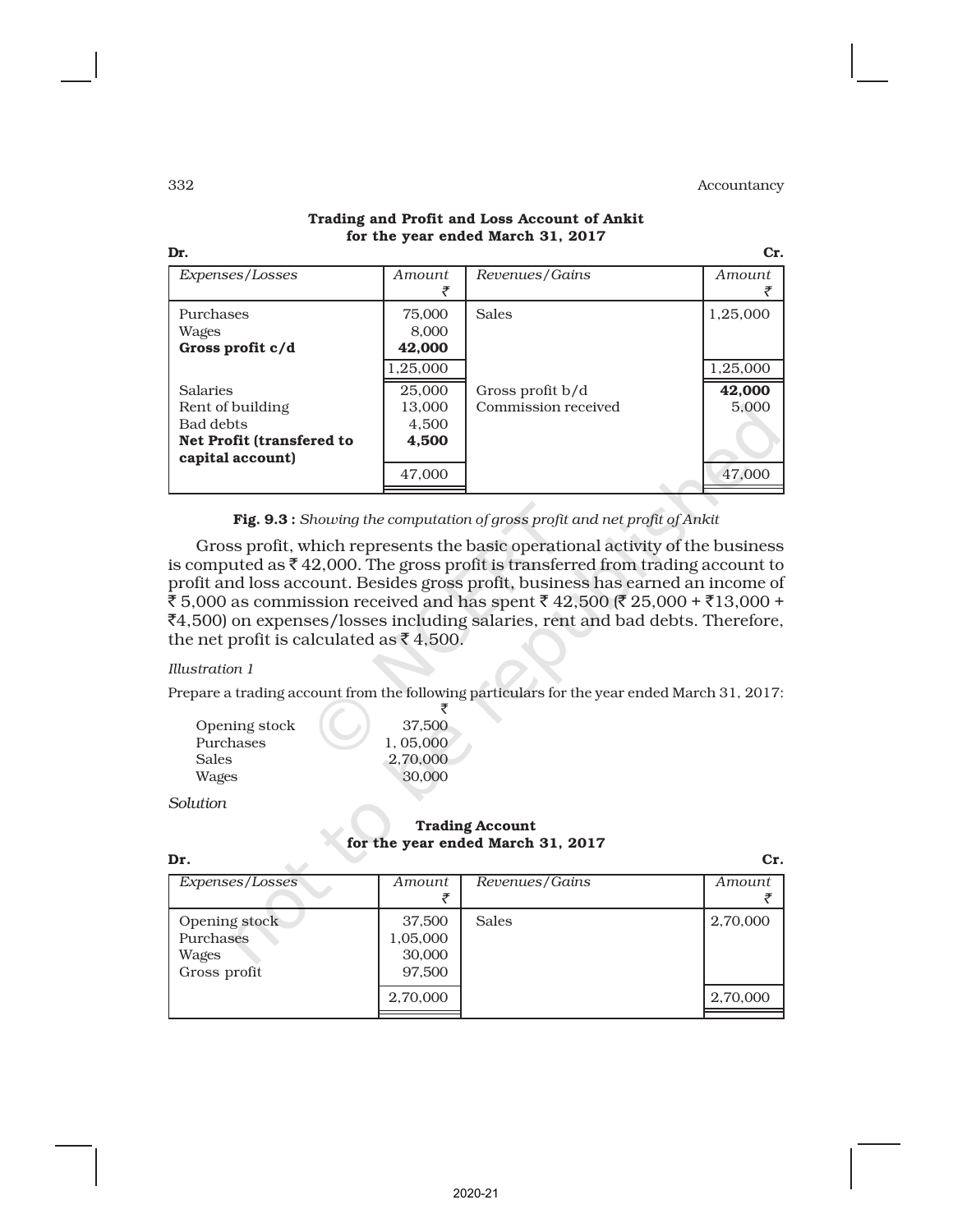#### *Illustration 2*

Prepare a trading account of M/s Prime Products from the following particulars pertaining to the year 2016-17.  $\equiv$ 

| Opening stock   | 50,000   |
|-----------------|----------|
| Purchases       | 1,10,000 |
| Return inwards  | 5.000    |
| <b>Sales</b>    | 3.00.000 |
| Return outwards | 7.000    |
| Factory rent    | 30,000   |
| Wages           | 40,000   |
|                 |          |

*Solution*

#### Books of Prime Products Trading Account for the year ended March 31, 2017

| Dr.                                                                              |                     |                                        |                                         |                     | Cr.      |
|----------------------------------------------------------------------------------|---------------------|----------------------------------------|-----------------------------------------|---------------------|----------|
| Expenses/Losses                                                                  |                     | Amount                                 | Revenues/Gains                          |                     | Amount   |
|                                                                                  |                     |                                        |                                         |                     |          |
| Opening stock<br>Purchases<br>Less : Return<br>outwards<br>Factory rent<br>Wages | 1,10,000<br>(7,000) | 50,000<br>1,03,000<br>30,000<br>40,000 | <b>Sales</b><br>Less: Return<br>inwards | 3,00,000<br>(5,000) | 2,95,000 |
| Gross profit                                                                     |                     | 72,000                                 |                                         |                     |          |
|                                                                                  |                     | 2,95,000                               |                                         |                     | 2,95,000 |
|                                                                                  |                     |                                        |                                         |                     |          |

*Illustration 3.*

Prepare a trading account of M/s Anjali from the following information related to March 31, 2017. `

| Opening stock             | 60,000   |
|---------------------------|----------|
| Purchases                 | 3.00.000 |
| <b>Sales</b>              | 7.50.000 |
| Purchases return          | 18.000   |
| Sales return              | 30,000   |
| Carriage on purchases     | 12,000   |
| Carriage on sales         | 15.000   |
| <b>Factory rent</b>       | 18.000   |
| Office rent               | 18.000   |
| Dock and Clearing charges | 48,000   |
| Freight and Octroi        | 6,500    |
| Coal, Gas and Water       | 10.000   |
|                           |          |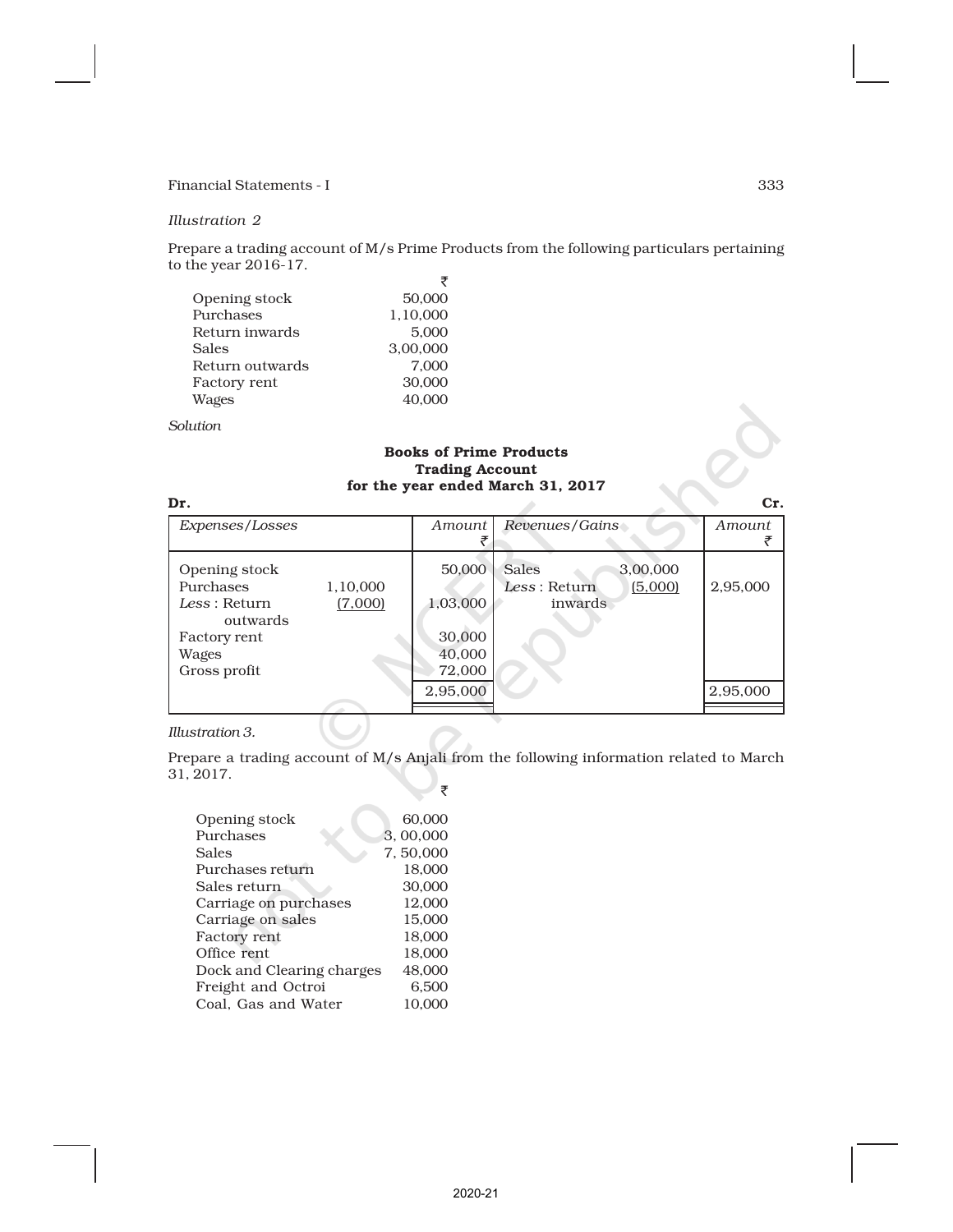## *Solution*

#### Books of Anjali Trading Account for the year ended March 2017

| Dr.                             |          |                             | Cr.      |
|---------------------------------|----------|-----------------------------|----------|
| Expenses/Losses                 | Amount   | Revenues/Gains              | Amount   |
|                                 |          |                             |          |
| Opening stock                   | 60,000   | <b>Sales</b><br>7,50,000    |          |
| Purchases<br>3,00,000           |          | Less: Sales return (30,000) | 7,20,000 |
| Less: Purchases return (18,000) | 2,82,000 |                             |          |
| Carriage on purchases           | 12,000   |                             |          |
| Factory rent                    | 18,000   |                             |          |
| Dock and Clearing charges       | 48,000   |                             |          |
| Freight and Octroi              | 6,500    |                             |          |
| Coal, Gas and Water             | 10,000   |                             |          |
| Gross profit                    | 2,83,500 |                             |          |
|                                 | 7,20,000 |                             | 7,20,000 |
|                                 |          |                             |          |

#### *Illustration 4*

From the following information, prepare a profit and loss account for the year ending March 31, 2017.  $\overline{\mathcal{F}}$ 

| Gross profit            | 60,000 |
|-------------------------|--------|
| Rent.                   | 5,000  |
| Salary                  | 15,000 |
| Commission paid         | 7.000  |
| Interest paid on loan   | 5,000  |
| Advertising             | 4,000  |
| Discount received       | 3,000  |
| Printing and stationery | 2,000  |
| Legal charges           | 5,000  |
| Bad debts               | 1,000  |
| Depreciation            | 2,000  |
| Interest received       | 4.000  |
| Loss by fire            | 3.000  |
|                         |        |

### Profit and Loss Account for the year ended March 31, 2017

| Dr.                     |        |                   | Cr.    |
|-------------------------|--------|-------------------|--------|
| Expenses/Losses         | Amount | Revenues/Gains    | Amount |
| Rent                    | 5,000  | Gross profit      | 60,000 |
| Salary                  | 15,000 | Discount received | 3,000  |
| Commission              | 7,000  | Interest received | 4,000  |
| Interest paid on loan   | 5,000  |                   |        |
| Advertising             | 4,000  |                   |        |
| Printing and Stationery | 2,000  |                   |        |
| Legal charges           | 5,000  |                   |        |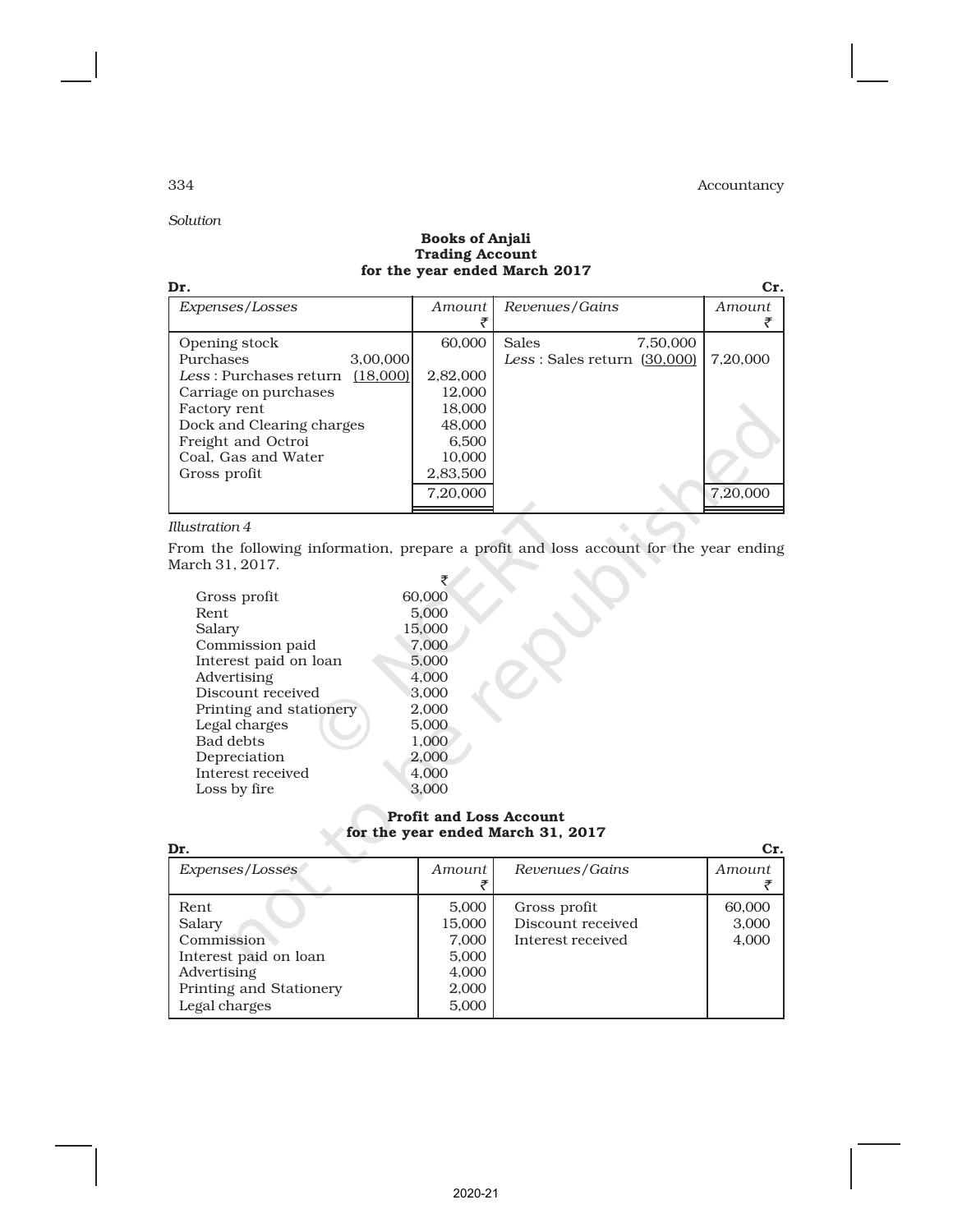| Bad debts                      | 1,000  |        |
|--------------------------------|--------|--------|
| Depreciation                   | 2,000  |        |
| Loss by fire                   | 3,000  |        |
| Net profit (transferred to the | 18,000 |        |
| capital account)               |        |        |
|                                | 67,000 | 67,000 |
|                                |        |        |

#### Test Your Understanding - I

#### I State True or False :

- (i) Gross profit is total revenue.
- (ii) In trading and profit and loss account, opening stock appears on the debit side because it forms the part of the cost of sales for the current accounting year.
- (iii) Rent, rates and taxes is an example of direct expenses.
- (iv) If the total of the credit side of the profit and loss account is more than the total of the debit side, the difference is the net profit.

# II Match the items given under 'A' with the correct items under 'B'

- (i) Closing stock is credited to (a) Trial balance
- (ii) Accuracy of book of account is tested by (b) Trading account
- (iii) On returning the goods to seller, the buyer sends (c) Credit note
- (iv) The financial position is determined by (d) Balance sheet
	-
- (v) On receiving the returned goods from the (e) Debit note buyer, the seller sends

# *9.4.4 Cost of Goods Sold and Closing Stock–Trading Account Revisited*

The trading and profit and loss account prepared in figure 9.3 presents useful information as to the profitability from the basic operations of the business enterprise. It is reproduced for further perusal.

| Dr.                                |                           | $\frac{1}{2}$ and $\frac{1}{2}$ and $\frac{1}{2}$ and $\frac{1}{2}$ and $\frac{1}{2}$ and $\frac{1}{2}$ and $\frac{1}{2}$ and $\frac{1}{2}$ and $\frac{1}{2}$ and $\frac{1}{2}$ and $\frac{1}{2}$ and $\frac{1}{2}$ and $\frac{1}{2}$ and $\frac{1}{2}$ and $\frac{1}{2}$ and $\frac{1}{2}$ a | Cr.      |
|------------------------------------|---------------------------|-----------------------------------------------------------------------------------------------------------------------------------------------------------------------------------------------------------------------------------------------------------------------------------------------|----------|
| Expenses/Losses                    | Amount                    | Revenues/Gains                                                                                                                                                                                                                                                                                | Amount   |
| Purchases<br>Wages<br>Gross profit | 75,000<br>8,000<br>42,000 | <b>Sales</b>                                                                                                                                                                                                                                                                                  | 1,25,000 |
|                                    | 1,25,000                  |                                                                                                                                                                                                                                                                                               | 1,25,000 |

Trading Account of Ankit for the year ended March 31, 2017

Fig. 9.4 : *An illutrative trading account of Ankit*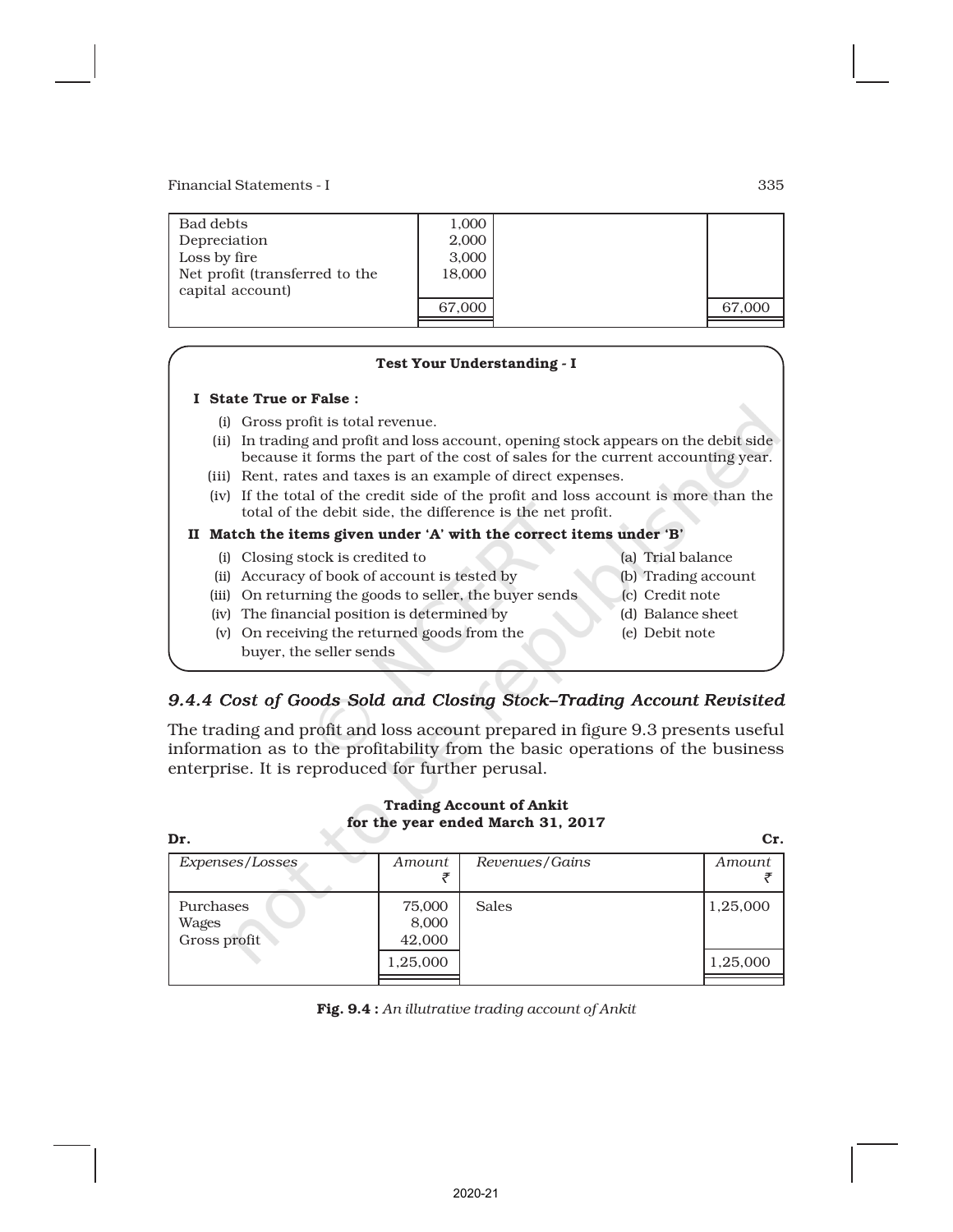If there is no opening or closing stock, the total of purchases and direct expenses is taken as *Cost of goods sold*. In our example, notice that purchases amount to  $\bar{\tau}$  75,000 and wages amounts to  $\bar{\tau}$  8,000. Hence, the cost of goods sold will be computed using the following formula :

Cost of Goods Sold = Purchases + Direct Expenses

 $=$  ₹75,000 + ₹ 8,000

 $=$  ₹ 83,000

As there is no unsold stock, the presumption here is that all the goods purchased have been sold. But in practice, there is some unsold goods at the end of the accounting period.

In our example, let us assume that out of the goods purchased amounting to  $\bar{\tau}$  75,000 in the current year, Ankit is able to sell goods costing  $\bar{\tau}$  60,000 only. In such a situation, the business will have an unsold stock of goods costing  $\bar{\tau}$ 15,000 in hand, also called closing stock. The amount of cost of goods sold will be computed as per the following equation :

Cost of Goods Sold = Purchases + Direct Expenses – Closing Stock  $=$  ₹ 75,000 + ₹ 8,000  $-$  ₹ 15,000

As a result, the amount of gross profit will also change with the existence of closing stock in business from  $\bar{\tau}$  42,000 (as computed in figure 9.4) to ₹ 57,000 (refer figure 9.5).

| Expenses/Losses                                                                                                 | Amount<br>₹                         | Revenues/Gains                          | Amount             |
|-----------------------------------------------------------------------------------------------------------------|-------------------------------------|-----------------------------------------|--------------------|
| Purchases<br>Wages<br>Gross profit c/d                                                                          | 75,000<br>8,000<br>57.000           | <b>Sales</b><br><b>Closing stock</b>    | 1,25,000<br>15,000 |
|                                                                                                                 | 1,40,000                            |                                         | 1,40,000           |
| <b>Salaries</b><br>Rent of building<br><b>Bad debts</b><br><b>Net Profit (transfered to</b><br>capital account) | 25,000<br>13,000<br>4,500<br>19,500 | Gross profit b/d<br>Commission received | 57,000<br>5,000    |
|                                                                                                                 | 62,000                              |                                         | 62,000             |
|                                                                                                                 |                                     |                                         |                    |

#### Trading Account of Ankit for the year ended March 31, 2017

Fig. 9.5 : *The trading account of Ankit*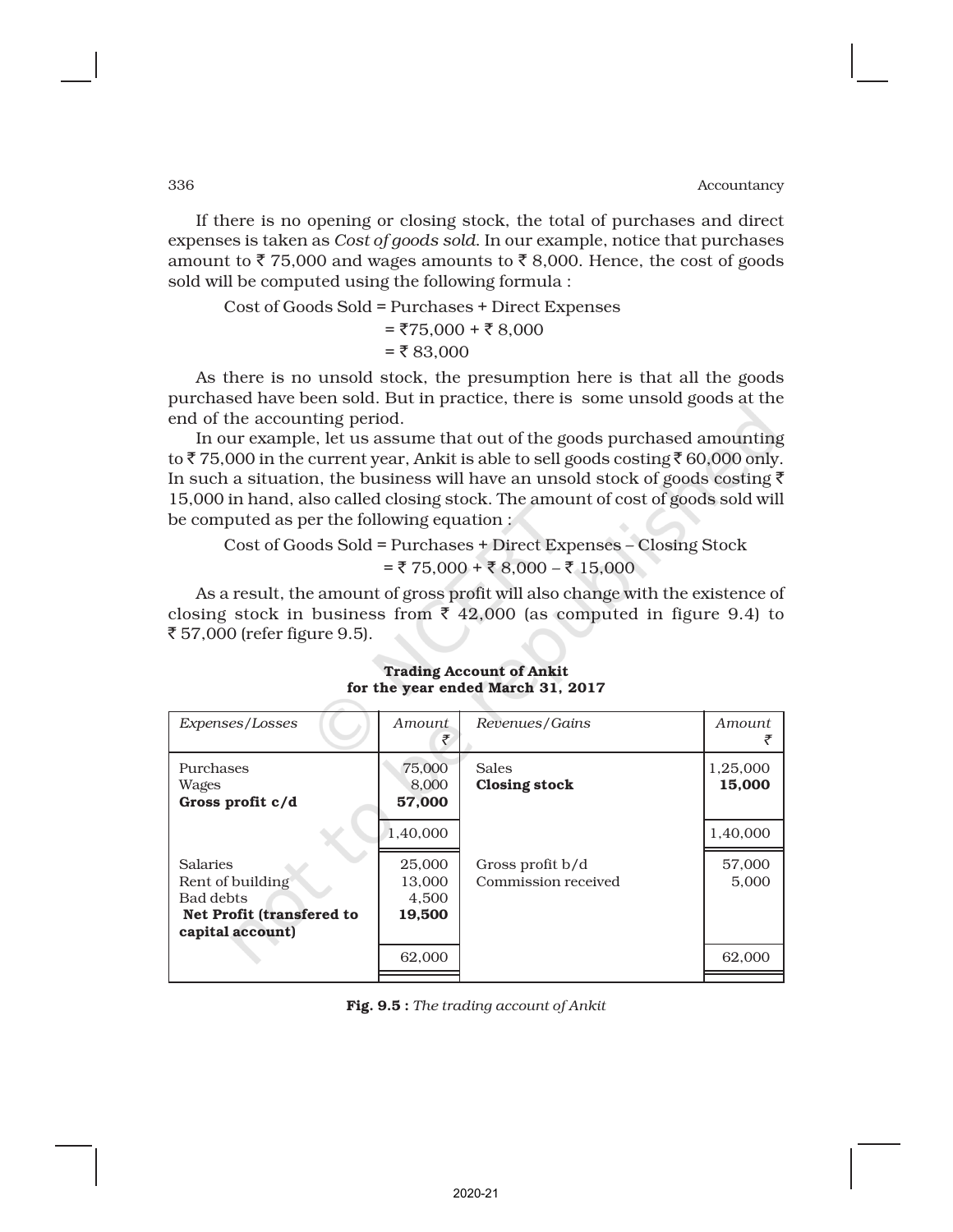It may be noted that closing stock does not normally form part of trial balance, and is brought into books with the help of the following journal entry :

Closing stock  $A/c$  Dr. To Trading A/c

This entry opens a new account of asset, i.e. closing stock  $\bar{\tau}$  15,000 which is transferred to the balance sheet. The closing stock shall be an opening stock for the next year and shall be sold during the year. In most cases, therefore, the business shall have opening stock as well as closing stock every year, and the cost of goods sold should be worked as per the following equation:

Cost of Goods Sold = Opening Stock+Purchases Direct Expenses–Closing Stock

Look at Illustration 5 and see how it has been computed.

#### *Illustration 5*

Compute cost of goods sold for the year 2017 with the help of the following information and prepare trading account

|                        | ₹         |
|------------------------|-----------|
| Sales                  | 20,00,000 |
| Purchases              | 15,00,000 |
| Wages                  | 1,00,000  |
| Stock (Apr. 01, 2016)  | 3,00,000  |
| Stock (March 31, 2017) | 4,00,000  |
| Freight inwards        | 1,00,000  |

*Solution*

| Particulars                           | <i>Amount</i>                       |
|---------------------------------------|-------------------------------------|
| Opening stock<br><b>Add Purchases</b> | 3,00,000<br>15,00,000               |
| Direct expenses :<br>Freight inwards  | 1,00,000                            |
| Wages<br>Less Closing stock           | 1,00,000<br>20,00,000<br>(4,00,000) |
| Cost of goods sold                    | 16,00,000                           |

#### Computation of Cost of Goods Sold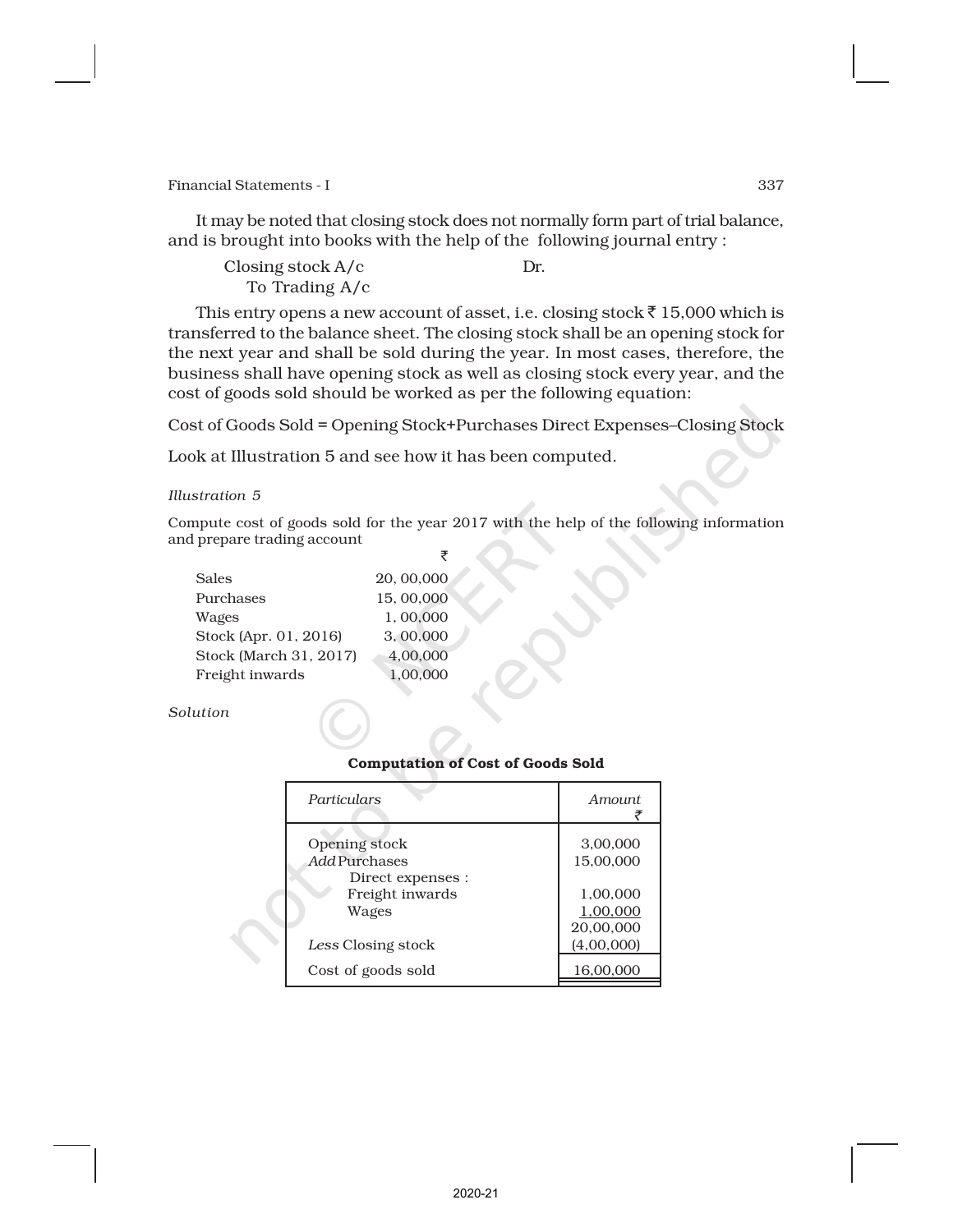### Trading Account for the year ended March 31, 2017

| Dr.                                                                    |                                                           |                               | Cr.                   |
|------------------------------------------------------------------------|-----------------------------------------------------------|-------------------------------|-----------------------|
| Expenses/Losses                                                        | Amount                                                    | Revenues/Gains                | Amount                |
| Opening stock<br>Purchases<br>Freight inwards<br>Wages<br>Gross profit | 3,00,000<br>15,00,000<br>1,00,000<br>1,00,000<br>4,00,000 | <b>Sales</b><br>Closing stock | 20,00,000<br>4,00,000 |
|                                                                        | 24,00,000                                                 |                               | 24,00,000             |
|                                                                        |                                                           |                               |                       |

### *Illustration 6*

From the following balances obtained from the few accounts of Mr. H. Balaram. Prepare the Trading and Profit and Loss Account.

| Stock on Apr. 01, 2016 | 8,000  | Bad debts        | 1,200 |
|------------------------|--------|------------------|-------|
| Purchases for the year | 22,000 | Rent             | 1,200 |
| Sales for the year     | 42,000 | Discount allowed | 600   |
| Purchase expenses      | 2,500  | Commission paid  | 1,100 |
| Salaries and wages     | 3,500  | Sales expenses   | 600   |
| Advertisement          | 1,000  | Repairs          | 600   |

Closing stock on March 31, 2017 is  $\bar{z}$  4,500

#### Books of H. Balaram Trading Account for the year ended March 31, 2017

| Dr.                              |        |                  | Cr.    |
|----------------------------------|--------|------------------|--------|
| Expenses/Losses                  | Amount | Revenues/Gains   | Amount |
|                                  |        |                  |        |
| Opening stock                    | 8,000  | <b>Sales</b>     | 42,000 |
| Purchases                        | 22,000 | Closing stock    | 4,500  |
| Purchase expenses                | 2,500  |                  |        |
| Gross profit c/d                 | 14,000 |                  |        |
|                                  | 46,500 |                  | 46,500 |
| Salaries and Wages               | 3,500  | Gross profit b/d | 14,000 |
| <b>Rent</b>                      | 1,200  |                  |        |
| <b>Advertisement</b>             | 1,000  |                  |        |
| Commission                       | 1,100  |                  |        |
| Discount allowed                 | 600    |                  |        |
| Bad debts                        | 1.200  |                  |        |
| Sales expenses                   | 600    |                  |        |
| Repairs                          | 600    |                  |        |
| Net profit                       | 4,200  |                  |        |
| (transferred to capital account) |        |                  |        |
|                                  | 14,000 |                  | 14.000 |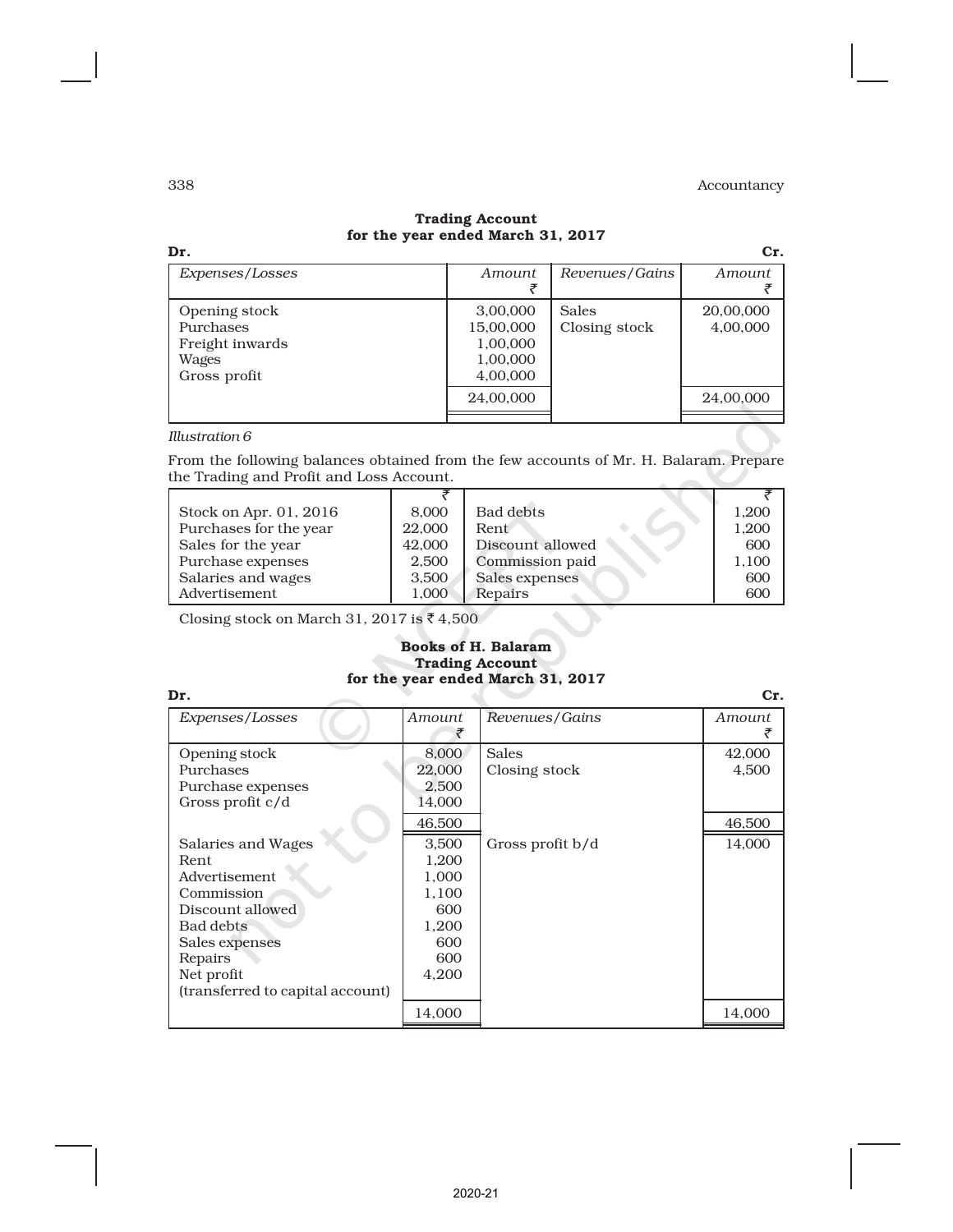# 9.5 Operating Profit (EBIT)

It is the profit earned through the normal operations and activities of the business. Operating profit is the excess of operating revenue over operating expenses. While calculating operating profit, the incomes and expenses of a purely financial nature are not taken into account. Thus, operating profit is profit before interest and tax (EBIT). Similarly, abnormal items such as loss by fire, etc. are also not taken into account. It is calculated as follows:

Operating profit = Net Profit+ Non Operating Expenses – Non Operating Incomes

Refer to the trial balance of Ankit in example 1 (Page no. 336), you will notice that it depicts an item relating to 10% interest on long-term loan raised on April 01, 2017. The amount of interest works out to  $\bar{\xi}$  500 ( $\bar{\xi}$  $5,000 \times 10/100$ , which has been shown on the debit side of the trading and profit and loss account (figure 9.6).

| Expenses/Losses                                                                                                              | Amount                                     | Revenues/Gains                          | Amount             |
|------------------------------------------------------------------------------------------------------------------------------|--------------------------------------------|-----------------------------------------|--------------------|
| Purchases<br>Wages<br>Gross profit c/d                                                                                       | 75,000<br>8.000<br>57,000                  | <b>Sales</b><br>Closing stock           | 1,25,000<br>15,000 |
|                                                                                                                              | 1,40,000                                   |                                         | 1,40,000           |
| <b>Salaries</b><br>Rent of building<br><b>Bad debts</b><br><b>Interest</b><br>Net Profit (transferred<br>to capital account) | 25,000<br>13,000<br>4.500<br>500<br>19,000 | Gross profit b/d<br>Commission received | 57,000<br>5,000    |
|                                                                                                                              | 62,000                                     |                                         | 62,000             |

#### Trading and Profit and Loss Account of Ankit for the year ended March 31, 2017

Dr. Cr.

Fig. 9.6 : *Showing the treatment of interest on profit*

The operating profit will be :

Operating profit = Net profit + Non-operating expenses – Non-operating incomes Operating profit= $\overline{3}$  19,000 + 500 – nil

$$
= ₹19,500
$$

2020-21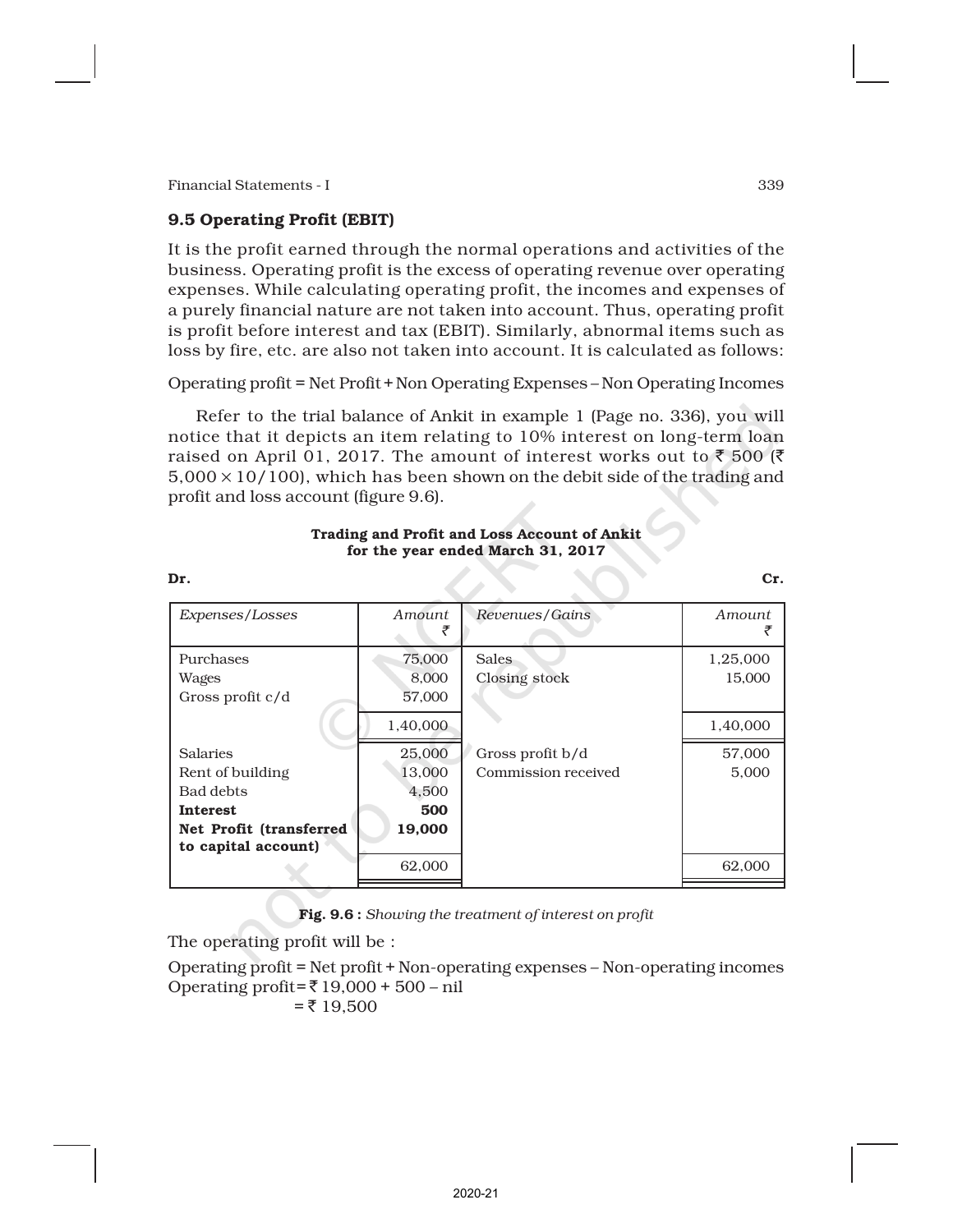| Test Your Understanding - II                                                             |
|------------------------------------------------------------------------------------------|
| Choose the correct option in the following questions :                                   |
| 1. The financial statements consist of:                                                  |
| (i) Trial balance                                                                        |
| (ii) Profit and loss account                                                             |
| (iii) Balance sheet                                                                      |
| $(iv)$ (i) & (iii)                                                                       |
| $(v)$ (ii) & (iii)                                                                       |
| 2. Choose the correct chronological order of ascertainment of the following profits from |
| the profit and loss account:                                                             |
| (i) Operating Profit, Net Profit, Gross Profit                                           |
| (ii) Operating Profit, Gross Profit, Net Profit                                          |
| (iii) Gross Profit, Operating Profit, Net Profit                                         |
| (iv) Gross Profit, Net Profit, Operating Profit                                          |
| 3. While calculating operating profit, the following are not taken into account.         |
| (i) Normal transactions                                                                  |
| (ii) Abnormal items                                                                      |
| (iii) Expenses of a purely financial nature                                              |
| $(iv)$ (ii) $\&$ (iii)                                                                   |
| $(v)$ (i) & (iii)                                                                        |
| 4. Which of the following is correct:                                                    |
| (i) Operating Profit = Operating profit - Non-operating expenses - Non-operating         |
| incomes                                                                                  |
| (ii) Operating profit = Net profit + Non-operating Expenses + Non-operating incomes      |
| (iii) Operating profit = Net profit + Non-operating Expenses - Non-operating incomes     |
| (iv) Operating profit = Net profit – Non-operating Expenses + Non-operating incomes      |
|                                                                                          |

# *Illustration 7*

Following balance is extracted from the books of a trader ascertain gross profit, operating profit and net profit for the year ended March 31, 2017.

| Particulars             | <i>Amount</i> |
|-------------------------|---------------|
|                         | ₹             |
| Sales                   | 75,250        |
| Purchases               | 32,250        |
| Opening stock           | 7.600         |
| Sales return            | 1.250         |
| Purchases return        | 250           |
| Rent                    | 300           |
| Stationery and printing | 250           |
| Salaries                | 3,000         |
| Misc. expenses          | 200           |
| Travelling expenses     | 500           |
| Advertisement           | 1.800         |
|                         |               |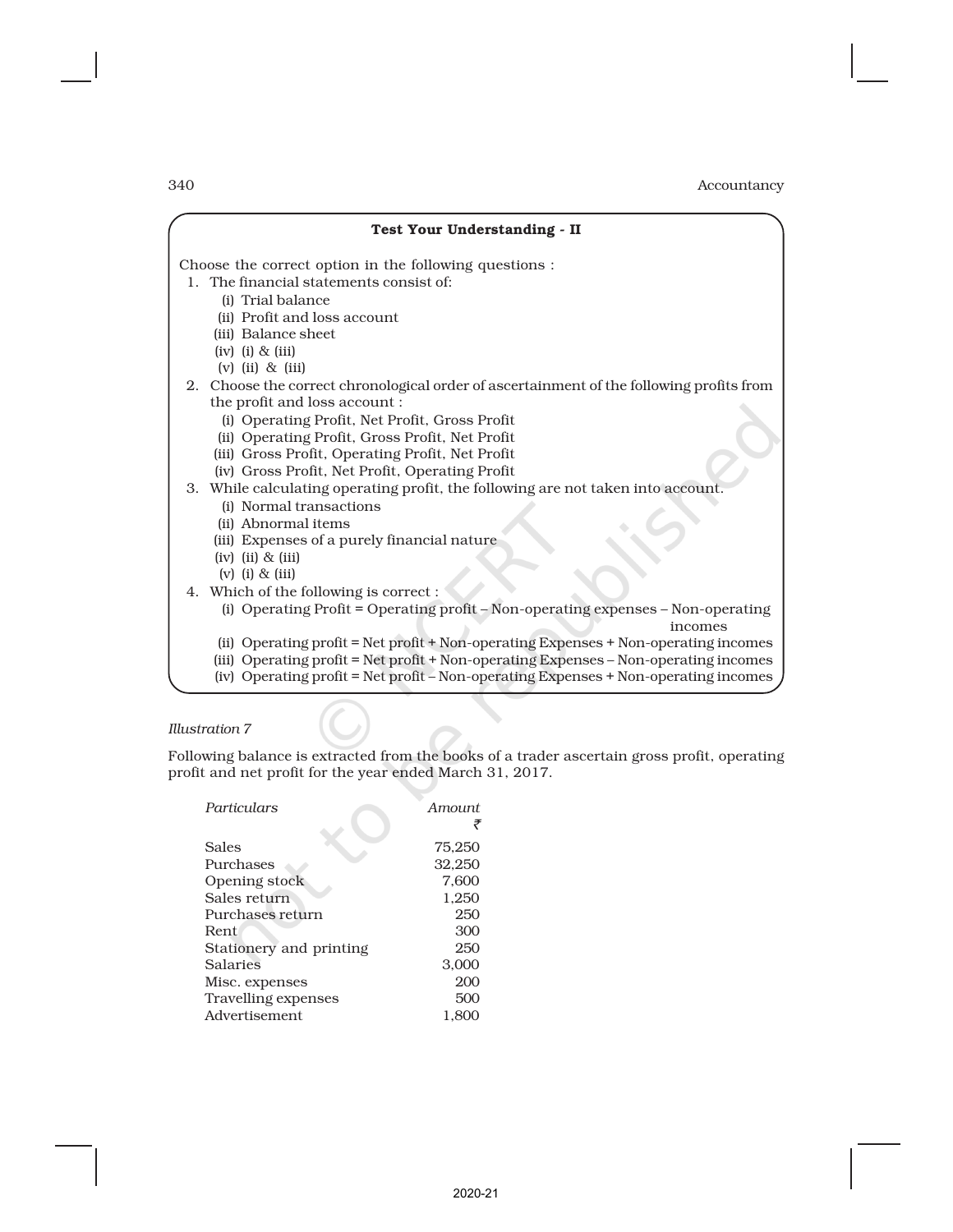| Commission paid               | 150   |
|-------------------------------|-------|
| Office expenses               | 1.600 |
| Wages                         | 2,600 |
| Profit on sale of investment  | 500   |
| Depreciation                  | 800   |
| Dividend on investment        | 2,500 |
| Loss on sale of old furniture | 300   |
|                               |       |

Closing stock (March 31, 2017) valued at  $\bar{z}$  8,000

#### Trading and Profit and Loss Account for the year ended March 31, 2017

| Dr.                                |        |                                | Cr.           |
|------------------------------------|--------|--------------------------------|---------------|
| Expenses/Losses                    | Amount | Revenues/Gains                 | <i>Amount</i> |
|                                    | ₹      |                                |               |
| Opening stock                      | 7,600  | 75,250<br><b>Sales</b>         |               |
| Purchases<br>32,250                |        | Less : Sales return<br>(1,250) | 74.000        |
| Less: Purchases return<br>(250)    | 32.000 | Closing stock                  | 8,000         |
| Wages                              | 2,600  |                                |               |
| Gross profit c/d                   | 39,800 |                                |               |
|                                    | 82,000 |                                | 82,000        |
| <b>Rent</b>                        | 300    | Gross profit b/d               | 39,800        |
| Stationery and printing            | 250    |                                |               |
| <b>Salaries</b>                    | 3.000  |                                |               |
| Misc. expenses                     | 200    |                                |               |
| Travelling expenses                | 500    |                                |               |
| Advertisement expenses             | 1,800  |                                |               |
| Commission paid                    | 150    |                                |               |
| Office expenses                    | 1,600  |                                |               |
| Depreciation                       | 800    |                                |               |
| Operating profit c/d               | 31,200 |                                |               |
|                                    | 39,800 |                                | 39,800        |
| Loss on sale of old furniture      | 300    | Operating profit b/d           | 31,200        |
| Net Profit (transferred to capital | 33,900 | Profit on sale of investment   | 500           |
| account)                           |        | Dividend on investment         | 2,500         |
|                                    | 34,200 |                                | 34,200        |
|                                    |        |                                |               |

# 9.6 Balance Sheet

The balance sheet is a statement prepared for showing the financial position of the business summarising its assets and liabilities at a given date. The assets reflect debit balances and liabilities (including capital) reflect credit balances. It is prepared at the end of the accounting period after the trading and profit and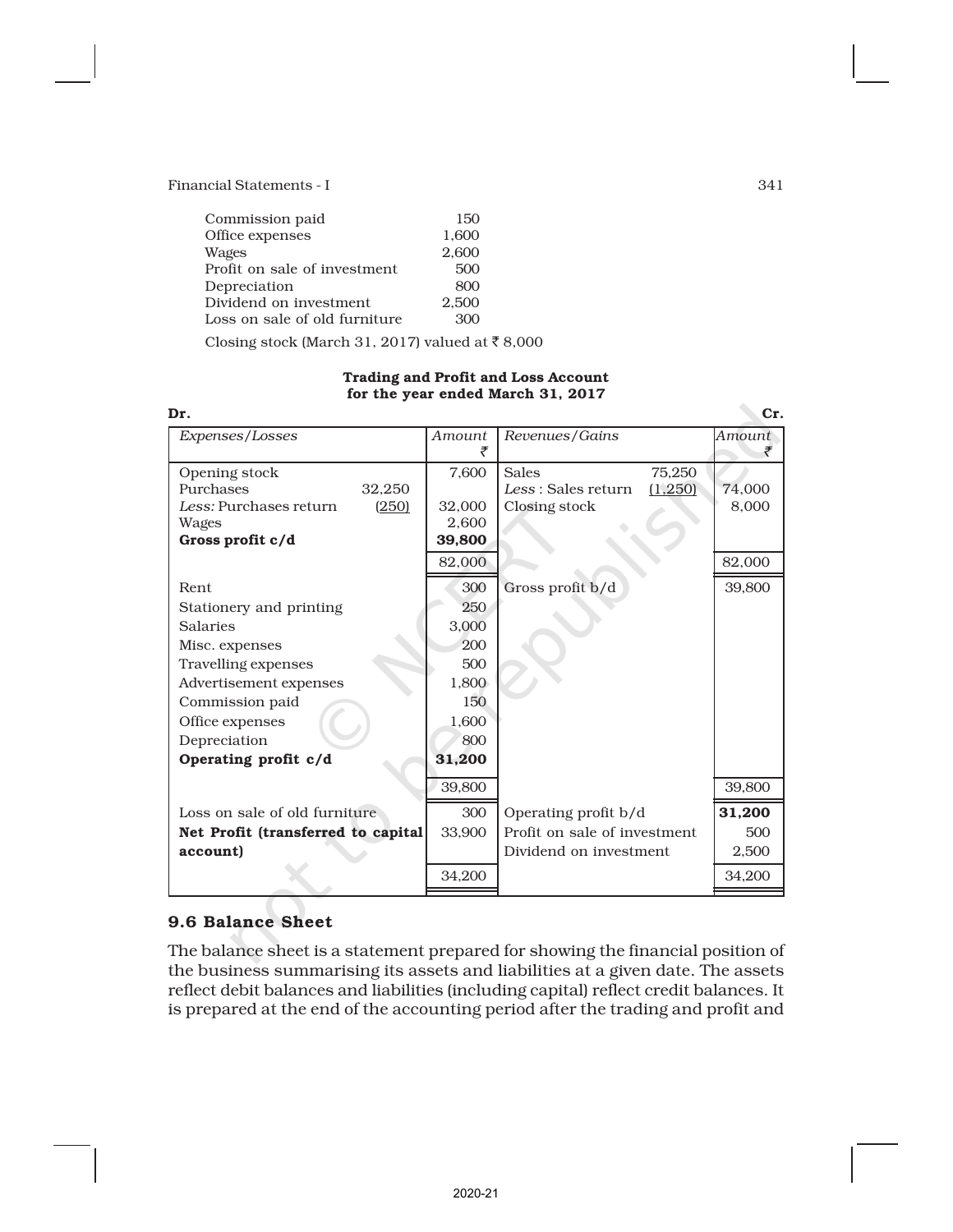loss account have been prepared. It is called balance sheet because it is a statement of balances of ledger accounts that have not been transferred to trading and profit and loss account and are to be carried forward to the next year with the help of an opening entry made in the journal at the beginning of the next year.

# *9.6.1 Preparing Balance Sheet*

All the account of assets, liabilities and capital are shown in the balance sheet. Accounts of capital and liabilities are shown on the left hand side, known as *Liabilities.* Assets and other debit balances are shown on the right hand side, known as *Assets.* There is no prescribed form of Balance sheet, for a proprietary and partnership firms. (However, *Schedule III Part I of the Companies Act 2013* prescribes the format and the order in which the assets and liabilities of a company should be shown). The horizontal format in which the balance sheet is prepared is shown in the figure 9.7.

| Liabilities                                                                                                                | Amount<br>チ                | <b>Assets</b>                                                                                  | Amount                               |
|----------------------------------------------------------------------------------------------------------------------------|----------------------------|------------------------------------------------------------------------------------------------|--------------------------------------|
| Capital<br>.<br>Add Profit<br><br>Long-term loan<br>Short-term loan<br>Sundry creditors<br>Bills payable<br>Bank overdraft | .<br>.<br>.<br><b>XXXX</b> | Furniture<br>Cash<br>Bank<br>Goodwill<br>Sundry debtors<br>Land and Buildings<br>Closing stock | .<br>.<br>.<br>.<br>.<br><b>XXXX</b> |

Balance Sheet of ...........as at March 31, 2017

Fig. 9.7 : *Format of a balance sheet*

Refer to our example -1 you will observe that the trial balance of Ankit depicts 14 accounts, out of which 7 accounts have been transferred to the trading and profit and loss account (refer figure 9.3). These are the accounts of revenues and expenses. The analysis of figure 9.3 shows that the business has incurred total expenses of  $\bar{\tau}$  1,25,500 and revenues generated are  $\bar{\mathcal{F}}$  1,30,000 making a profit of  $\bar{\mathcal{F}}$  4,500. The remaining *seven items* in the trial balance reflects the capital, assets and liabilities. We are reproducing the trial balance (example -1) to show how the accounts of assets and liabilities of Ankit would be presented in the balance sheet.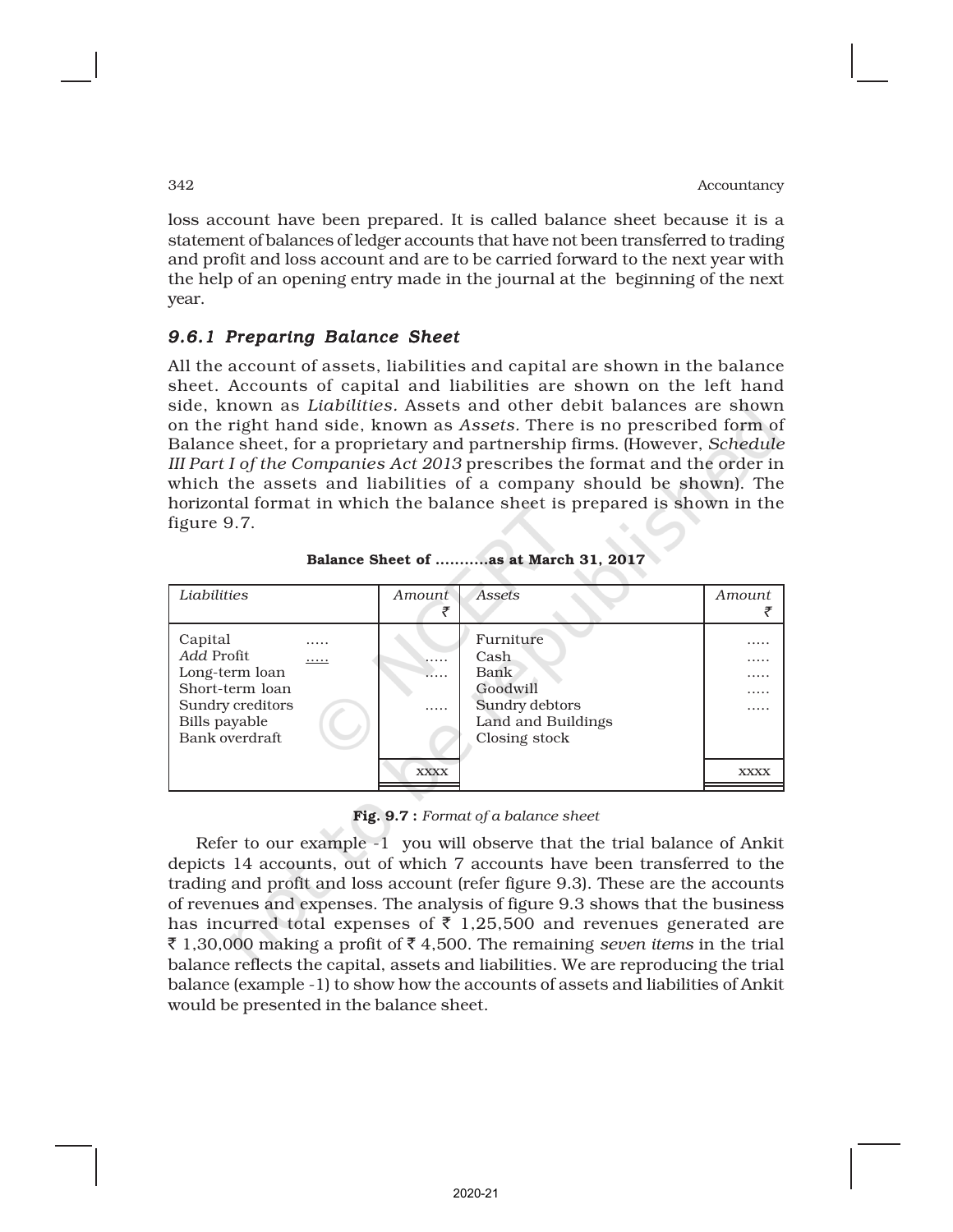| Trial Balance of Ankit as on March 31, 2017 |  |  |  |  |  |  |  |  |  |  |
|---------------------------------------------|--|--|--|--|--|--|--|--|--|--|
|---------------------------------------------|--|--|--|--|--|--|--|--|--|--|

| Account Title              | L.F. | <b>Debit</b> | Credit   |
|----------------------------|------|--------------|----------|
|                            |      | Amount.      | Amount.  |
|                            |      | ₹            | ₹        |
|                            |      |              |          |
| Cash                       |      | 1,000        |          |
| Capital                    |      |              | 12,000   |
| <b>Bank</b>                |      | 5,000        |          |
| <b>Sales</b>               |      |              | 1,25,000 |
| Wages                      |      | 8,000        |          |
| <b>Creditors</b>           |      |              | 15,000   |
| <b>Salaries</b>            |      | 25,000       |          |
| 10% Long-term loan         |      |              | 5,000    |
| (raised on April 01, 2016) |      |              |          |
| <b>Furniture</b>           |      | 15,000       |          |
| Commission received        |      |              | 5,000    |
| Rent of building           |      | 13,000       |          |
| <b>Debtors</b>             |      | 15,500       |          |
|                            |      |              |          |
| Bad debts                  |      | 4,500        |          |
| Purchases                  |      | 75,000       |          |
|                            |      | 1,62,000     | 1,62,000 |
|                            |      |              |          |

Fig. 9.8 : *Showing the accounts of assets and liabilities in the trial balance of Ankit*

Balance Sheet of Ankit as at March 31, 2017

| Liabilities                                               |                 | Amount                    | Assets                               | Amount                                       |
|-----------------------------------------------------------|-----------------|---------------------------|--------------------------------------|----------------------------------------------|
| Capital<br>Add Profit<br>10 % Long-term loan<br>Creditors | 12,000<br>4,500 | 16,500<br>5,000<br>15,000 | Furniture<br>Cash<br>Bank<br>Debtors | 15,000<br>1,000<br>5,000<br>15,500<br>36,500 |
|                                                           |                 | 36,500                    |                                      |                                              |

Fig. 9.9 : *Showing the balance sheet of Ankit*

# *9.6.2 Relevant Items in the Balance Sheet*

Items which are generally included in a balance sheet are explained below :

(1) *Current Assets:* Current assets are those which are either in the form of cash or a can be converted into cash within a year. The examples of such assets are cash in hand/bank, bills receivable, stock of raw materials, semi-finished goods and finished goods, sundry debtors, short term investments, prepaid expenses, etc.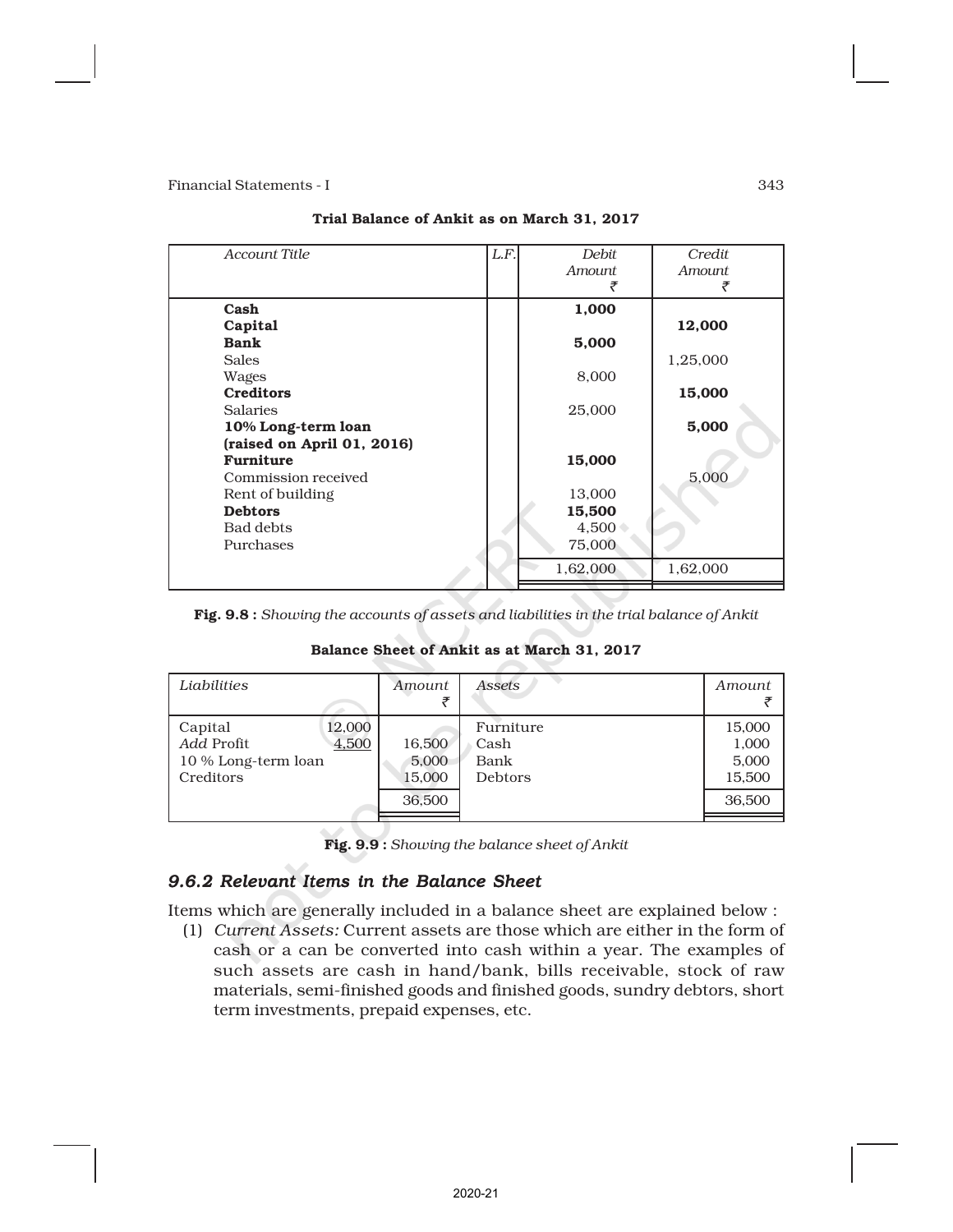- (2) *Current Liabilities*: Current liabilities are those liabilities which are expected to be paid within a year and which are usually to be paid out of current assets. The examples of such liabilities are bank overdraft, bills payable, sundry creditors, short-term loans, outstanding expenses, etc.
- (3) *Fixed Assets:* Fixed assets are those assets, which are held on a long-term basis in the business. Such assets are not acquired for the purpose of resale, e.g. land, building, plant and machinery, furniture and fixtures, etc. Some times the term 'Fixed Block' or 'Block Capital' is also used for them.
- (4) *Intangible Assets :* These are such assets which cannot be seen or touched. Goodwill, Patents, Trademarks are some of the examples of intangible assets.
- (5) *Investments:* Investments represent the funds invested in government securities, shares of a company, etc. They are shown at cost price. If, on the date of preparation the balance sheet, the market price of investments is lower than the cost price, a footnote to that effect may be appended to the balance sheet.
- (6) *Long-term Liabilities* : All liabilities other than the current liabilities are known as long-term liabilities. Such liabilities are usually payable after one year of the date of the balance sheet. The important items of long term liabilities are long-term loans from bank and other financial institutions.
- (7) *Capital:* It is the excess of assets over liabilities due to outsiders. It represents the amount originally contributed by the proprietor/ partners as increased by profits and interest on capital and decreased by losses drawings and intrest on drawings.
- (8) *Drawings* : Amount withdrawn by the proprietor is termed as drawings and has the effect of reducing the balance on his capital account. Therefore, the drawings account is closed by transferring its balance to his capital account. However it is shown by way of deduction from capital in the balance sheet.

### *9.6.3 Marshalling and Grouping of Assets and Liabilities*

A major concern of accounting is about preparing and presenting the financial statement. The information so provided should be decision useful for the users. Therefore, it becomes necessary that the items appearing in the balance sheet should be properly *grouped* and presented in a particular order.

## *Marshalling of Assets and Liabilities*

In a balance sheet, the assets and liabilities are arranged either in the order of *liquidity* or *permanence*. Arrangement of assets and liabilities in a particular order is known as Marshalling.

In case of *permanence*, the most permanent asset or liability is put on the top in the balance sheet and thereafter the assets are arranged in their reducing level of permanence.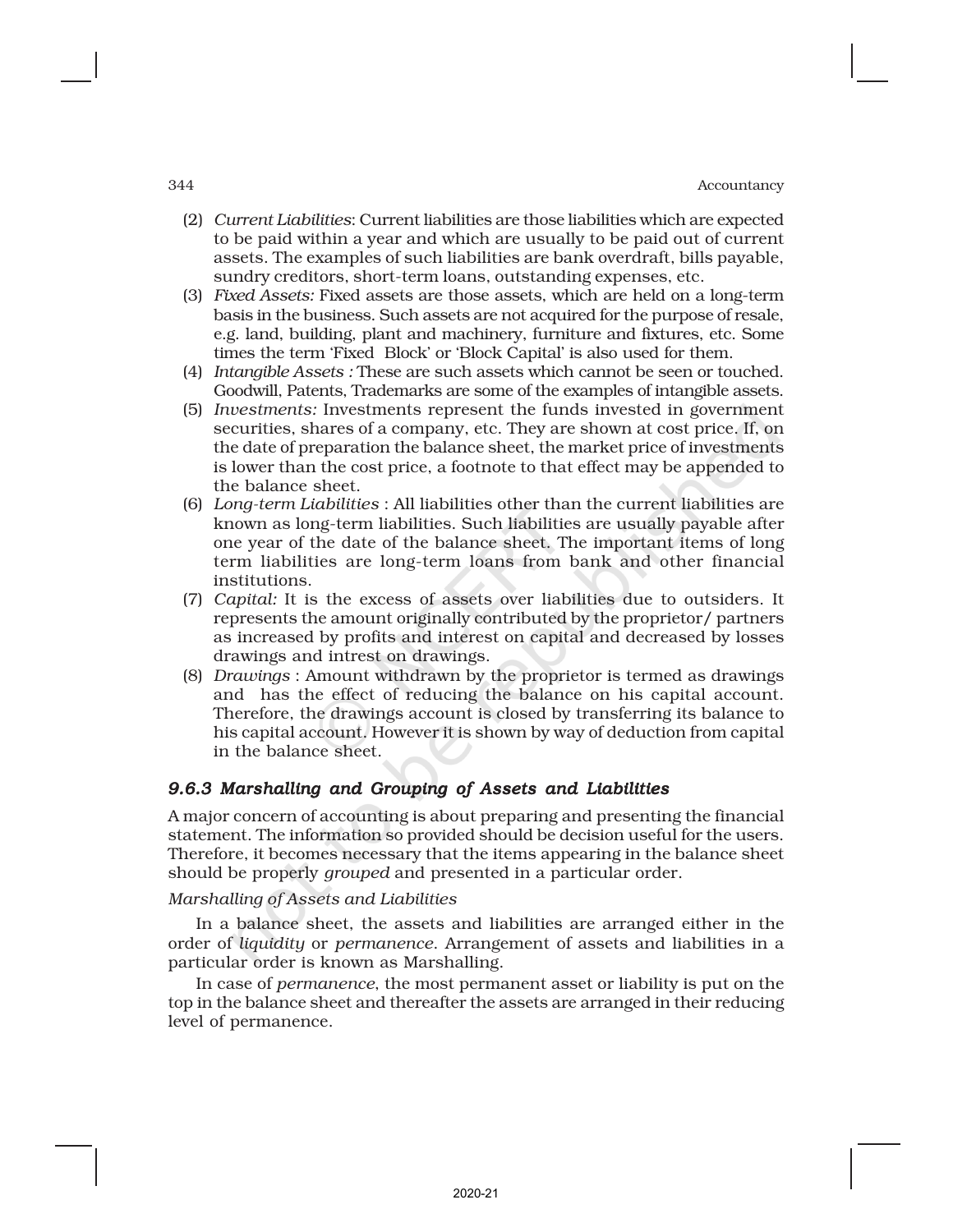In the balance sheet of Ankit you will find that furniture is the most permanent of all the assets. Out of debtors, bank and cash, debtors will take maximum time to convert back into cash. Bank is less liquid than cash. Cash is the most liquid of all the assets. Similarly, on the liabilities side, the capital, being the most important source of finance will tend to remain in the business for a longer period than the long-term loan. Creditors being a liquid liability will be discharged in the near future. The balance sheet of Ankit in the order of permanence is shown in figure 9.10(a).

Balance Sheet of Ankit as on March 31, 2017 (in order of permanence)

| Liabilities                                               |                 | Amount                    | <b>Assets</b>                        | Amount                             |
|-----------------------------------------------------------|-----------------|---------------------------|--------------------------------------|------------------------------------|
| Capital<br>Add Profit<br>10 % Long-term loan<br>Creditors | 12,000<br>4,500 | 16,500<br>5,000<br>15,000 | Furniture<br>Debtors<br>Bank<br>Cash | 15,000<br>15,500<br>5,000<br>1,000 |
|                                                           |                 | 36,500                    |                                      | 36,500                             |

Fig. 9.10 (a) : *Items of balance sheet shown in the order of permanance*

In case of *liquidity*, the order is reversed. The information presented in this manner would enable the user to have a good idea about the life of the various accounts. The assets account of the relatively permanent nature would continue in the business for a longer time whereas the less permanent or more liquid accounts will change their forms in the near future and are likely to become cash or cash equivalent.

The balance sheet of Ankit in the order of liquidity is shown in figure 9.10(b)

| $\frac{1}{1}$       |        |               |        |  |  |
|---------------------|--------|---------------|--------|--|--|
| Liabilities         | Amount | <b>Assets</b> | Amount |  |  |
|                     |        |               |        |  |  |
| Creditors           | 15,000 | Cash          | 1,000  |  |  |
| 10 % Long-term loan | 5,000  | Bank          | 5,000  |  |  |
| 12,000<br>Capital   |        | Debtors       | 15,500 |  |  |
| Add Profit<br>4,500 | 16,500 | Furniture     | 15,000 |  |  |
|                     | 36,500 |               | 36,500 |  |  |
|                     |        |               |        |  |  |

Balance Sheet of Ankit as at March 31, 2017 (in order of liquidity)

Fig. 9.10 (b) : *Items of balance sheet shown in the order of liquidity*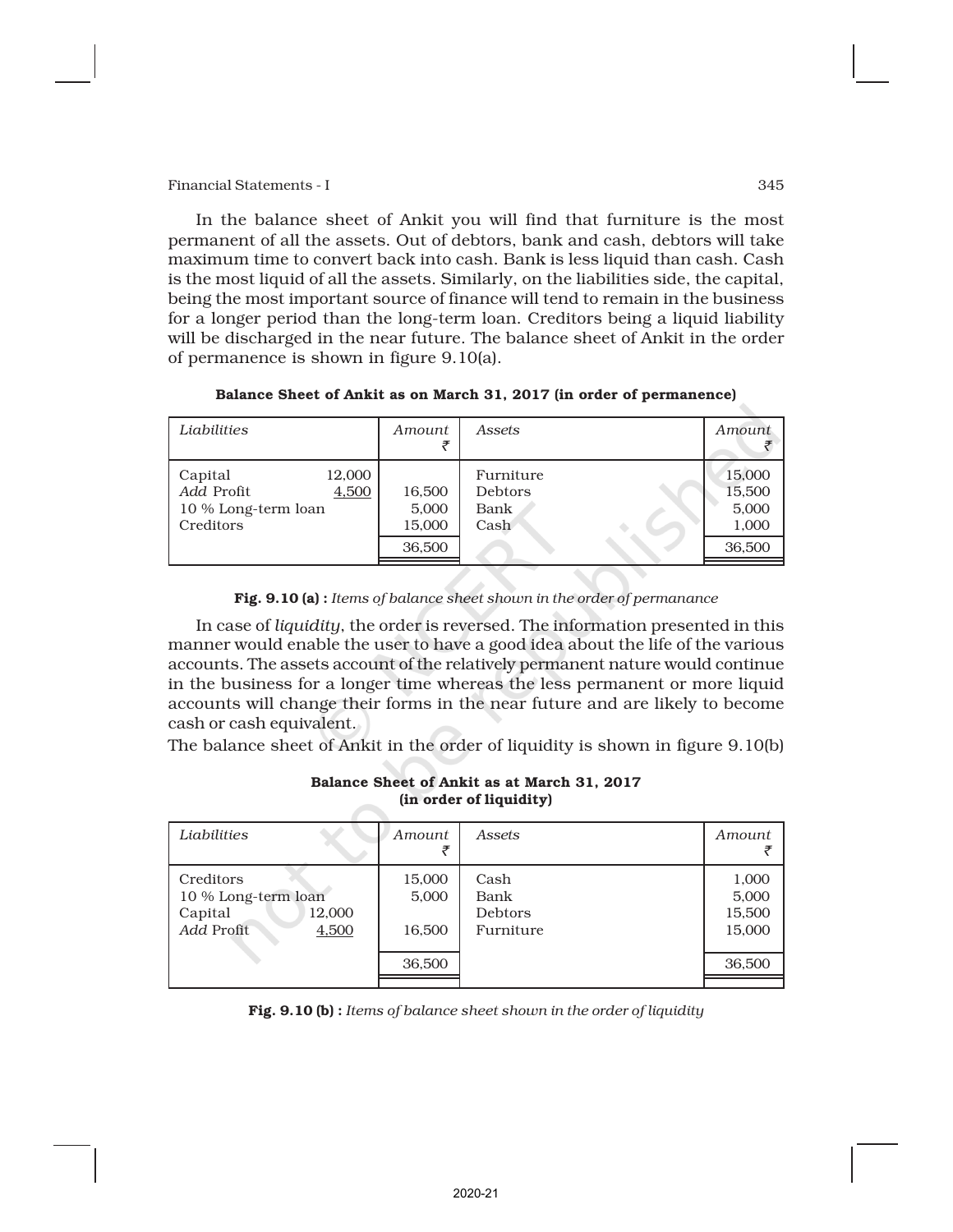# *Grouping of Assets and Liabilities*

The items appearing in the balance sheet can also be properly grouped. The term grouping means putting together items of similar nature under a common heading. For example, the balance of accounts of cash, bank, debtors, etc. can be grouped and shown under the heading of 'current assets' and the balances of all fixed assets and long-term investment under the heading of 'non-current assets'.

| Liabilities                                                             | Amount | <b>Assets</b>                                            | Amount                   |
|-------------------------------------------------------------------------|--------|----------------------------------------------------------|--------------------------|
| Owners Funds<br>12,000<br>Capital<br><b>Add Profit</b><br>4,500         | 16,500 | Non Current Assets<br>Furniture<br><b>Current Assets</b> | 15,000                   |
| Non-Current Liabilities<br>Long-term loan<br><b>Current Liabilities</b> | 5,000  | Debtors<br>Bank<br>Cash                                  | 15,500<br>5,000<br>1,000 |
| Creditors                                                               | 15,000 |                                                          |                          |
|                                                                         | 36,500 |                                                          | 36,500                   |

#### Balance Sheet of Ankit as at March 31, 2017 (in order of permanence)

Fig. 9.10 (c): *Showing assets and liabilities arranged in logical groups*

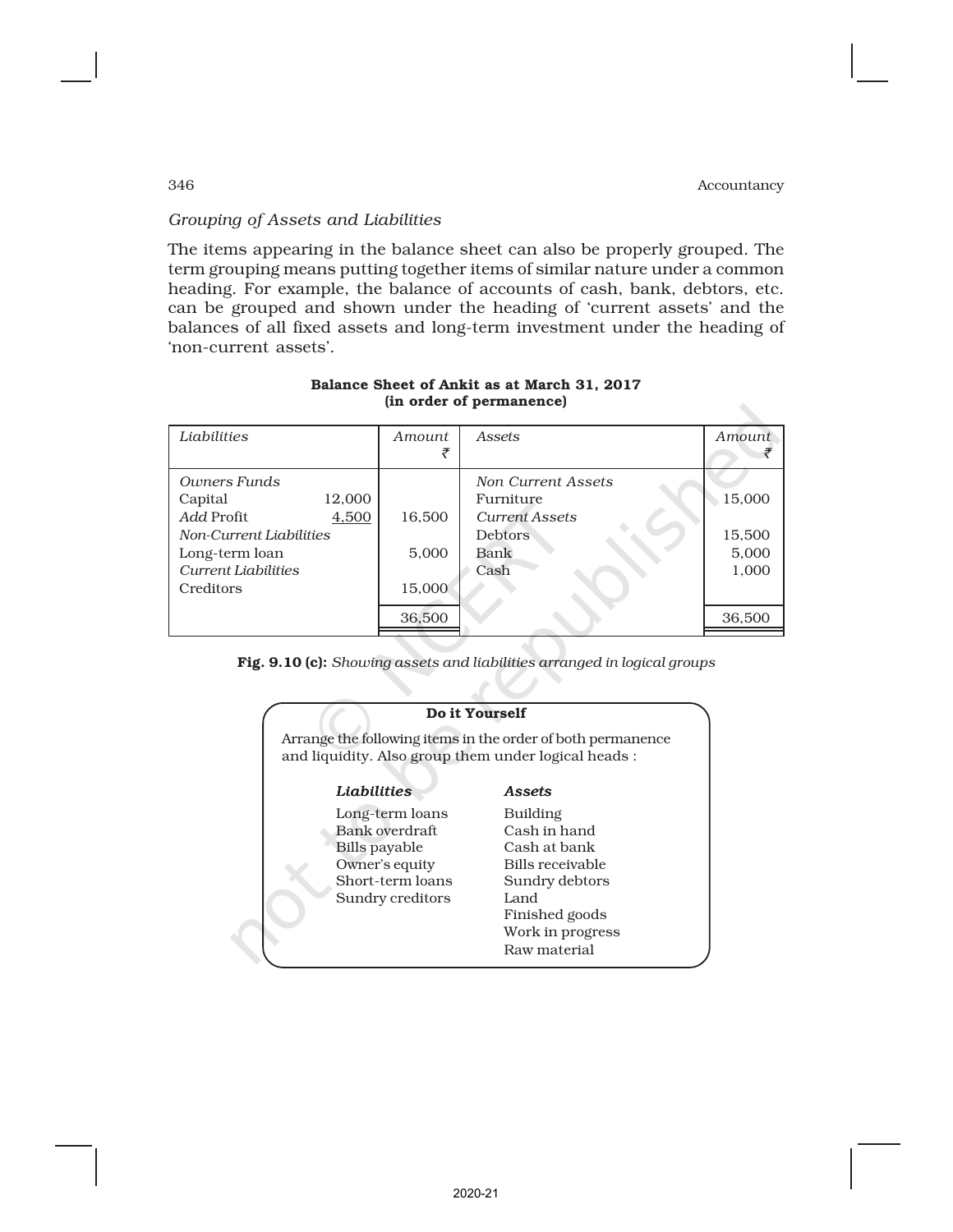#### *Illustration 8*

From the following balances prepare a trading and profit and loss account and balance sheet for the year ended March 31, 2017

| Account Title             | Amount | Account Title             | Amount   |
|---------------------------|--------|---------------------------|----------|
| Carriage on goods         | 8,000  | Cash in hand              | 2,500    |
| purchased                 |        | Bank overdraft            | 30,000   |
| Carriage on goods sold    | 3,500  | Motor car                 | 60,000   |
| Manufacturing expenses    | 42,000 | Drawings                  | 8,000    |
| Advertisement             | 7,000  | Audit fees                | 2,700    |
| Excise duty               | 6,000  | Plant                     | 1,53,900 |
| <b>Factory lighting</b>   | 4,400  | Repairs to plant          | 2,200    |
| <b>Debtors</b>            | 80,000 | Stock at the end          | 76,000   |
| Creditors                 | 61,000 | Purchases less return     | 1,60,000 |
| Dock and Clearing charges | 5,200  | Commission on purchases   | 2,000    |
| Postage and Telegram      | 800    | Incidental trade expenses | 3,200    |
| Fire Insurance Premium    | 3,600  | Investment                | 30,000   |
| Patents                   | 12,000 | Interest on investment    | 4,500    |
| Income tax                | 24,000 | Capital                   | 1,00,000 |
| Office expenses           | 7,200  | Sales less return         | 5,20,000 |
|                           |        | Salest tax paid           | 12,000   |
|                           |        | Discount allowed          | 2,700    |
|                           |        | Discount on purchases     | 3,400    |
|                           |        |                           |          |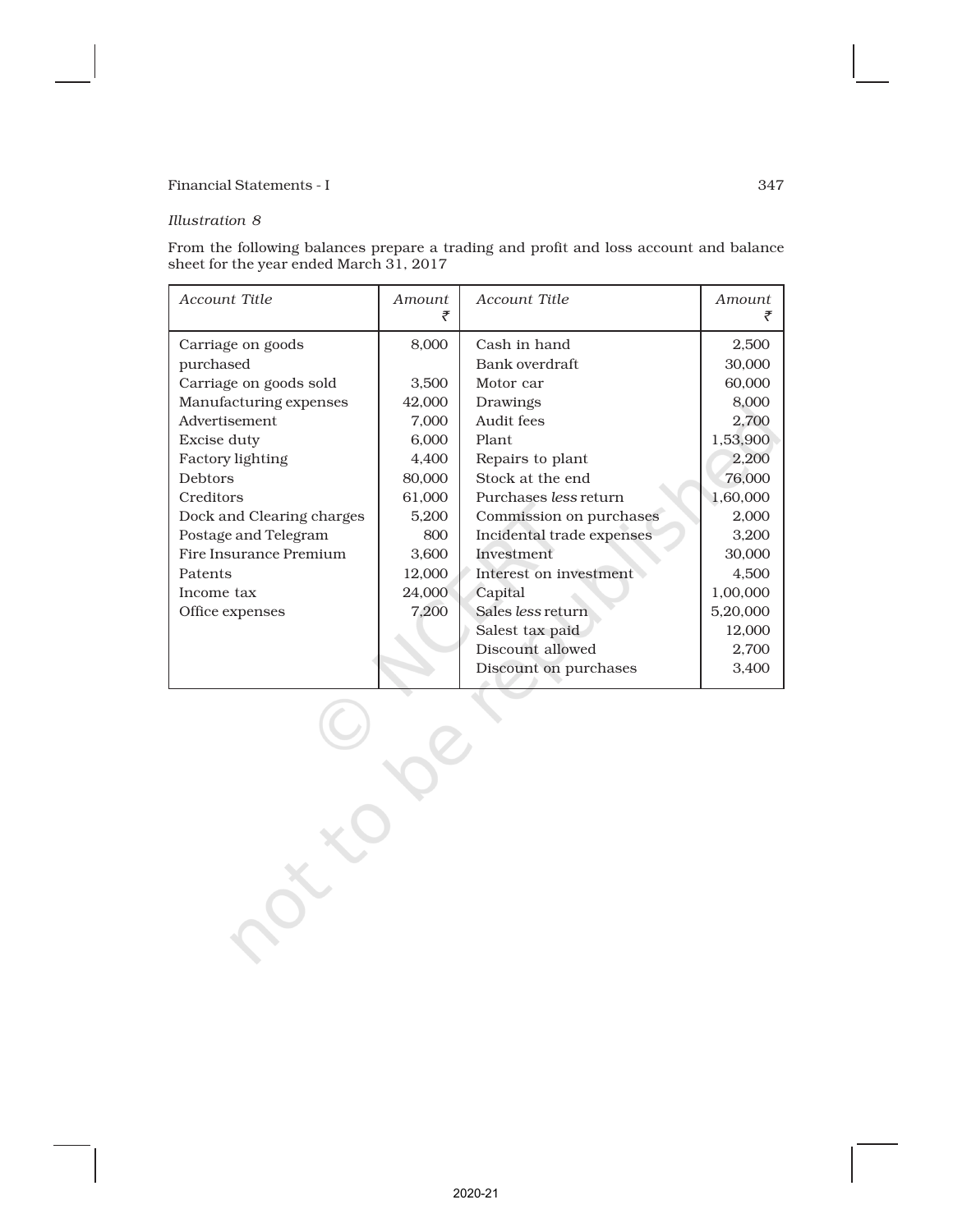| Dr.                                                                                                                                                                                                                                                                                |                                                                                                            |                                                                     | Cr.                        |
|------------------------------------------------------------------------------------------------------------------------------------------------------------------------------------------------------------------------------------------------------------------------------------|------------------------------------------------------------------------------------------------------------|---------------------------------------------------------------------|----------------------------|
| Expenses/Losses                                                                                                                                                                                                                                                                    | <i>Amount</i>                                                                                              | Revenues/Gains                                                      | <i>Amount</i>              |
| Purchases <i>less</i> return<br>Commission on purchases<br>Carriageongoods purchasesd<br>Manufacturing expenses<br><b>Factory lighting</b><br>Dock and Clearing charges<br>Gross profit c/d                                                                                        | 1,60,000<br>2,000<br>8,000<br>42,000<br>4,400<br>5,200<br>2,98,400                                         | Sales <i>less</i> return                                            | 5,20,000                   |
|                                                                                                                                                                                                                                                                                    | 5,20,000                                                                                                   |                                                                     | 5,20,000                   |
| Carriage on sales<br>Advertisement<br>Excise duty<br>Postage and telegram<br>Fire Insurance premium<br>Office expenses<br>Audit fees<br>Repairs to plant<br>Incidental trading expenses<br>Sales tax paid<br>Discount allowed<br>Net profit<br>(transferred to capital<br>account) | 3,500<br>7,000<br>6.000<br>800<br>3,600<br>7,200<br>2,700<br>2,200<br>3,200<br>12,000<br>2,700<br>2,55,400 | Gross profit b/d<br>Interest on investment<br>Discount on purchases | 2,98,400<br>4,500<br>3,400 |
|                                                                                                                                                                                                                                                                                    | 3,06,300                                                                                                   |                                                                     | 3,06,300                   |

#### Trading and Profit and Loss Account for the year ended March 31, 2017

# Balance Sheet as at March 31, 2017

| Liabilities     |          | <i>Amount</i> | <b>Assets</b> | Amount.  |
|-----------------|----------|---------------|---------------|----------|
| Bank overdraft  |          | 30,000        | Cash in hand  | 2.500    |
| Creditors       |          | 61,000        | Debtors       | 80,000   |
| Capital         | 1,00,000 |               | Closing stock | 76,000   |
| Add Net profit  | 2,55,400 |               | Investment    | 30,000   |
|                 | 3,55,400 |               | Motor car     | 60,000   |
| Less Drawings   | (8,000)  |               | Plant         | 1,53,900 |
|                 | 3.47400  |               | Patents       | 12.000   |
| Less Income tax | (24,000) | 3.23.400      |               |          |
|                 |          | 4.14.400      |               | 4.14.400 |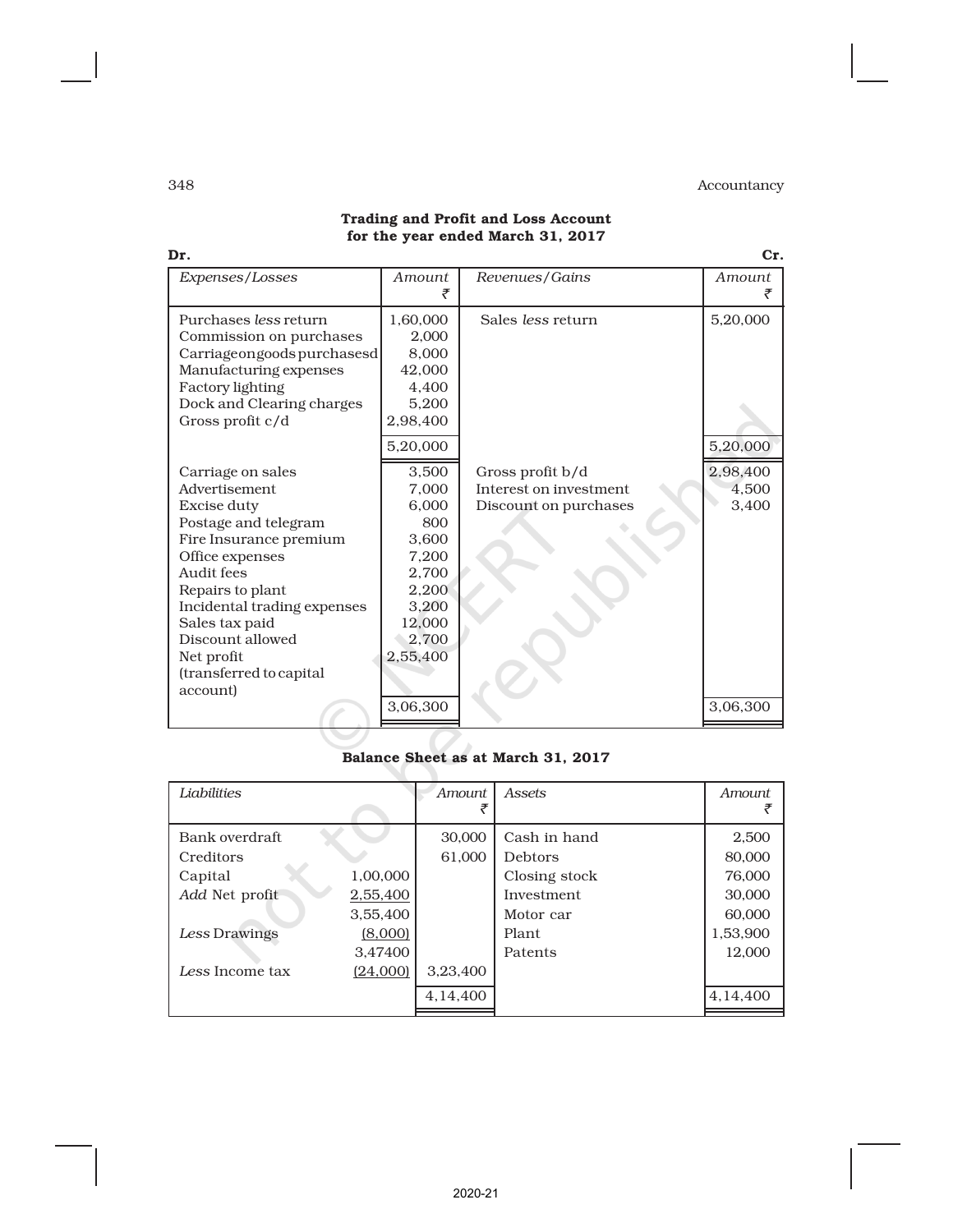### *Illustration 9*

From the following balances prepare trading and profit and loss account and balance sheet for the year ended March 31, 2017

| Account Title          | Amount  | Account Title          | Amount   |
|------------------------|---------|------------------------|----------|
| Opening stock          | 15,310  | Capital                | 2,50,000 |
| Purchases              | 82,400  | Drawings               | 48,000   |
| <b>Sales</b>           | 256,000 | Sundry debtors         | 57,000   |
| Returns (Dr.)          | 4,000   | Sundry creditors       | 12,000   |
| Returns (Cr.)          | 2,400   | Depreciation           | 4,200    |
| Factory rent           | 18,000  | Charity                | 500      |
| Custom duty            | 11,500  | Cash balance           | 4,460    |
| Coal, gas & power      | 6,000   | Bank balance           | 4,000    |
| Wages and salary       | 36,600  | Bank charges           | 180      |
| Discount (Dr.)         | 7,500   | Establishment expenses | 3,600    |
| Commission (Cr.)       | 1,200   | Plant                  | 42,000   |
| <b>Bad debts</b>       | 5,850   | Leasehold building     | 1,50,000 |
| Bad debts recovered    | 2,000   | Sales tax collected    | 2,000    |
| Apprenticeship premium | 4,800   | Goodwill               | 20,000   |
| Production expenses    | 2,600   | Patents                | 10,000   |
| Adminstrative expenses | 5,000   | Trademark              | 5,000    |
| Carriage               | 8,700   | Loan (Cr.)             | 25,000   |
|                        |         | Interest on loan       | 3,000    |

The value of closing stock on March 31, 2017 was  $\overline{\mathfrak{c}}$  25,400

#### *Solution*

## Trading and Profit and Loss Account for the year ended March 31, 2017

Dr. Cr.

| Expenses/Losses           | Amount   | Revenues/Gains |          | Amount   |
|---------------------------|----------|----------------|----------|----------|
| Opening stock             | 15.310   | Sales:         | 2,56,000 |          |
| Purchases:<br>82,400      |          | Less Returns   | (4,000)  | 2,52,000 |
| (2,400)<br>Less Returns : | 80,000   |                |          |          |
| Factory rent              | 18.000   | Closing stock  |          | 25,400   |
| Custom duty               | 11.500   |                |          |          |
| Coal, gas, power          | 6,000    |                |          |          |
| Wages and salary          | 36,600   |                |          |          |
| Production expenses       | 2,600    |                |          |          |
| Carriage                  | 8.700    |                |          |          |
| Gross profit c/d          | 98,690   |                |          |          |
|                           | 2.77.400 |                |          | 2.77.400 |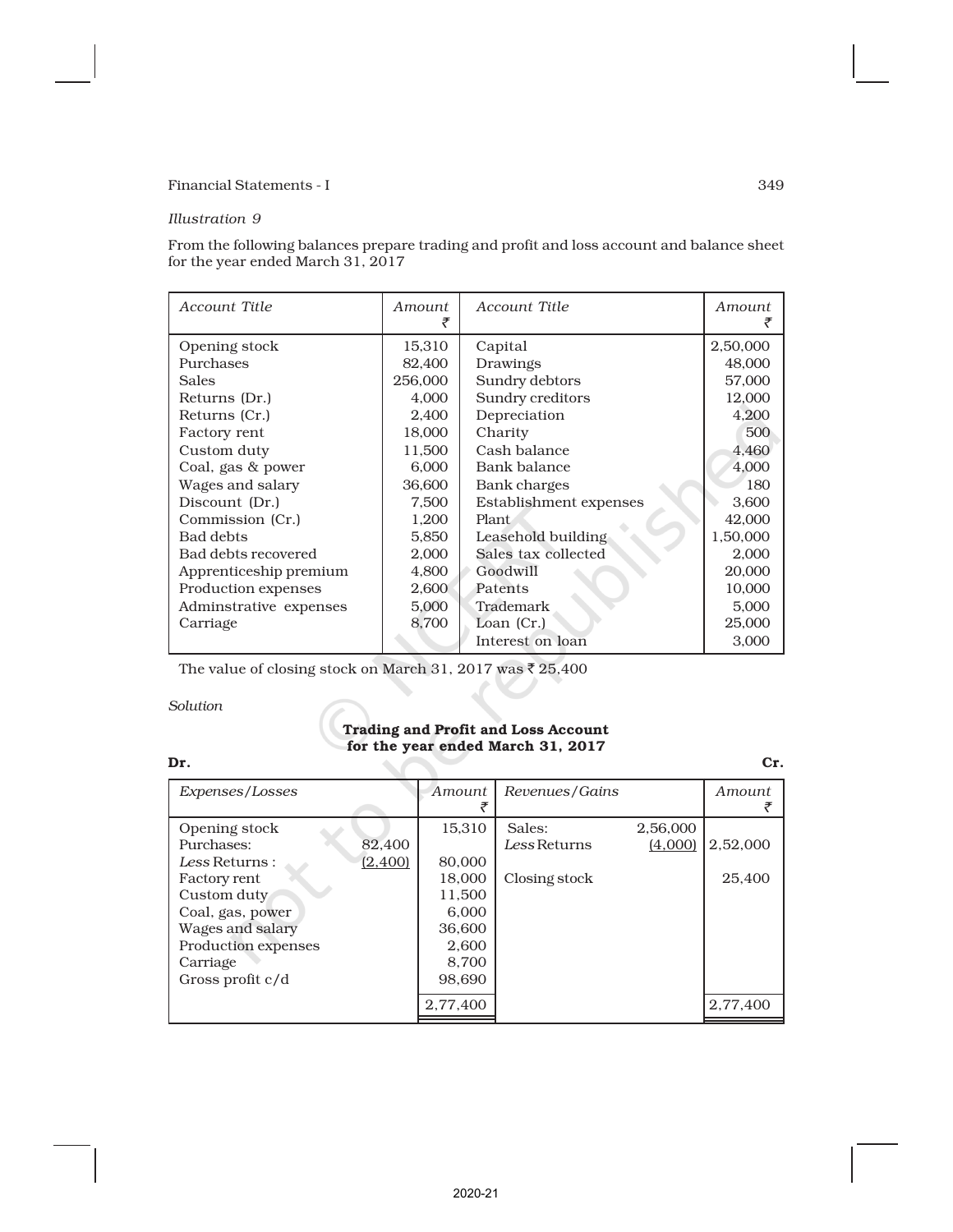| Discount (Dr.)                   | 7,500    | Gross profit b/d       | 98,690   |
|----------------------------------|----------|------------------------|----------|
| Bad debts                        | 5,850    | Commission             | 1,200    |
| Administrative expenses          | 5,000    | Bad debts recovered    | 2,000    |
| Depreciation                     | 4.200    | Apprenticeship premium | 4,800    |
| Charity                          | 500      |                        |          |
| Bank charges                     | 180      |                        |          |
| Establishment expenses           | 3,600    |                        |          |
| Interest on loan                 | 3,000    |                        |          |
| Net profit                       | 76,860   |                        |          |
| (transferred to capital account) |          |                        |          |
|                                  | 1,06,690 |                        | 1,06,690 |
|                                  |          |                        |          |

#### Balance Sheet as at March 31, 2017

| Liabilities          |          | Amount.  | <b>Assets</b>      | Amount.  |
|----------------------|----------|----------|--------------------|----------|
|                      |          |          |                    |          |
| Sales tax collected  |          | 2.000    | Cash balance       | 4.460    |
| Sundry creditors     |          | 12,000   | Bank balance       | 4,000    |
| Loan                 |          | 25,000   | Sundry debtors     | 57,000   |
| Capital              | 2,50,000 |          | Closing stock      | 25,400   |
| Add Net profit       | 76.860   |          | Leasehold building | 1,50,000 |
|                      | 3.26.860 |          | Plant              | 42,000   |
|                      |          |          | Patents            | 10.000   |
| <i>Less</i> Drawings | (48,000) | 2,78,860 | Goodwill           | 5.000    |
|                      |          |          | Trade mark         | 20,000   |
|                      |          | 3,17,860 |                    | 3,17,860 |
|                      |          |          |                    |          |

# 9.7 Opening Entry

The balances of various accounts in balance sheet are carried forward from one accounting period to another accounting period. In fact, the balance sheet of an accounting period becomes the opening trial balance of the next accounting period. Next year an opening entry is made which opens these accounts contained in the balance sheet.

Refer the balance sheet shown in figure 9.10(c). The opening entry with regard to it will be recorded as follows :

| Dr. | 15,000 |        |
|-----|--------|--------|
| Dr. | 15,500 |        |
| Dr. | 5,000  |        |
| Dr. | 1,000  |        |
|     |        | 16,500 |
|     |        | 5,000  |
|     |        | 15,000 |
|     |        |        |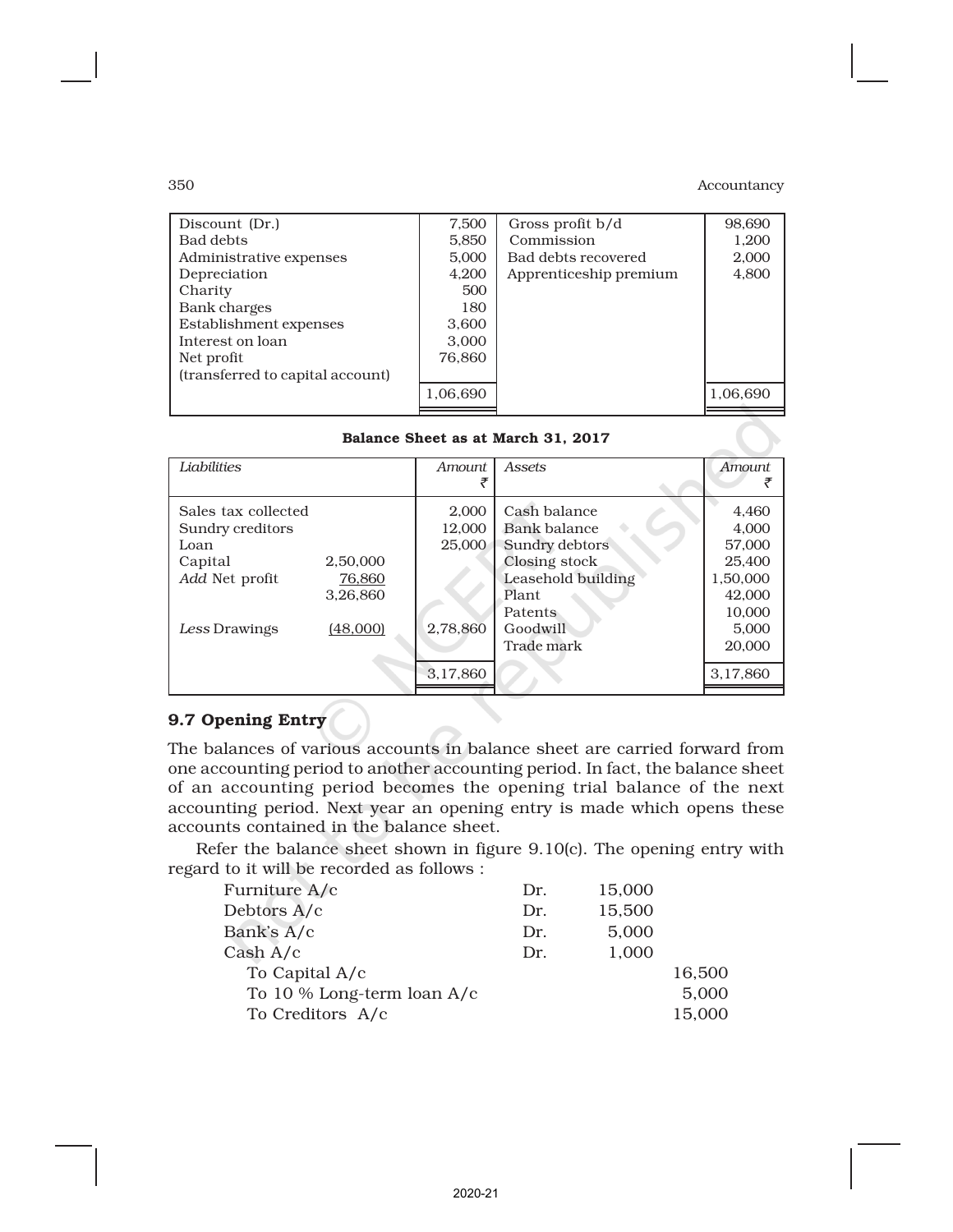### *Key Terms Introduced in the Chapter*

- 
- 
- 
- 
- Carriage Outwards Carriage Inwards
- 
- 
- 
- Return Inwards Rent
- 
- Discount Allowed Depreciation
- 
- **Factory Expenses** Trade Expenses
- 
- 
- 
- 
- 
- Net Profit Net Loss and Liquidity • Salaries
- 
- 
- Balance Sheet Grouping and Marshalling
- Bills Payable Bank Overdraft
- Capital Bills Receivable
- Capital Receipts Capital Expenditure
	-
- Closing Entries Cash at Bank
- Current Assets Closing Stock
- Purchases Return Currents Liabilities
	-
- Revenue Expenditure Return Outwards
	-
- Cash Discount Received
	-
- Fixed Assets Financial Statements
- Gross Profit Freight
- Income Tax Gross Loss
- Interest on Drawings Interest on Capital
	-
	- Revenue Expenditure
	-
- Revenue Receipts Sales Return
- Sales Opening Entries

#### *Summary with Reference to Learning Objectives*

- *1 Meaning, usefulness and types of financial statements :* After the agreement of the trial balance, a business enterprise proceeds to prepare financial statements. Financial statements are the statements, which present periodic reports on the process of business enterprises and the results achieved during a given period. Financial statements includs trading and profit and loss account, balance sheet and other statements and explanatory notes, which form part thereof. Information provided by financial statements is useful to management to plan and control the business operations. Financial statement are also useful to creditors, shareholders and employees of the enterprise.
- *2 Meaning need and preparation of trading and profit and loss account* : The profit and loss account highlights the profit earned or loss sustained by the business entity in the course of business operation during a given period.

The need for preparing the trading and profit and loss account is to ascertain the net result of business operations during a given period. The profit and loss account shows the items of revenue expenses and losses on the debit side, while items of gain and gross profit are shown on the credit side. For the preparation of the trading and profit and loss account, closing entries are recorded to transfer balances of account of items of expenses and revenues. Net profit or net loss shown by the profit and loss account is transferred to the capital account.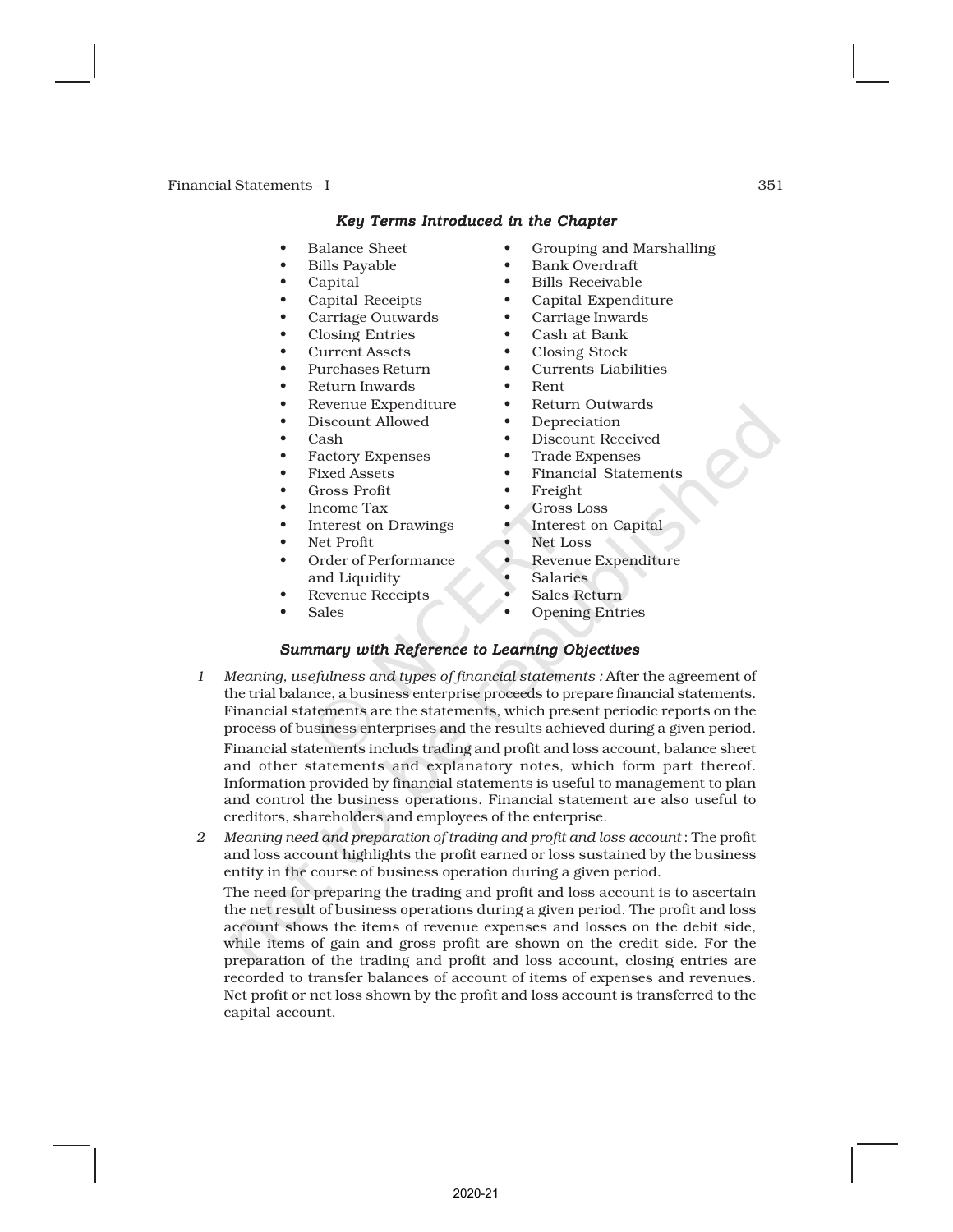*3 Meaning, characteristic, need and structure of the balance sheet* : The balance sheet is a statement of assets and liabilities of a business enterprise and shows the financial position at a given date Informations contained in a balance sheet is true only on that date. The balance sheet is a part of the final account. But it is not an account, it is only a statement. In a balance sheet the totals of assets and liabilities are always equal. It portrays the accounting equation.

A balance sheet has to be prepared to know the financial position of the business, and the nature and values of its assets and liabilities. All the accounts which have not been closed till the preparation of the profit and loss account are shown in the balance sheet. Assets and liabilities shown in the balance sheet are marshalled in order of liquidity or in order of permanence.

#### *Questions for Practice*

#### *Short Answers*

- 1. What are the objectives of preparing financial statements ?
- 2. What is the purpose of preparing trading and profit and loss account?
- 3. Explain the concept of cost of goods sold?
- 4. What is a balance sheet. What are its characteristics?
- 5. Distinguish between capital and revenue expenditure and state whether the following statements are items of capital or revenue expenditure :
	- (a) Expenditure incurred on repairs and whitewashing at the time of purchase of an old building in order to make it usable.
	- (b) Expenditure incurred to provide one more exit in a cinema hall in compliance with a government order.
	- (a) Registration fees paid at the time of purchase of a building
	- (b) Expenditure incurred in the maintenance of a tea garden which will produce tea after four years.
	- (c) Depreciation charged on a plant.
	- (d) The expenditure incurred in erecting a platform on which a machine will be fixed.
	- (e) Advertising expenditure, the benefits of which will last for four years.
- 6. What is an operating profit?

#### *Long Answers*

- 1. What are financial statements? What information do they provide.
- 2. What are closing entries? Give four examples of closing entries.
- 3. Discuss the need of preparing a balance sheet.
- 4. What is meant by Grouping and Marshalling of assets and liabilities. Explain the ways in which a balance sheet may be marshalled.

#### *Numerical Questions*

1. From the following balances taken from the books of Simmi and Vimmi Ltd. for the year ending March 31, 2017, calculate the gross profit.

 $(5)$ 

|                               | $\cdots$  |
|-------------------------------|-----------|
| Closing stock                 | 2.50,000  |
| Net sales during the year     | 40,00,000 |
| Net purchases during the year | 15,00,000 |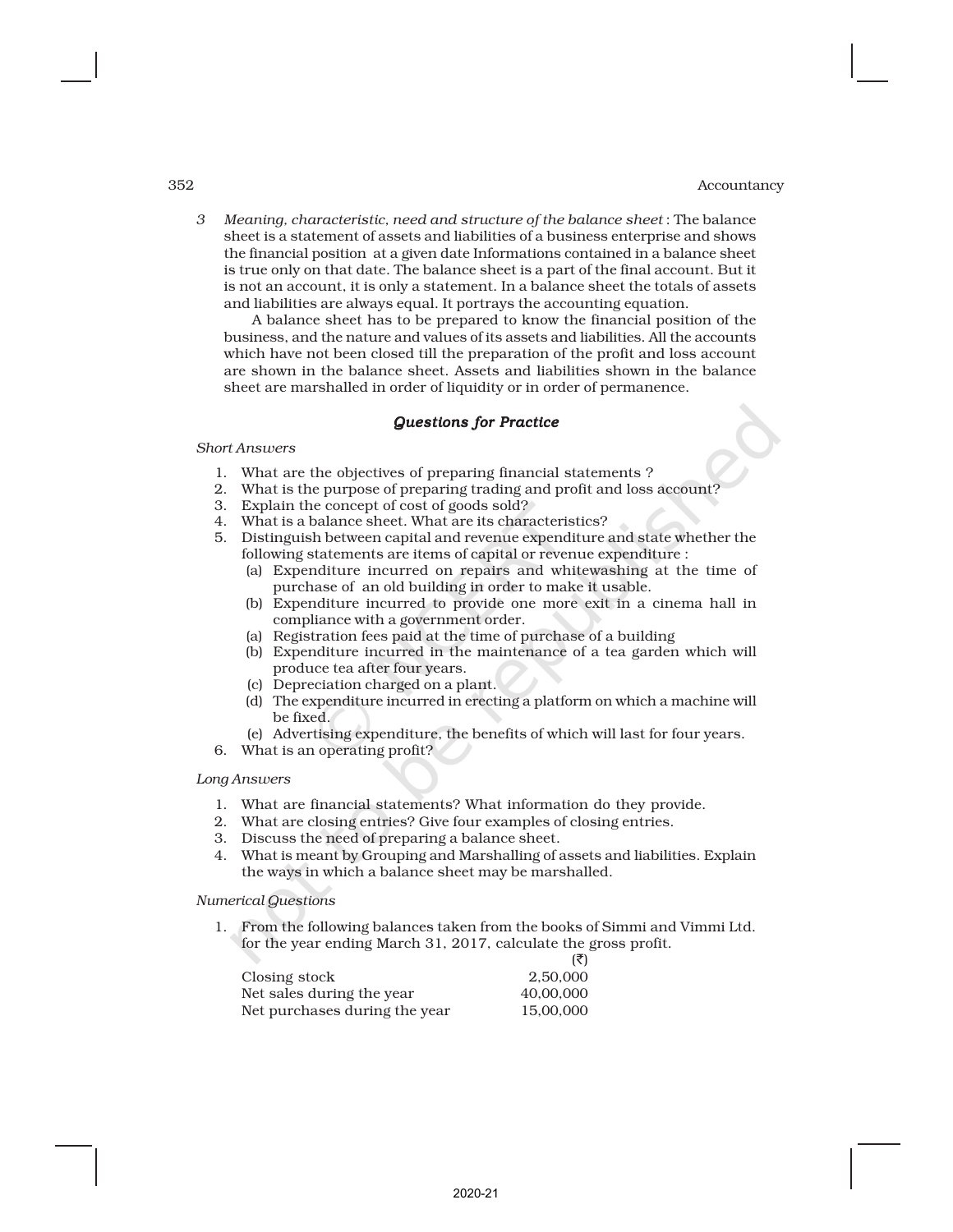| Opening stock                  | 15,00,000 |
|--------------------------------|-----------|
| Direct expenses                | 80,000    |
| (Ans. Gross profit ₹11,70,000) |           |

- 2. From the following balances extracted from the books of M/s Ahuja and Nanda. Calculate the amount of :
	- (a) Cost of goods available for sale
	- (b) Cost of goods sold during the year
	- (c) Gross Profit

| Opening stock                              | 25,000    |
|--------------------------------------------|-----------|
| Credit purchases                           | 7,50,000  |
| Cash purchases                             | 3.00.000  |
| Credit sales                               | 12.00.000 |
| Cash sales                                 | 4.00.000  |
| Wages                                      | 1.00.000  |
| Salaries                                   | 1,40,000  |
| Closing stock                              | 30,000    |
| Sales return                               | 50,000    |
| Purchases return                           | 10,000    |
| $(1.711.07.000.01.711.07.000.01.74.17.000$ |           |

 $(Ans. (a) ₹ 11,65,000; (b) ₹ 11,35,000; (c) ₹ 4,15,000)$ 

3. Calculate the amount of gross profit and operating profit on the basis of the following balances extracted from the books of M/s Rajiv & Sons for the year ended March 31, 2017.

|                                   | ₹         |
|-----------------------------------|-----------|
| Opening stock                     | 50,000    |
| Net sales                         | 11,00,000 |
| Net purchases                     | 6,00,000  |
| Direct expenses                   | 60,000    |
| Administration expenses           | 45,000    |
| Selling and distribution expenses | 65,000    |
| Loss due to fire                  | 20,000    |
| Closing stock                     | 70,000    |
|                                   |           |

(*Ans*. Gross profit `4,60,000, Operating profit `3,50,000)

- 4. Operating profit earned by M/s Arora & Sachdeva in 2016-17 was ₹17,00,000. Its non-operating incomes were  $\bar{x}$ 1,50,000 and non-operating expenses were ₹3,75,000. Calculate the amount of net profit earned by the firm. (*Ans*. Net profit `14,75,000)
- 5. The following are the extracts from the trial balance of M/s Bhola & Sons as on March 31, 2017

| Account title | <b>Debit</b> | Credit    |
|---------------|--------------|-----------|
|               |              |           |
| Opening stock | 2,00,000     |           |
| Purchases     | 8,10,000     |           |
| <b>Sales</b>  |              | 10,10,000 |
|               | 10,10,000    | 10,10,000 |
|               |              |           |

*(only relevant items*)

Closing Stock as on date was valued at  $\bar{x}3,00,000$ .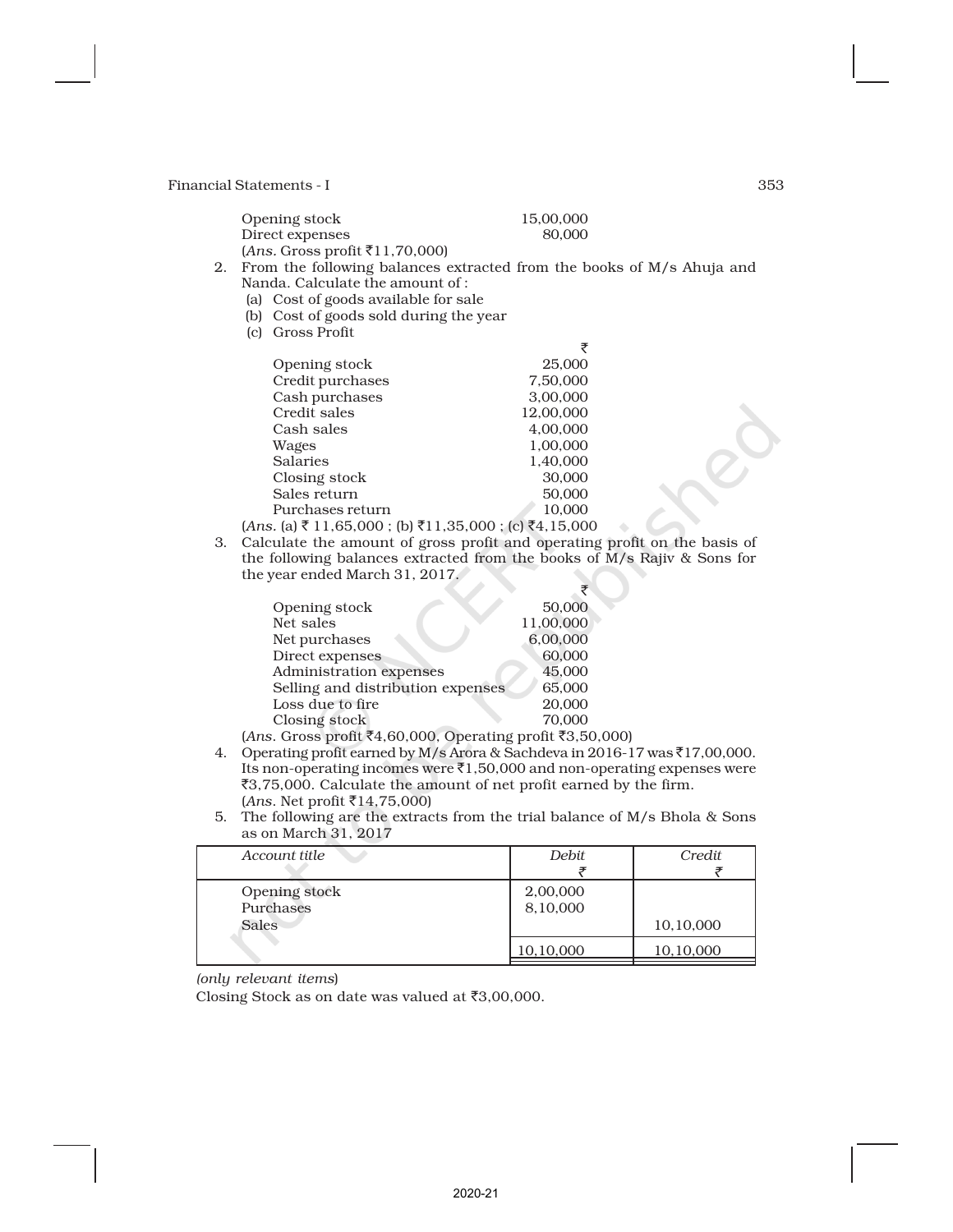You are required to record the necessary journal entries and show how the above items will appear in the trading and profit and loss account and balance sheet of M/s Bhola & Sons.

6. Prepare trading and profit and loss account and balance sheet as on March 31, 2017 :

| Account Title                                                                                                                                  | Amount                                                                                 | Account Title                                                | Amount                             |
|------------------------------------------------------------------------------------------------------------------------------------------------|----------------------------------------------------------------------------------------|--------------------------------------------------------------|------------------------------------|
| Machinery<br>Sundry debtors<br>Drawings<br>Purchases<br>Wages<br>Sundry expenses<br>Rent & taxes<br>Carriage inwards<br>Bank<br>Openings stock | 27,000<br>21,600<br>2,700<br>58,500<br>15,000<br>600<br>1,350<br>450<br>4,500<br>6,000 | Capital<br>Bills payable<br>Sundry creditors<br><b>Sales</b> | 60,000<br>2,800<br>1,400<br>73,500 |

Closing stock as on March 31, 2017  $\bar{z}$ 22,400

[Ans. Gross profit ₹15,950, Net profit ₹14,000, Total balance sheet ₹75,500]

7. The following trial balance is extracted from the books of M/s Ram on March 31, 2017. You are required to prepare trading and profit and loss account and the balance sheet as on date :

| Account title       | Amount | Account title          | <i>Amount</i> |
|---------------------|--------|------------------------|---------------|
|                     |        |                        |               |
| <b>Debtors</b>      | 12,000 | Apprenticeship premium | 5.000         |
| Purchases           | 50,000 | Loan                   | 10,000        |
| Coal, gas and water | 6,000  | Bank overdraft         | 1,000         |
| Factory wages       | 11,000 | <b>Sales</b>           | 80,000        |
| <b>Salaries</b>     | 9,000  | Creditors              | 13,000        |
| Rent                | 4,000  | Capital                | 20,000        |
| Discount.           | 3,000  |                        |               |
| Advertisement       | 500    |                        |               |
| Drawings            | 1,000  |                        |               |
| Loan                | 6,000  |                        |               |
| Petty cash          | 500    |                        |               |
| Sales return        | 1,000  |                        |               |
| Machinery           | 5,000  |                        |               |
| Land and building   | 10,000 |                        |               |
| Income tax          | 100    |                        |               |
| Furniture           | 9,900  |                        |               |
|                     |        |                        |               |

(Ans. Gross profit:  $\bar{\tau}$  12,000, Net profit:  $\bar{\tau}$  500, Total balance sheet: ₹ $43,400$ )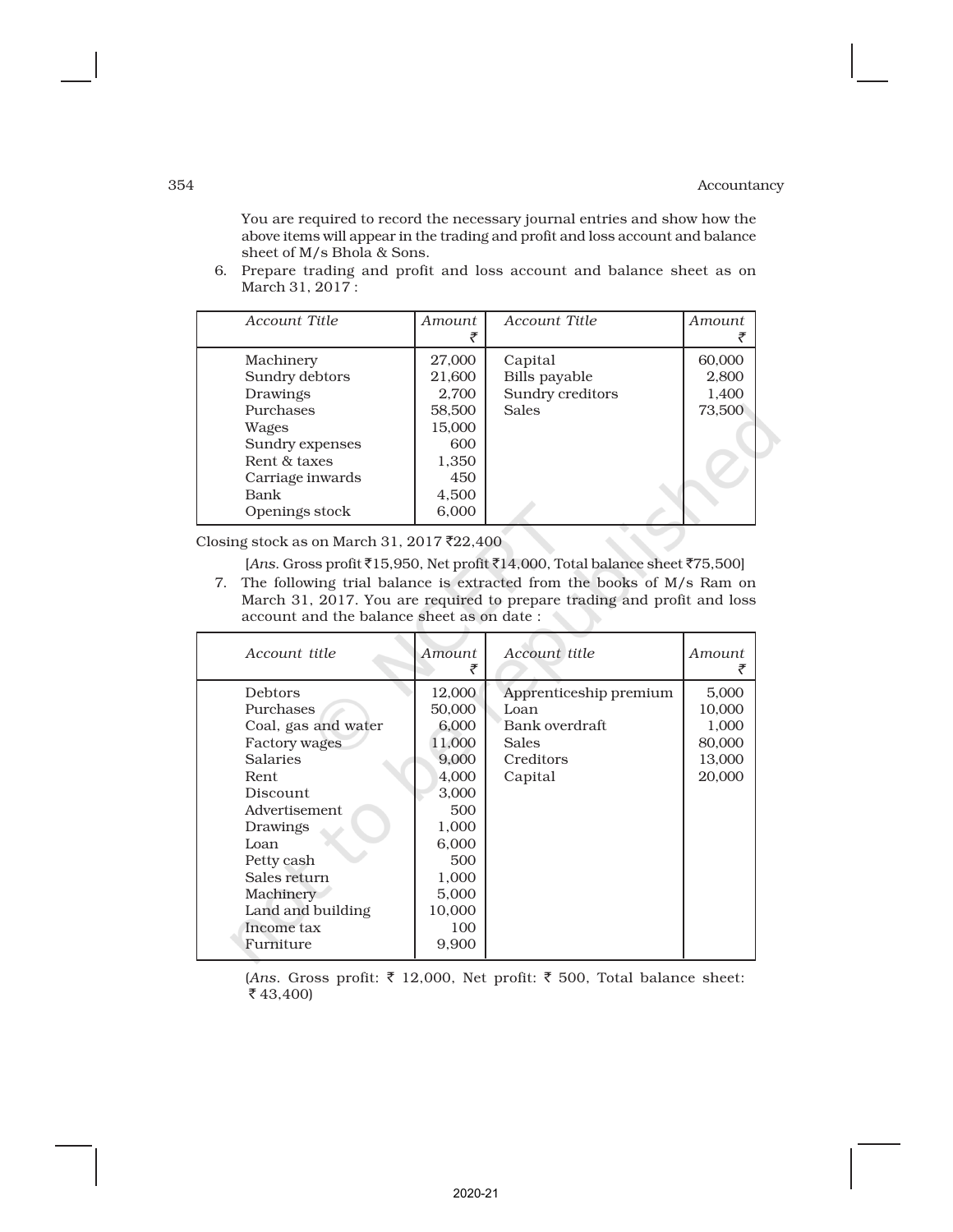| Account title             | Debit         | Credit |
|---------------------------|---------------|--------|
|                           | <i>Amount</i> | Amount |
|                           | ₹             | ₹      |
| Opening stock             | 10,000        |        |
| Purchases and sales       | 40,000        | 80,000 |
| <b>Returns</b>            | 200           | 600    |
| Productive wages          | 6,000         |        |
| Dock and Clearing charges | 4,000         |        |
| Donation and charity      | 600           |        |
| Delivery van expenses     | 6,000         |        |
| Lighting                  | 500           |        |
| Sales tax collected       |               | 1,000  |
| Bad debts                 | 600           |        |
| Misc. incomes             |               | 6,000  |
| Rent from tenants         |               | 2,000  |
| Royalty                   | 4,000         |        |
| Capital                   |               | 40,000 |
| Drawings                  | 2,000         |        |
| Debtors and Creditors     | 6,0000        | 7,000  |
| Cash                      | 3,000         |        |
| Investment                | 6,000         |        |
| Patents                   | 4,000         |        |
| Land and Machinery        | 43,000        |        |
|                           |               |        |

8. The following is the trial balance of Manju Chawla on March 31, 2017. You are required to prepare trading and profit and loss account and a balance sheet as on date :

Closing stock  $\bar{z}$  2,000.

(Ans. Gross Profit:  $\bar{\tau}$  18,400, Net profit:  $\bar{\tau}$  18,700, Total balance sheet:  $\bar{\tau}$ 64,700)

9. The following is the trial balance of Mr. Deepak as on March 31, 2017. You are required to prepare trading account, profit and loss account and a balance sheet as on date :

| Account title                                                                                                                                       | <b>Debit</b><br>Amount                                                   | Account title                                                                          | Credit<br>Amount                                          |
|-----------------------------------------------------------------------------------------------------------------------------------------------------|--------------------------------------------------------------------------|----------------------------------------------------------------------------------------|-----------------------------------------------------------|
| Drawings<br>Insurance<br>General expenses<br>Rent and taxes<br>Lighting (factory)<br><b>Travelling expenses</b><br>Cash in hand<br>Bills receivable | 36,000<br>3,000<br>29,000<br>14,400<br>2,800<br>7,400<br>12,600<br>5,000 | Capital<br>Bills payable<br>Creditors<br>Discount recived<br>Purchases return<br>Sales | 2,50000<br>3,600<br>50,000<br>10,400<br>8,000<br>4,40,000 |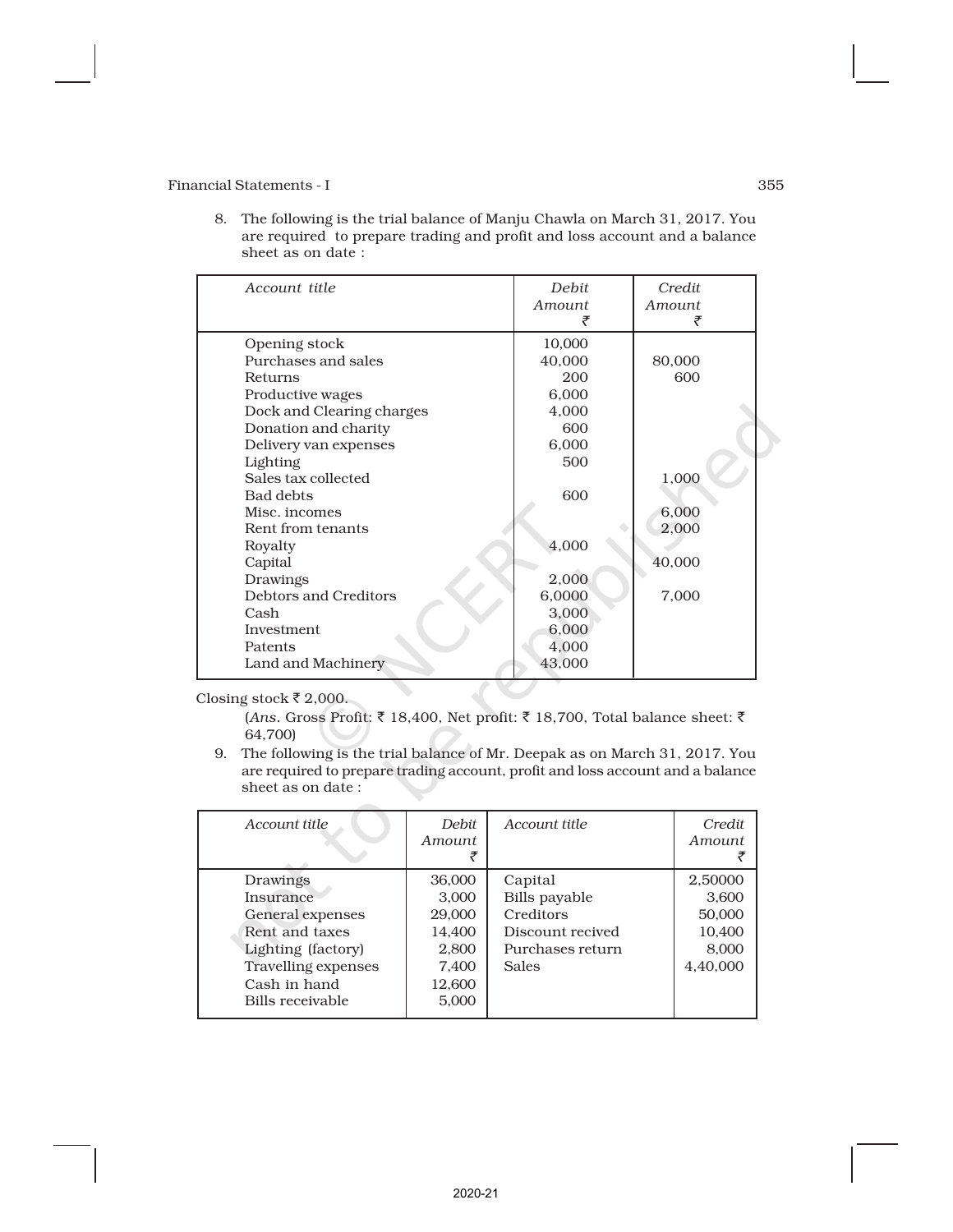| Sundry debtors      | 1,04,000 |  |
|---------------------|----------|--|
| Furniture           | 16,000   |  |
| Plant and Machinery | 1,80,000 |  |
| Opening stock       | 40,000   |  |
| Purchases           | 1,60,000 |  |
| Sales return        | 6,000    |  |
| Carriage inwards    | 7,200    |  |
| Carriage outwards   | 1,600    |  |
| Wages               | 84,000   |  |
| <b>Salaries</b>     | 53,000   |  |

Closing stock  $\bar{z}$  35,000.

(Ans. Gross profit:  $\bar{\mathfrak{e}}$ 1,83,000, Net profit:  $\bar{\mathfrak{e}}$ 85,000, Total balance sheet:  $\bar{\mathfrak{e}}$ 3,52,600)

10. Prepare trading and profit and loss account and balance sheet from the following particulars as on March 31<sup>,</sup> 2017.

| Account Title                      | Debit         | Credit   |
|------------------------------------|---------------|----------|
|                                    | <i>Amount</i> | Amount   |
|                                    |               | ₹        |
| Purchases and Sales                | 3,52,000      | 5,60,000 |
| Return inwards and Return outwards | 9,600         | 12,000   |
| Carriage inwards                   | 7,000         |          |
| Carriage outwards                  | 3,360         |          |
| Fuel and power                     | 24,800        |          |
| Opening stock                      | 57,600        |          |
| Bad debts                          | 9,950         |          |
| <b>Debtors and Creditors</b>       | 1,31,200      | 48,000   |
| Capital                            |               | 3,48,000 |
| Investment                         | 32,000        |          |
| Interest on investment             |               | 3,200    |
| Loan                               |               | 16,000   |
| Repairs                            | 2,400         |          |
| General expenses                   | 17,000        |          |
| Wages and salaries                 | 28,800        |          |
| Land and buildings                 | 2,88,000      |          |
| Cash in hand                       | 32,000        |          |
| Miscellaneous receipts             |               | 160      |
| Sales tax collected                |               | 8,350    |

Closing stock  $\bar{\tau}$  30,000.

(Ans. Gross profit:  $\bar{z}$  1,22,200, Net profit :  $\bar{z}$ 92,850, Total balance sheet:  $\bar{5}$ ,13,200)

11. From the following trial balance of Mr. A. Lal, prepare trading, profit and loss account and balance sheet as on March 31, 2017.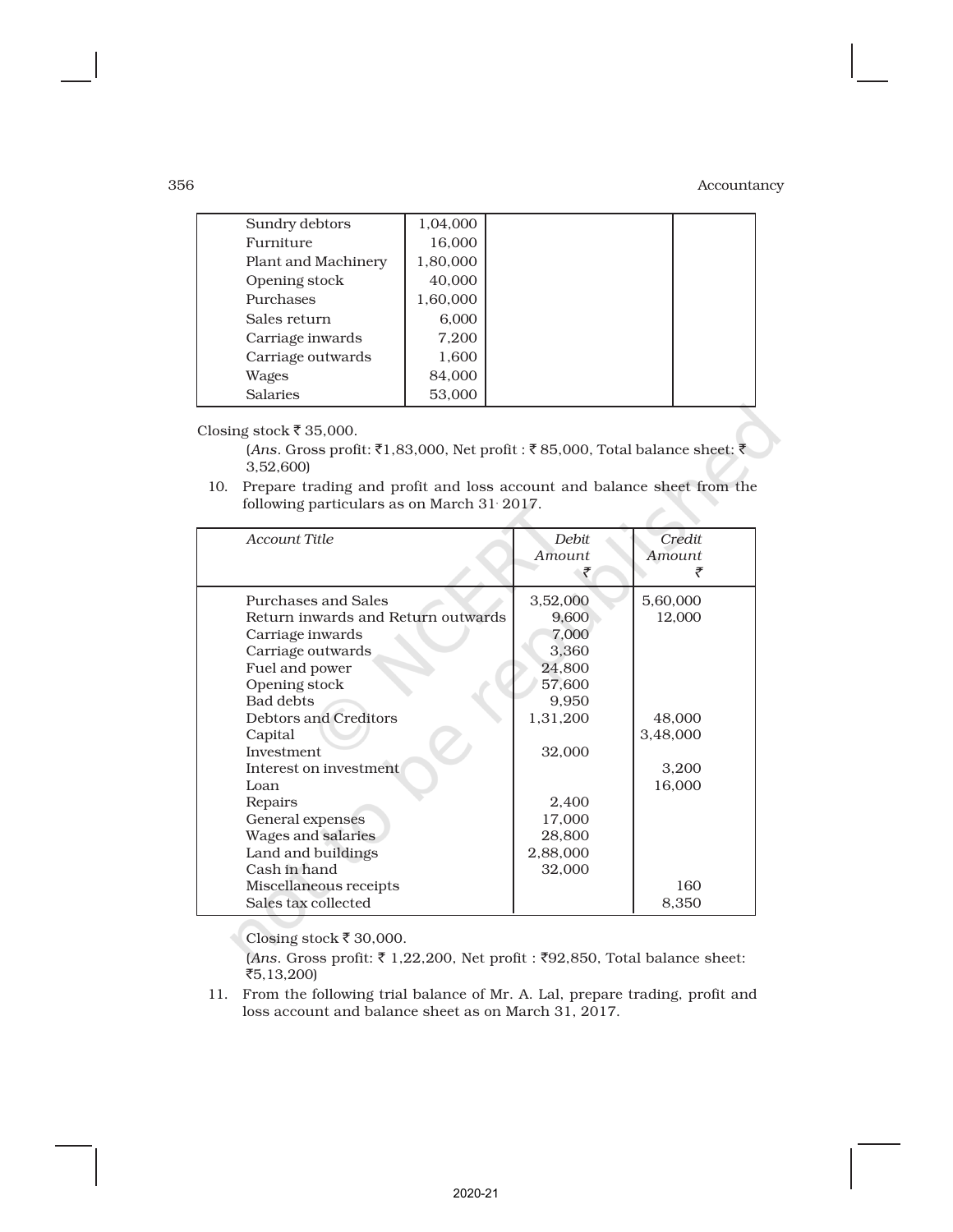| Account Title                | Debit         | Credit        |
|------------------------------|---------------|---------------|
|                              | <i>Amount</i> | <i>Amount</i> |
|                              | ₹             | ₹             |
| Stock as on April 01, 2016   | 16,000        |               |
| Purchases and Sales          | 67,600        | 1,12,000      |
| Returns inwards and outwards | 4,600         | 3,200         |
| Carriage inwards             | 1,400         |               |
| General expenses             | 2,400         |               |
| Bad debts                    | 600           |               |
| Discount received            |               | 1,400         |
| Bank over draft              |               | 10,000        |
| Interest on bank overdraft   | 600           |               |
| Commission received          |               | 1,800         |
| Insurance and taxes          | 4.000         |               |
| Scooter expenses             | 200           |               |
| <b>Salaries</b>              | 8,800         |               |
| Cash in hand                 | 4,000         |               |
| Scooter                      | 8,000         |               |
| Furniture                    | 5,200         |               |
| Building                     | 65,000        |               |
| <b>Debtors and Creditors</b> | 6,000         | 16,000        |
| Capital                      |               | 50,000        |
|                              |               |               |

Closing stock  $\bar{z}$  15,000.

(Ans. Gross profit:  $\bar{\zeta}$  40,600, Net profit:  $\bar{\zeta}$  27,200, Total balance sheet:  $\bar{\zeta}$ 1,03,200)

12. Prepare trading and profit and loss account and balance sheet of M/s Royal Traders from the following balances as on March 31, 2017.

| Debit balances        | Amount   | Credit balances | <i>Amount</i> |
|-----------------------|----------|-----------------|---------------|
|                       |          |                 |               |
| <b>Stock</b>          | 20,000   | <b>Sales</b>    | 2,45,000      |
| Cash                  | 5,000    | Creditors       | 10,000        |
| Bank                  | 10,000   | Bills payable   | 4,000         |
| Carriage on purchases | 1.500    | Capital         | 2,00,000      |
| Purchases             | 1,90,000 |                 |               |
| Drawings              | 9,000    |                 |               |
| Wages                 | 55,000   |                 |               |
| Machinery             | 1,00,000 |                 |               |
| <b>Debtors</b>        | 27,000   |                 |               |
| Postage               | 300      |                 |               |
| Sundry expenses       | 1,700    |                 |               |
| Rent                  | 4,500    |                 |               |
| Furniture             | 35,000   |                 |               |

Closing stock  $\bar{z}8,000$ 

(Ans. Gross loss  $\bar{\tau}$  13,500, Net loss  $\bar{\tau}$  20,000, Total balance sheet ₹ 1,85,000)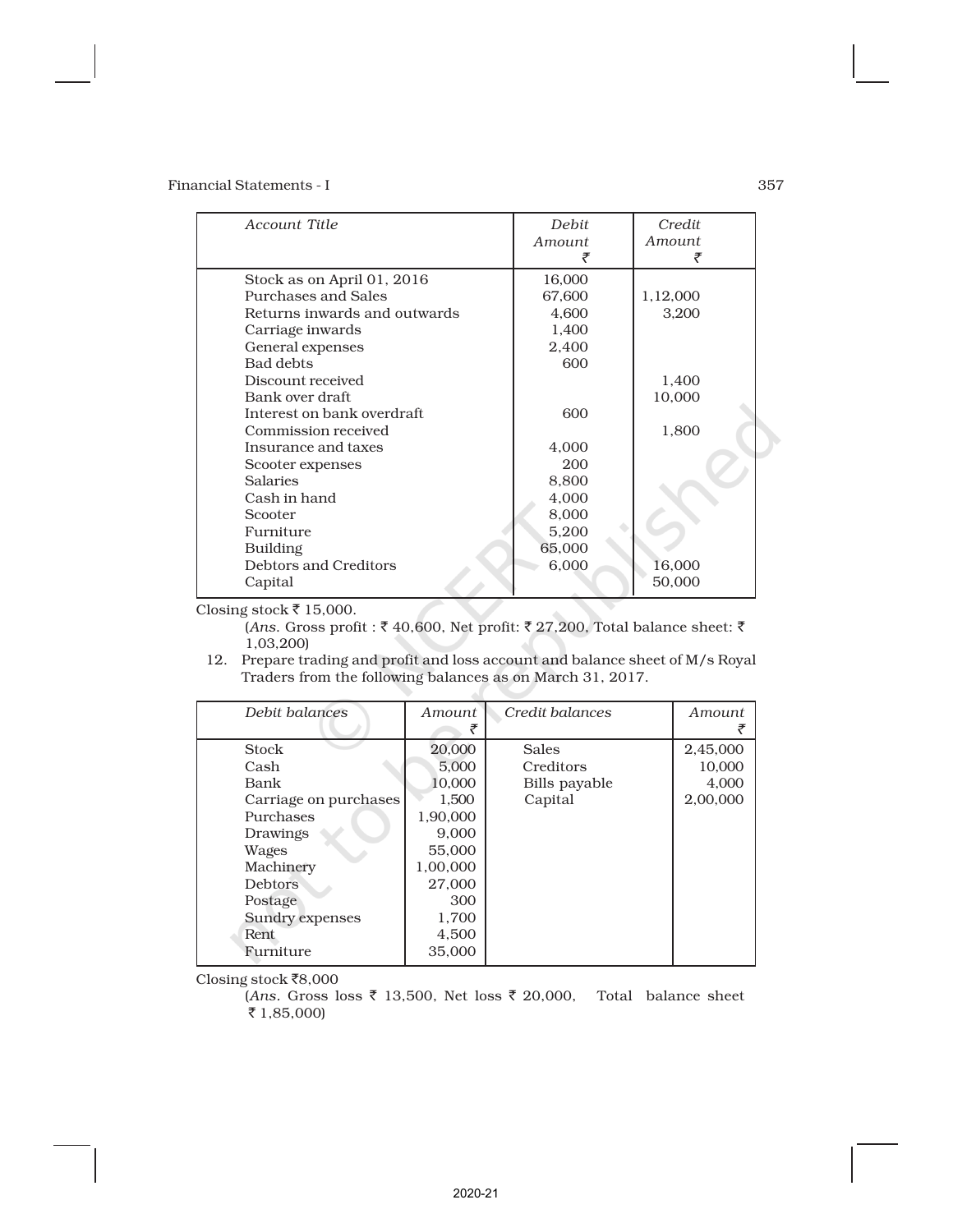| Account Title    | <b>Debit</b> | Account Title    | Credit   |
|------------------|--------------|------------------|----------|
|                  | Amount       |                  | Amount   |
|                  |              |                  |          |
| Buildings        | 23,000       | <b>Sales</b>     | 1,80,000 |
| Plant            | 16,930       | Loan             | 8,000    |
| Carriage inwards | 1.000        | Bills payable    | 2,520    |
| Wages            | 3.300        | Bank overdraft   | 4,720    |
| Purchases        | 1,64,000     | Creditors        | 8,000    |
| Sales return     | 1,820        | Capital          | 2,36,000 |
| Opening stock    | 9,000        | Purchases return | 1,910    |
| Machinery        | 2,10,940     |                  |          |
| Insurance        | 1,610        |                  |          |
| Interest         | 1,100        |                  |          |
| Bad debts        | 250          |                  |          |
| Postage          | 300          |                  |          |
| Discount.        | 1,000        |                  |          |
| <b>Salaries</b>  | 3,000        |                  |          |
| Debtors          | 3,900        |                  |          |
|                  |              |                  |          |

13. Prepare trading and profit and loss account from the following particulars of M/s Neema Traders as on March 31, 2017.

Stock on March 31, 2017  $\bar{z}$ 16,000.

(Ans. Gross profit  $\overline{5}17,850$ , Net profit  $\overline{5}10,590$ , Total of balance sheet `2,69,830)

14. From the following balances of M/s Nilu Sarees as on March 31, 2017. Prepare trading and profit and loss account and balance sheet as on date.

| Account Title      | Debit  | <b>Account Title</b> | Credit   |
|--------------------|--------|----------------------|----------|
|                    | Amount |                      | Amount   |
|                    |        |                      | ₹        |
| Opening stock      | 10,000 | <b>Sales</b>         | 2,28,000 |
| Purchases          | 78,000 | Capital              | 70,000   |
| Carriage inwards   | 2,500  | <b>Interest</b>      | 7,000    |
| <b>Salaries</b>    | 30,000 | Commission           | 8,000    |
| Commission         | 10,000 | Creditors            | 28,000   |
| Wages              | 11,000 | Bills payable        | 2,370    |
| Rent & taxes       | 2,800  |                      |          |
| Repairs            | 5.000  |                      |          |
| Telephone expenses | 1,400  |                      |          |
| Legal charges      | 1,500  |                      |          |
| Sundry expenses    | 2,500  |                      |          |
| cash in hand       | 12,000 |                      |          |
| <b>Debtors</b>     | 30,000 |                      |          |
| Machinery          | 60,000 |                      |          |
| Investments        | 90,000 |                      |          |
| Drawings           | 18,000 |                      |          |
|                    |        |                      |          |